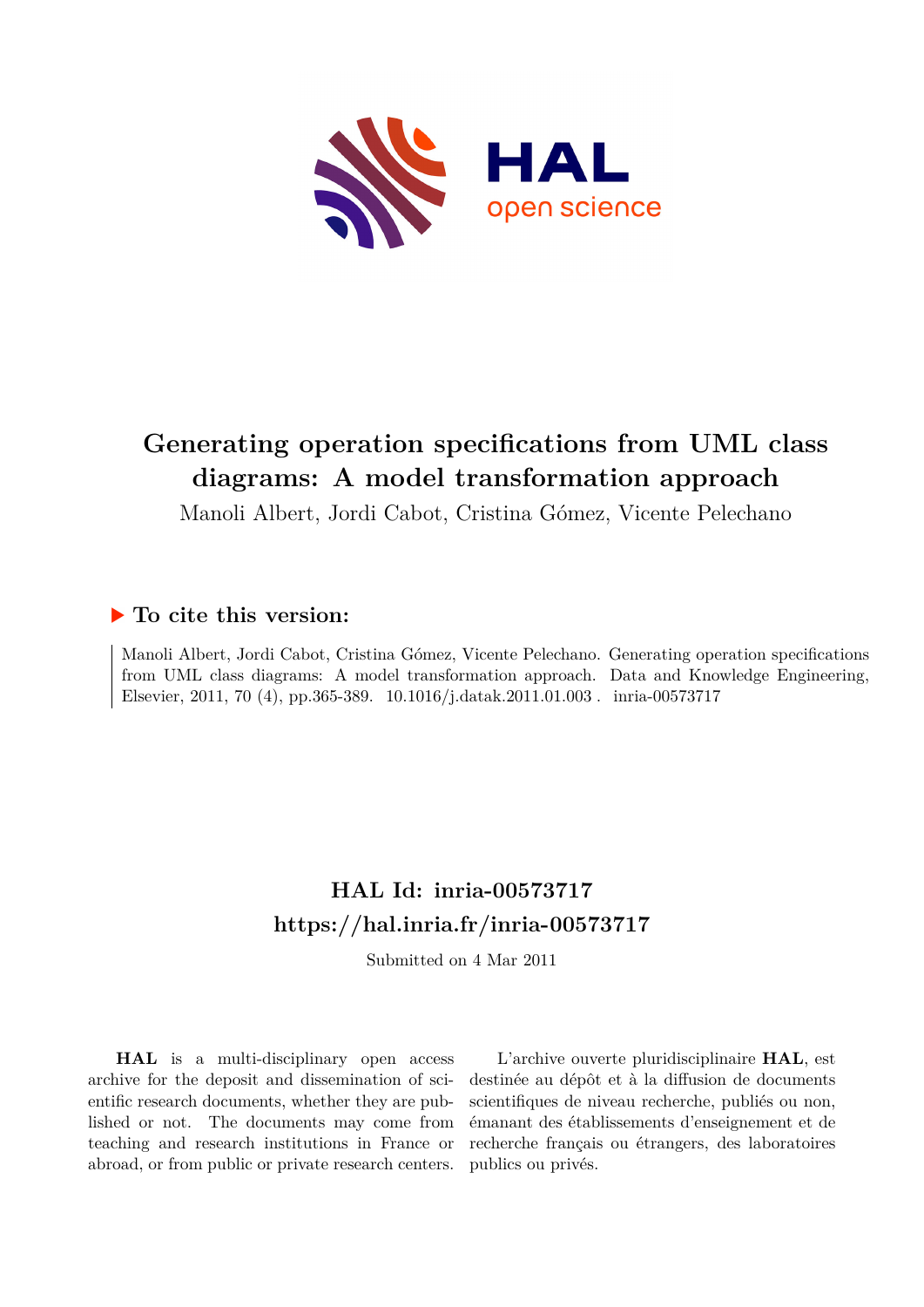## **Generating Operation Specifications from UML Class Diagrams: A Model Transformation Approach**

Manoli Albert<sup>1</sup>, Jordi Cabot<sup>2</sup>, Cristina Gómez<sup>3</sup>, Vicente Pelechano<sup>1</sup>

<sup>1</sup>Departmento de Sistemas Informáticos y Computación. Universidad Politécnica de Valencia Camino de Vera s/n 46022 Valencia (Spain) {malbert,pele}@dsic.upv.es

> 2 INRIA-École des Mines de Nantes 4, rue Alfred Kastler, B.P. 20722 - F-44307 NANTES Cedex 3 (France) Jordi.cabot@inria.fr

<sup>3</sup> Departament d'Enginyeria de Serveis i Sistemes d'Informació, Universitat Politècnica de Catalunya Campus Nord, Edif. Omega, Jordi Girona 1-3, 08034 Barcelona (Spain) cristina@essi.upc.edu

#### Abstract.

One of the more tedious and complex tasks during the specification of conceptual schemas (CSs) is modeling the operations that define the system behavior. This paper aims to simplify this task by providing a method that automatically generates a set of basic operations that complement the static aspects of the CS and suffice to perform all typical life-cycle create/update/delete changes on the population of the elements of the CS. Our method guarantees that the generated operations are executable, i.e. their executions produce a consistent state wrt the most typical structural constraints that can be defined in CSs (e.g. multiplicity constraints). In particular, our method takes as input a CS expressed as a Unified Modeling Language (UML) class diagram (optionally defined using a profile to enrich the specification of associations) and generates an extended version of the CS that includes all necessary operations to start operating the system. If desired, these basic operations can be later used as building blocks for creating more complex ones. We show the formalization and implementation of our method by means of model-tomodel transformations. Our approach is particularly relevant in the context of Model Driven Development approaches.

**Keywords:** Behavior schema, action, operation, class diagram, UML, model-to-model transformation

## **1. Introduction**

Current Model Driven Development (MDD) and Model Driven Architecture (MDA) approaches propose applying a chain of model-to-model (M2M) transformations to (automatically) derive the final implementation of the system from its initial conceptual schema (CS).

One of the most tedious and complex tasks during the definition of CSs is the specification of all operations that describe the behavior of the system. In fact, in order to be completely functional, designers must provide a detailed specification of the change effect of each operation on the system state. The operation specification must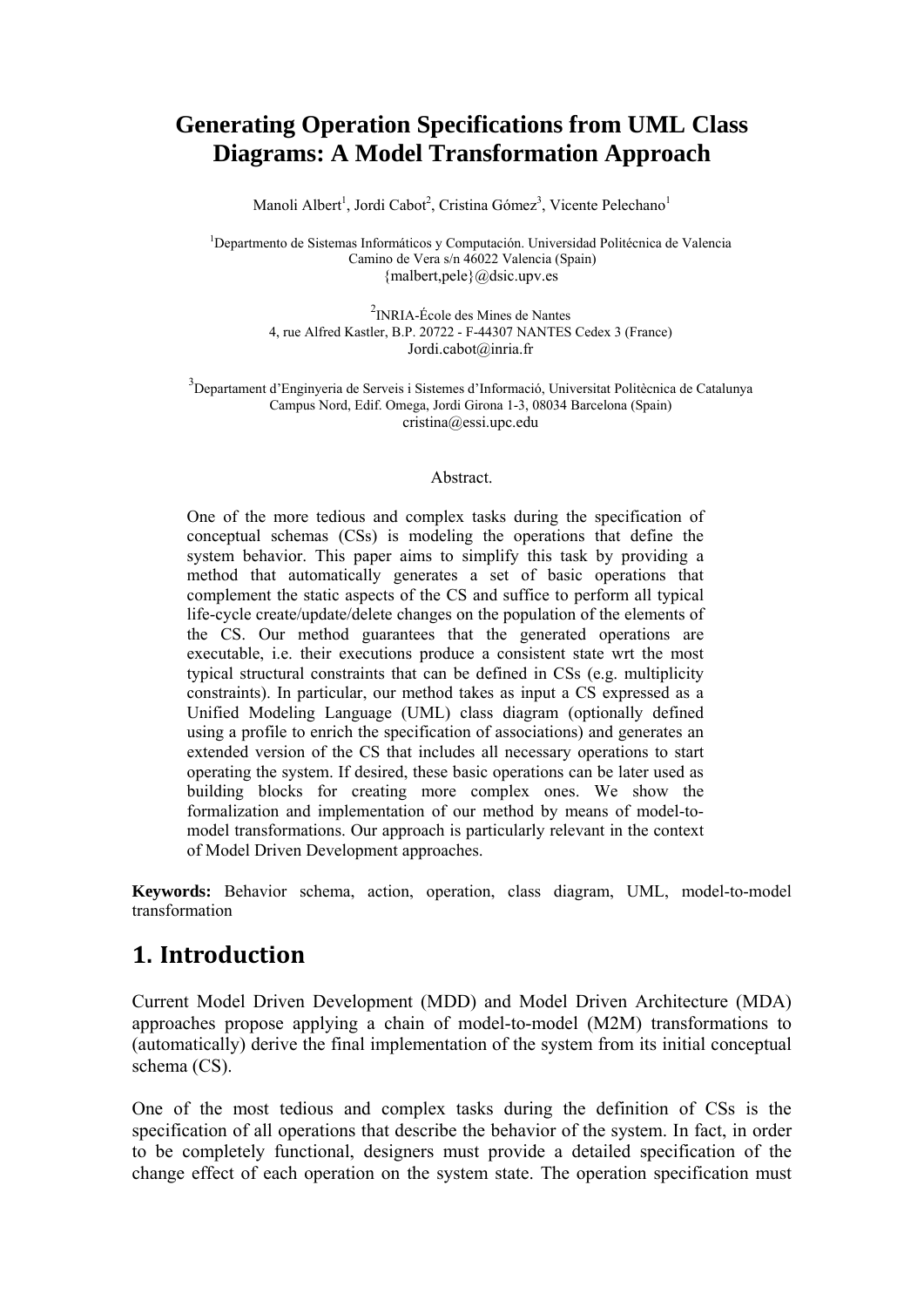take into account the constraints specified in the CS to make sure they are fulfilled after the operation is executed. This specification can be provided in different languages, such as: natural language, imperative action-based languages [1] or as declarative contracts expressed, for instance, with the Object Constraint Language (OCL) [2]. In any case, operation definitions are linked to the specification of the CS itself, usually performed by means of a graphical modeling language like UML, Entity-Relationship (ER) [3] or Object Role Modeling (ORM) [4]. In this paper we will use UML as the standard notation for drawing CSs [5] and OCL and an action-semantics based imperative language for the operation specifications.

Even though the detailed definition of the system behavior is a prerequisite for MDD, results of recent surveys about the use of UML among practitioners (e.g. [6]) clearly show that most practitioners only focus on the static aspects of class diagrams in their day-to-day practice and ignore all other modeling aspects and diagrams. This hampers the application of MDD approaches in practice. Therefore, it is clear that any technique that can facilitate the definition of such aspects would be really helpful and could improve the adoption level of MDD techniques among the software engineering community.

In this sense, this paper provides a method to automate the generation of a basic behavior specification for the system modeled in the UML class diagram. This improves the productivity and quality of the designers' job since writing a behavior specification is a very time-consuming and error-prone task. Although our method can be useful in any application domain, our method is specially useful for domains that make an intensive use of data-manipulation operations. The basic behavior specification generated by our method consists in a set of well-formed set of operations that suffice to cover most of the required system's behavior. More specifically, the generated operations allow designers to perform all required life-cycle change events (create/delete/update) on the population/value of the different model elements of the class diagram. The number and effect of the operations are determined based on the domain knowledge contained in the static structure of the class diagram.

The work reported here extends our previous work [7] in several directions. First, the input of our method is now a UML class diagram that may contain enriched association definitions. These additional properties for associations (introduced in [8]) convey more information on the association semantics. This additional knowledge helps us to obtain a set of operations closer to the one that the designer would manually specify. A second contribution is that in this work we focus on the generation of strongly executable operations. That is, we provide a more complete operation specification that ensures that the operation execution *always* maintains the system consistency regarding the structural constraints and dependencies between the elements of the class diagram (e.g. multiplicity constraints). For these constraints, our operation definition guarantees that for any invocation where the precondition is satisfied the operation evolves the system state to a new consistent state. Instead, our previous work focused on a weaker executability property that only guaranteed that there was at least a chance of obtaining a consistent state. Additionally, we formalize our method as a M2M endogenous transformation using the ATLAS Transformation Language (ATL) [9] and implement it in the Eclipse-based *MOSKitt* [10] open-source CASE tool.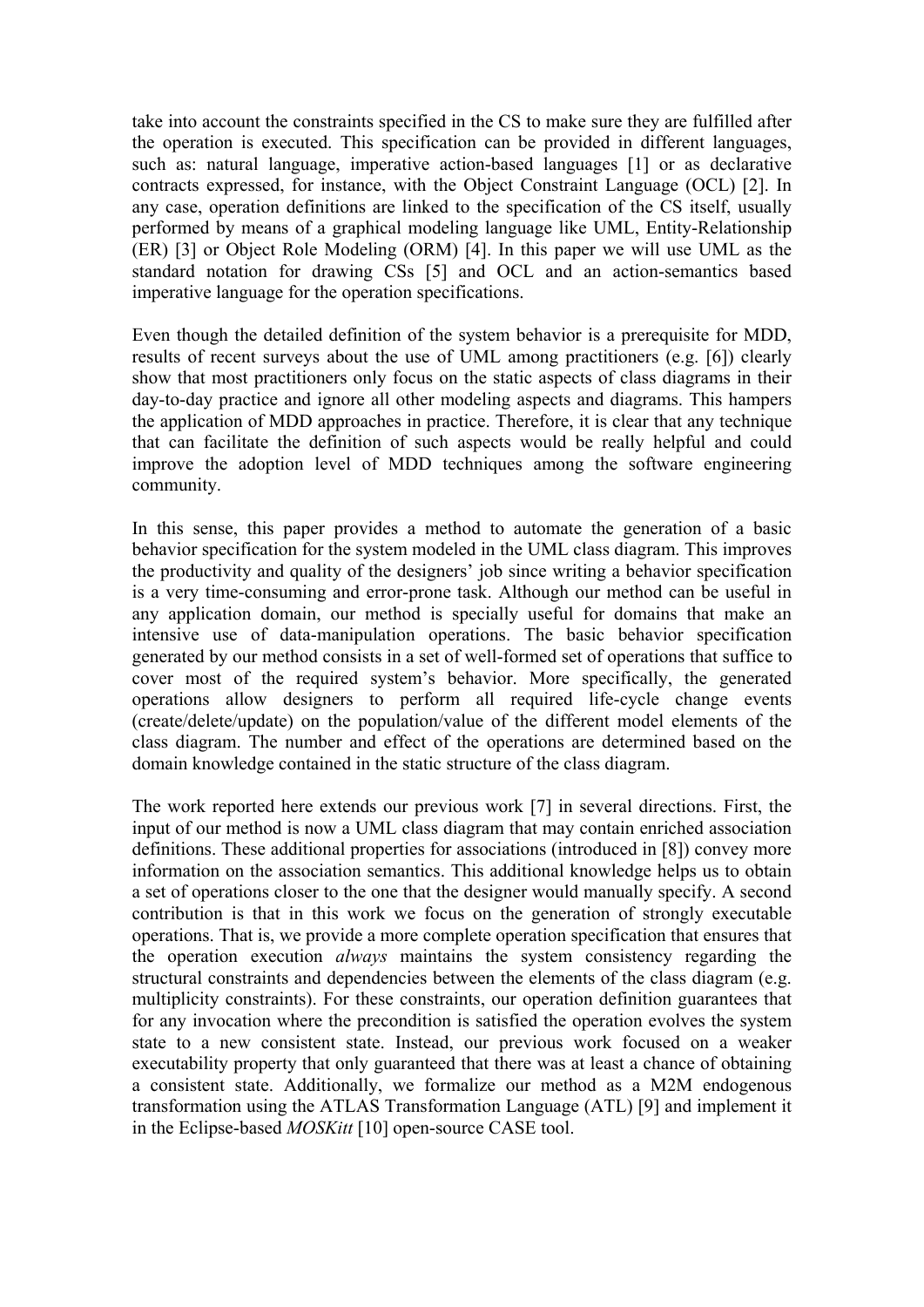Our method advances the current state-of-the-art in the area of behavior specification generation methods such as [11-27] in several aspects. First, our method deals with more expressive input models (e.g. including enriched associations and abstract classes) which has a direct impact on the number and the completeness and richness of the generated operations. Second, our method mixes two different strategies to avoid inconsistencies: checking (by adding preconditions) and maintenance (by adding actions that repair the inconsistency). Choosing one or the other depending on the operation semantics improves the user experience. Only [13, 14] also consider both strategies but only for a reduced set of properties (for instance, they ignore properties as important as the minimum and maximum multiplicities of associations). Moreover, many of the reviewed methods need a manual specification of the operations [11-15, 20, 21] or do not provide tool support and the ones that provide an automatic method with tool support (as it is our case) generate less operations and simpler ones than those generated by our method as reviewed in detail in Section 7.

The remainder of the paper is structured as follows. Section 2 presents an overview of our method. Section 3 introduces some basic concepts regarding structural and behavioral aspects of class diagrams. Section 4 explains in detail each step of the method. In Section 5 the M2M transformation using the ATL language is defined and introduces the tool support. Section 6 presents the results of applying our method to different scenarios. Finally, Section 7 reviews the related work and Section 8 draws some conclusions and describes further work.

## **2. Method Overview**

Our method takes as input a UML-based class diagram with only the static aspects specified and returns as output a class diagram where classes have been extended with the operations required to modify the system state. The number and specification of these operations are deduced from the properties and dependencies between the structural aspects of the class diagram.

The main particularity of our method is that the specification of each operation includes the functionality that is necessary to guarantee the fulfillment of the structural properties of the elements of the class diagram (as multiplicity constraints, disjointness and so on; see Section 3). These properties state conditions that must be satisfied by the system state at run-time. All generated operations always leave the system in a consistent state wrt these conditions at the end of the operation execution (i.e. the operations are *strongly executable*).

Our method can be split up into three main steps (Fig. 1):

- 1. *Identification of operations.* The method identifies which operations should be defined to carry out the necessary modifications on the population or values of the different elements of the class diagram, together with the classes where these operations have to be attached to.
- 2. *Specification of the operation bodies.* The body of each operation includes the logic of the operation (i.e. basic actions as insertion of a new object, deletion of a link, …) plus the additional functionality (i.e. other actions and/or preconditions) to guarantee that the structural properties that may be affected by the operation are not violated during its execution. This added functionality is needed to satisfy possible dependencies between the actions in the operation since some actions may require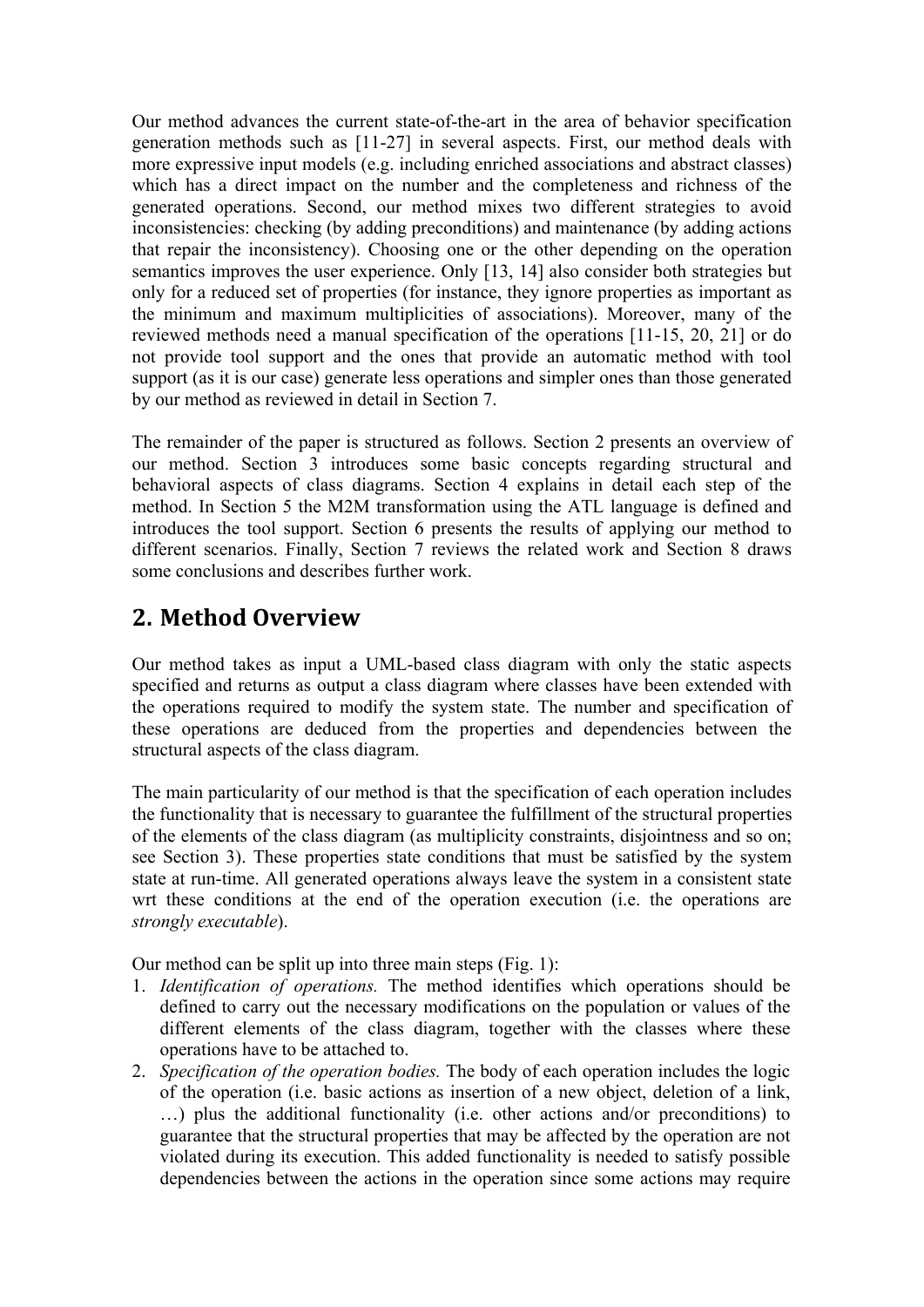the presence of other actions in the same operation in order to be able to leave the system in a consistent state.

3. *Specification of the operation signatures*. The signature of each operation is derived from the actions included in the operation body. The final signature of each operation is decided in this last step when all dependencies between the actions in the operation are satisfied.



Figure 1. Overall view of the method

We assume in this paper that the initial UML CS defined by the designer is consistent. By consistent we mean that it is *strongly satisfiable*, i.e. it is possible to create valid instances of the CS. An instance is valid if it satisfies all the constraints of the CS. Otherwise, the designer must, first, fix the CS before applying our method. There are several tools available to ensure the consistency of a UML CS, as for instance [28].

## **3. Basic Concepts**

This section briefly reviews the basic terminology and definitions used in this paper regarding the specification of the structural and behavioral aspects of a system. In our approach both aspects are described by means of a class diagram expressed in UML 2, though, some elements of the class diagram include slight extensions wrt the standard elements in the UML metamodel. In particular, we introduce a set of new properties that allow associations to be characterized in a more complete and clear way than in the UML proposal. A UML profile for this extension has been defined in [29].

Section 3.1 describes the structural aspects of our UML-based class diagrams and section 3.2 focuses on the behavioral aspects.

## **3.1. Structural View**

1

The constructs that our method considers to specify the structural aspects of a system are classes, attributes, binary<sup>1</sup> associations and generalizations. For the sake of clarity, association classes are not considered2.

Classes may be *concrete* or *abstract* and attributes may be defined as *readOnly*, *derived* and *isNotNull* (the multiplicity is exactly one) [31]. For the sake of simplicity we assume that all attributes have a maximum multiplicity of  $1<sup>3</sup>$ . The function *isAbstract(Cl)* returns *true* when the *Cl* class is abstract and *false* otherwise. The functions *isReadOnly(at), isDerived(at)* and *isNotNull(at)* are similarly defined.

<sup>&</sup>lt;sup>1</sup> N-ary associations can be easily expressed in terms of a set of binary ones plus additional constraints [30].<br><sup>2</sup> An association class could be represented as a regular class with *n* associations one for each partici

constraint restricting that no instance of the class can be related with the same exact set of participants.<br><sup>3</sup> Multi-valued attributes can be represented and treated as an association between the class owning the attrib the corresponding data type.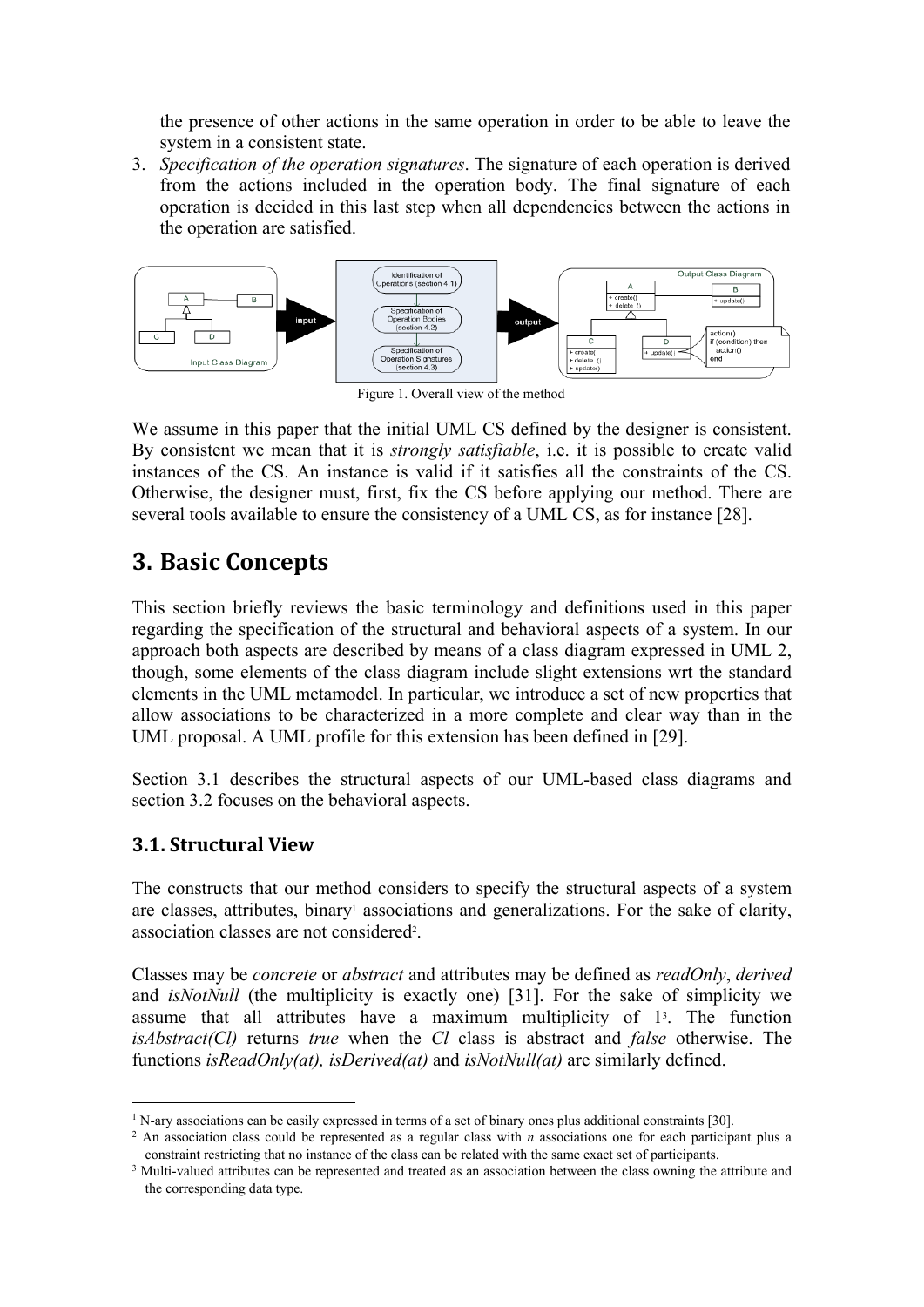*Association ends* (also known as *roles*) are the endpoints of associations. Each association end connects the association to its participant class. Standard UML 2 properties upon association ends (considered in this paper) are *maximum* and *minimum* multiplicities, *derived* and *navigability* properties. The functions *max(p1; As)* and *min(p1; As)* specify the maximum and the minimum multiplicity of the *As* association between classes  $Cl_1$  (playing the  $p_1$  role) and  $Cl_2$  (playing the  $p_2$  role) and *navigability(p<sub>1</sub>; As) and derived(p<sub>1</sub>; As)* define if the association end  $p_1$  is navigable and derived, respectively*.* 

A *generalization set g*, denoted by  $Gen(Cl;Cl_1, ..., Cl_n)$  between a more general class Cl (superclass) and a set of more specific classes *Cl1,…,Cln* (subclasses) may be *disjoint* and *complete*. Functions *isDisjoint(g)* and *isCovering(g)* return *true* when *g* is disjoint and complete, respectively.

Our method also considers a more advanced characterization of associations since the characterization provided in the literature for the association concept (see [1, 32-34]) experiences some drawbacks that make the use and interpretation of this construct ambiguous. Several works [35-41] have tried to propose alternative semantics. In this method the particular interpretation of the association concept introduced in [8] is taken into account. This interpretation allows this method to extract more precise knowledge from the class diagram in order to improve the specification of the generated operations to maintain the association population at run-time. The additional association end properties defined in [8] and used in this paper are:

- **Changeability** (*changeability(p<sub>1</sub>; As)*): Specifies whether links can be created or deleted after the initialization of objects of the  $Cl<sub>2</sub>$  class. Possible values are:
	- *unrestricted*: no restrictions on creation and destruction of links. This is graphically represented annotating the role with the  $\langle \langle +,- \rangle$  stereotype.
	- *addOnly:* links cannot be deleted after the participating objects of the  $Cl_2$  class have been initialized. Represented with the  $\langle\langle + \rangle \rangle$  stereotype
	- *removeOnly*: new links cannot be created after the objects of the *Cl<sub>2</sub>* class have been initialized. Represented with the <<->> stereotype
	- *readOnly:* links can neither be deleted nor inserted after the objects of the  $Cl_2$  that participate in the links have been initialized

The default value of the *changeability* property is *unresticted*. The property in UML 2 [1] that is closest to changeability is the boolean *isReadOnly* property of association ends. This property maps to our *readOnly* value (for *true* values) and to our *unrestricted* value (for *false* values).

- **Delete Propagation** (*delpropagation(p<sub>1</sub>; As*)): Indicates which actions must be performed when an object of the  $Cl_2$  class is deleted. The possible values are:
	- *<i>restrictive*: the object of the  $Cl_2$  class to be deleted cannot be deleted if it has links (an exception is raised if an attempt is made); otherwise, it is deleted. The restrictive value is depicted by means of the  $\le$ RT $\ge$ > stereotype.
	- $\alpha$  *cascade*: links of the object of the  $Cl_2$  class to be deleted and its linked objects must also be deleted. Cascade roles are annotated with the <<CC>> stereotype.
	- *link* (default value): links of the object of the *Cl<sub>2</sub>* class to be deleted must also be deleted (but not its linked objects). No stereotype is needed in this case.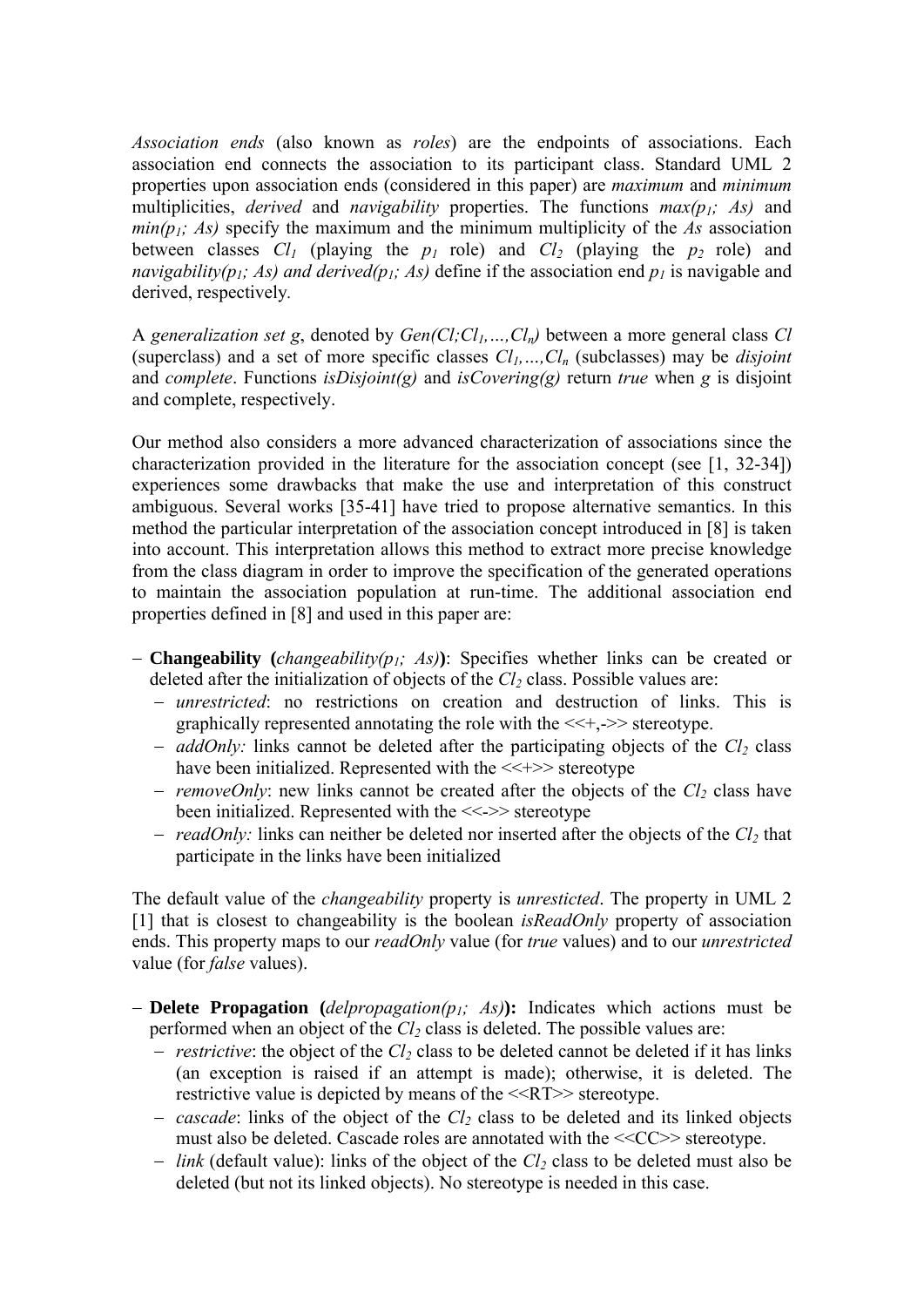We would like to remark that the introduced properties are not orthogonal, i.e. there exist dependencies among the properties. In [29] those dependencies are analyzed. We assume that class diagrams satisfy all these dependencies.

For the sake of simplicity, our method does not consider, in the current version, other UML properties as subsetting and redefinition for attributes and ordering, redefinition, subsetting and uniqueness for association ends. Instead, the method may be applied to other constructs (as for instance, compositions and aggregations) that may be defined as a combination of the constructs and properties defined above. For example, a composition is dealt by our method as an association between the composite and its parts where the minimum and maximum multiplicity of the composite class role is one and non-navigable, the part class role is navigable and the value of the delete propagation property is cascade.

As a running example throughout the rest of the paper, we use the class diagram shown in Fig. 2. This class diagram represents a disjoint and complete generalization between the *Document* abstract class and the *InternalDocument* and *Publication* classes. The *name* attribute of the *Document* and *Conference* classes and the *number* attribute of the *ConferenceEdition* class are read only and not null. Moreover, the *acceptanceRatio* attribute of the *ConferenceEdition* class is derived since its value may be calculated as a percentage between the number of papers submitted (*numberOfSubmissions*) and the number of papers published (*participant* role). The changeability of the *in* role (*Publishes* association) is defined as *addOnly* since a publication cannot ever delete its link with the conference edition in which it was published; however, a publication not yet published can be linked to a conference at any time. Besides, a conference edition cannot be deleted when it participates in a link associated to a publication, so delete propagation at the *participant* role is marked as *restrictive*. The non-standard properties for associations are defined using the UML profile proposed in [29]. We use the implicit notation [31] to represent the navigability of associations. That is, single arrows indicate one-way navigable associations and no arrows two-way navigable associations.



Figure 2. Class diagram used as a running example

### **3.2. Behavioral View**

This section introduces some preliminary concepts to specify the behavioral aspects of a system. These concepts will be used by our method when creating the specification of operations for the input static class diagram.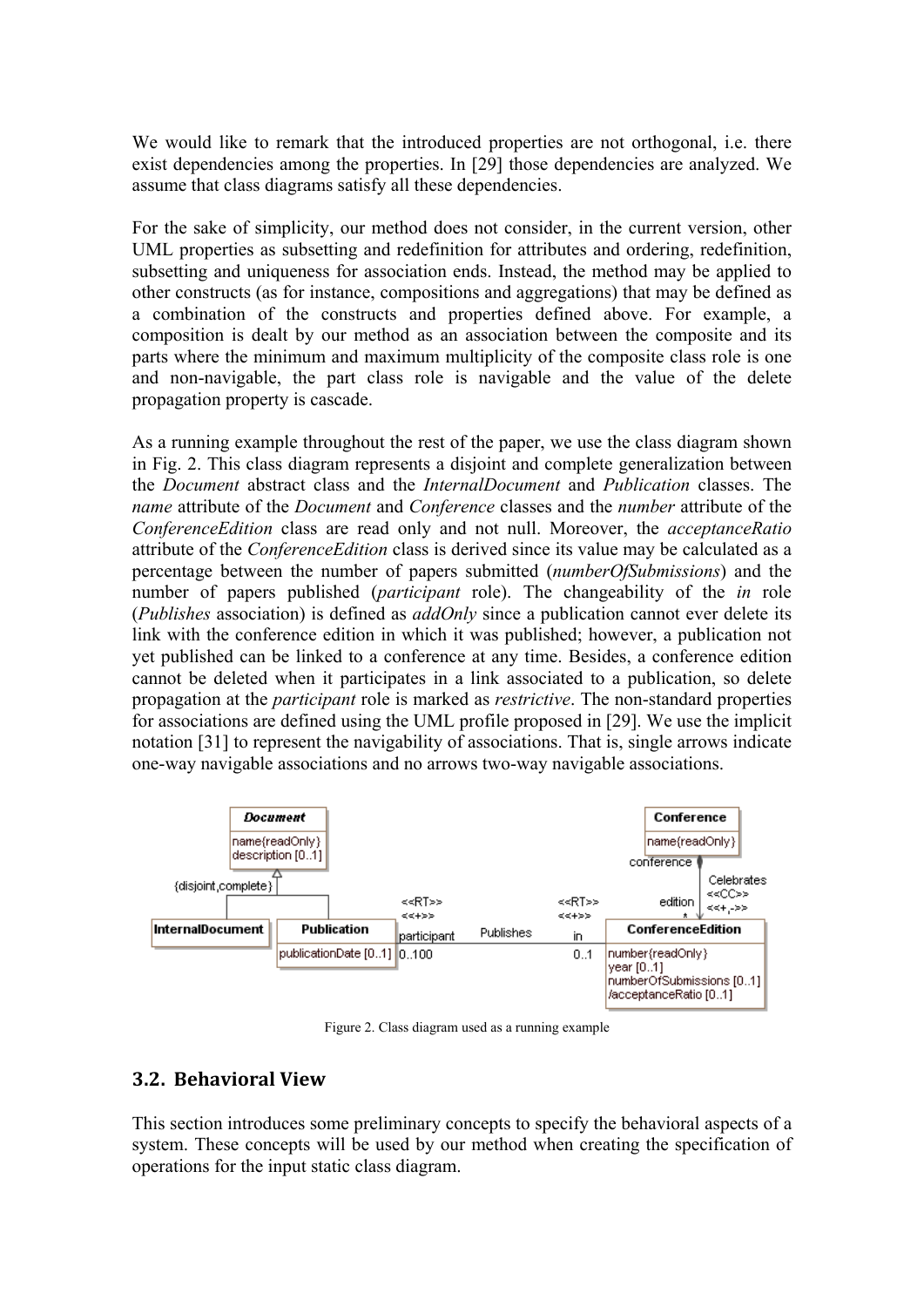In our case, the operation effect specification is defined in an imperative way. For each operation the set of basic actions that are applied on the system state when the operation is executed is explicitly defined. We use the term *basic action* (also known as structural event) to refer to an atomic change on the population or value of the system state.

### **3.2.1. Basic Actions**

The list of basic actions that our method considers is the following:

- $i$ *iCl(x)*: creates a new *x* object in the *Cl* class
- $-dCl(x)$ : deletes the *x* object from the *Cl* class
- *uAt(x,v)*: updates the *At* attribute of the object *x* with the *v* value
- *iAs(x,y)*: creates a new link for the *As* association with *x* and *y* as participant objects
- $-dAs(x, y)$ : deletes the link  $\langle x, y \rangle$  from the *As* association
- $sCl_pCl_c(x)$ : specializes the object *x* of  $Cl_p$  superclass to the  $Cl_c$  direct subclass. The action is only applicable if  $x$  is an instance of  $Cl_p$  and not of  $Cl_c$
- $-gCl<sub>c</sub>Cl<sub>p</sub>(x)$ : generalizes the object *x* of  $Cl<sub>c</sub>$  subclass to the  $Cl<sub>p</sub>$  direct superclass. This action is applicable if  $x$  is an instance of  $Cl<sub>c</sub>$  and not of its subclasses.

We also predefine two frequent compound actions that facilitate the definition of our method:

- *uAs(x,y<sub>1</sub>,y<sub>2</sub>)*: replaces the  $\langle x, y \rangle$  link in *As* with a new  $\langle x, y \rangle$  link
- $-uCl_{c1}Cl_{c2}(x)$ : moves *x* from  $Cl_{c1}$  to  $Cl_{c2}$  (i.e. generalizes *x* to the supertype and specializes it as a new instance of  $Cl<sub>2</sub>$ ).

Our list of basic actions is a more fine-grained version (i.e. more elementary) that those proposed in the UML Action Semantics [1] (e.g. the UML reclassify action is treated as a sequence of individual generalization and specialization actions). This permits a more detailed reasoning when generating the operations. Nevertheless, a correspondence between the basic actions that our method considers and the ones provided by UML standard is straightforward, see [42, p. 32] for mapping table between the two.

At the syntax level, since the UML does not predefine any concrete syntax for expressing the actions, we have defined our own textual representation.

#### **3.2.2. Operations**

An operation is a behavioral feature of a class that specifies the name, type, parameters, and constraints (preconditions) for invoking an associated behavior. As we have said above, the operation behavior is specified by explicitly listing the set of actions that are executed when calling the operation. We assume that the behavior of the operations is transactional; it means that the set of actions that define the operation is treated as one atomic execution unit. In this way, all the participating actions should either succeed or fail, but if they fail the previous state before the execution must be recovered.

An example of an operation with its specified effect for our running example is the operation ConferenceEdition::createConferenceEdition:

```
ConferenceEdition::createConferenceEdition(v:Integer, 
conf:Conference){ 
     iConferenceEdition(x);
```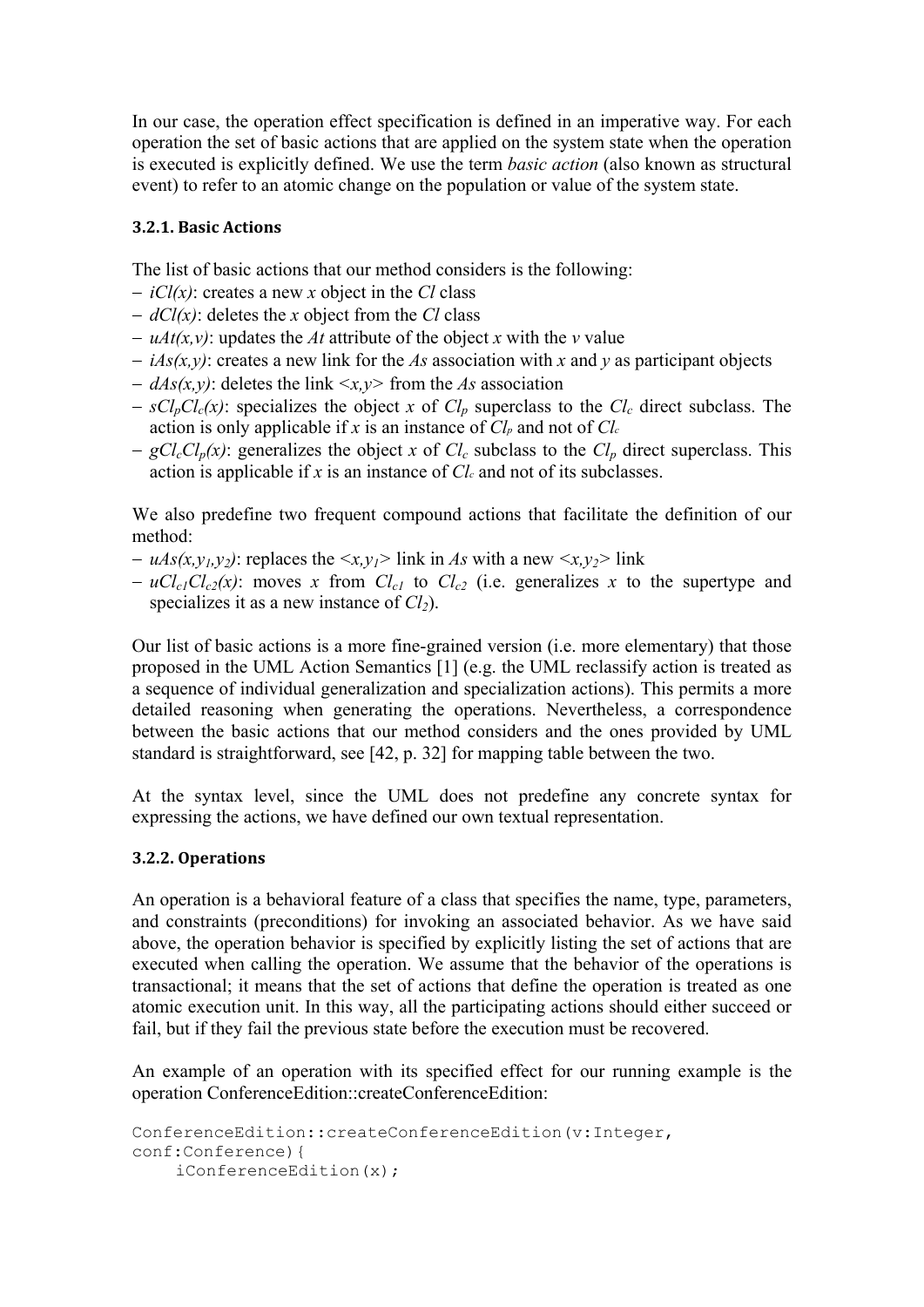```
 uNumber(x,v); 
 iCelebrates(x, conf); }
```
In fact, this is one of the operations that are automatically generated by our method. Note that the operation initializes the *number* and the *Celebrates* properties; otherwise the operation would not be executable, as we will also explain in Section 4.2.

# **4. Generating Operation Specifications from UML Class Diagrams**

This section presents our method for deriving behavioral specifications from static models. Our method first analyzes the class diagram and extracts relevant information from the properties of the model elements and from the relationships between them. Then, this information is used to determine the system operations that are necessary to carry out all typical modifications on the population or values of different elements of the class diagram (Section 4.1). Once these operations have been identified, our method generates their body, including the definition of the maintenance strategies (e.g. in the form of additional required actions or preconditions that must appear together with a given action type) that must be added to the operations' behaviors to ensure that all of them satisfy the strong executability correctness property wrt to the structural properties considered (Section 4.2). Finally, our method defines the signature of each operation (Section 4.3).

## **4.1. Identifying Operations**

This section introduces the rules that allow our method to identify the set of operations that suffice to provide basic insert/update/delete functionality for the different elements of the class diagram. We take into account the properties of each model element to avoid creating unnecessary operations.

Each type of element of the class diagram (class, attribute, association and generalization set) has an associated rule. Each rule determines the set of operations that must be defined for elements of that type, depending on the properties of each element. For example, the rule that determines which operations should be defined for classes, determines that a *createCl* operation is only generated for non-abstract classes that are not superclasses of covering generalizations.

Our method uses the following rules for each element of the input class diagram to identify the operations of each class:

**Rule 1 (Classes). For each** *Cl* class in the input model, **if [***Cl is not isAbstract(Cl) and is not superclass of a covering generalization***]***,* **generate** a *createCl* operation in *Cl*. Additionally, **if** [*Cl does not participate in an*  $As(p_1:Cl;p_2:Cl_2)$  *association so that delpropagation(p<sub>2</sub>;As) = restrictive and min(p<sub>2</sub>;As) > 0, generate a <i>deleteCl* operation in *Cl.*

The rationale of the rule is that object creations may only be performed in concrete classes that are not superclasses of covering generalizations. Therefore, only for those classes, a *createCl* operation should be created. For other classes (e.g. abstract classes), creation of class objects is performed as a consequence of creation of objects in one of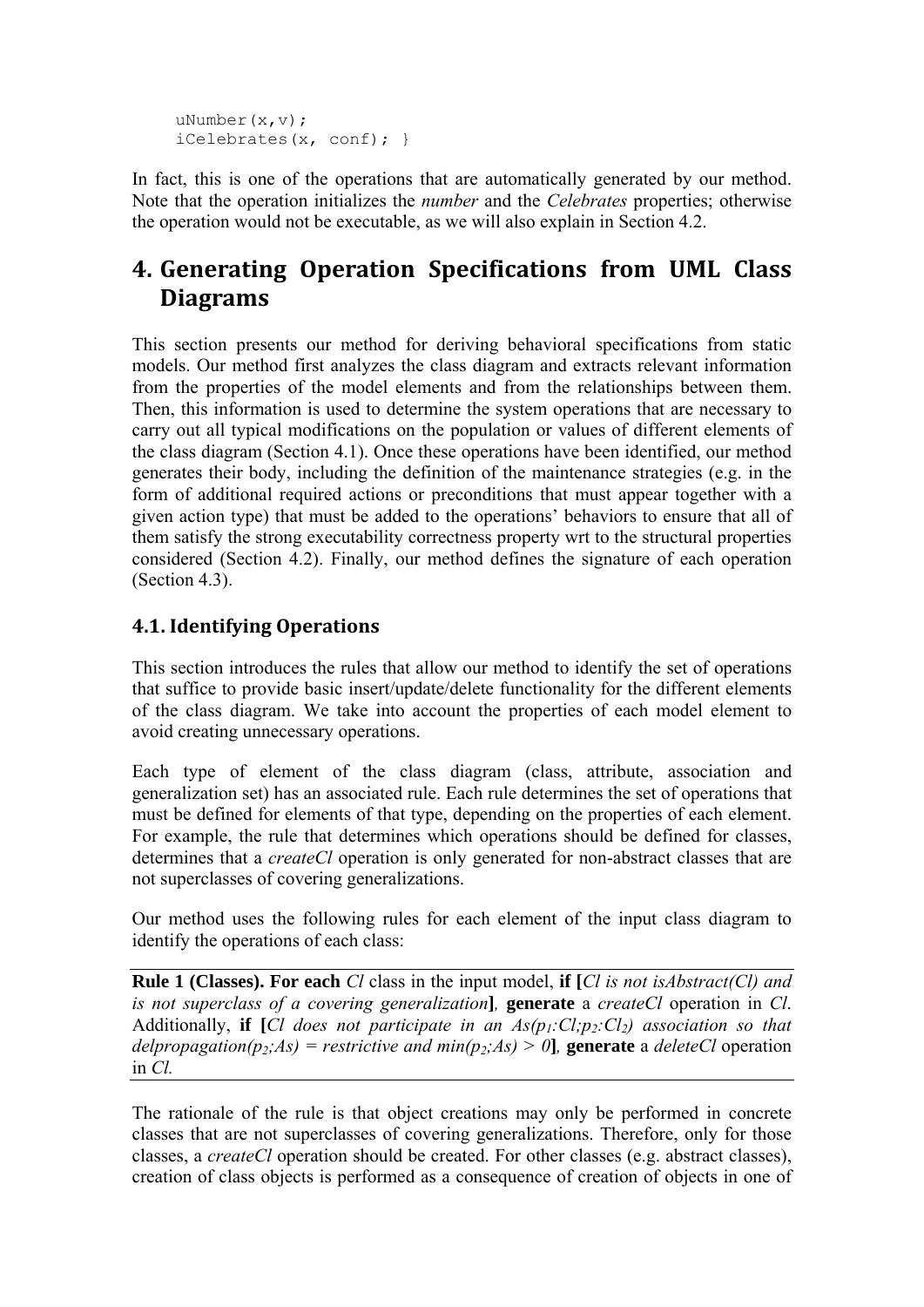its subclasses. The second part of the rule ensures that deletion of objects of a class is only possible for those classes not at the opposite end of an association marked as *restrictive* and with the minimum multiplicity greater than 0. Instances of those classes can only be deleted as part of the deletion of instances of that association or instances of the opposite class.

For the running example, this rule adds eight new operations. Fig. 3 shows the application of the rule for all the classes of the example (the figure focuses only on the elements and properties involved in this rule). Note that for the *Document* class no operations have been generated in the output class diagram, since it is an abstract class.



Figure 3. Rule 1 applied to classes of the running example

**Rule 2 (Attributes). For each** *At* attribute of *Cl* in the input model, **if [***At is not isDerived(At) and not isReadOnly(At)***]**, **generate** an *updateAt* operation in *Cl.*

In this rule, the rationale is that an operation to update an attribute value must be generated in the class that owns the attribute if the attribute is not derived and not read only. Attributes that are derived or read only cannot be modified by the designer, so none of the operations should be generated for this purpose.

For the running example, this rule would generate four new operations (see Fig. 4).



Figure 4. Rule 2 applied to attributes of the running example

**Rule 3 (Associations). For each**  $AsE$  association end of an  $As$  association and  $Cl_2$  class (being  $Cl<sub>1</sub>$  the opposite class), **if** [As is not isDerived(As) and navigability( $p<sub>2</sub>$ ;As)] and:

- **[***changeability(p<sub>2</sub>;As) = addOnly or unrestricted and min(p<sub>2</sub>;As)*  $\neq$  *max(p<sub>2</sub>;As)],* **generate** a *createAs* operation in *Cl1*
- $\blacksquare$  [*changeability(p<sub>2</sub>;As) = removeOnly or unrestricted and min(p<sub>2</sub>;As)*  $\neq$  *max(p<sub>2</sub>;As)],* **generate** a *deleteAs* operation in *Cl1*
- $\blacksquare$  [*changeability(p<sub>2</sub>;As) = unrestricted*], **generate** an *updateAs* operation in *Cl<sub>1</sub>*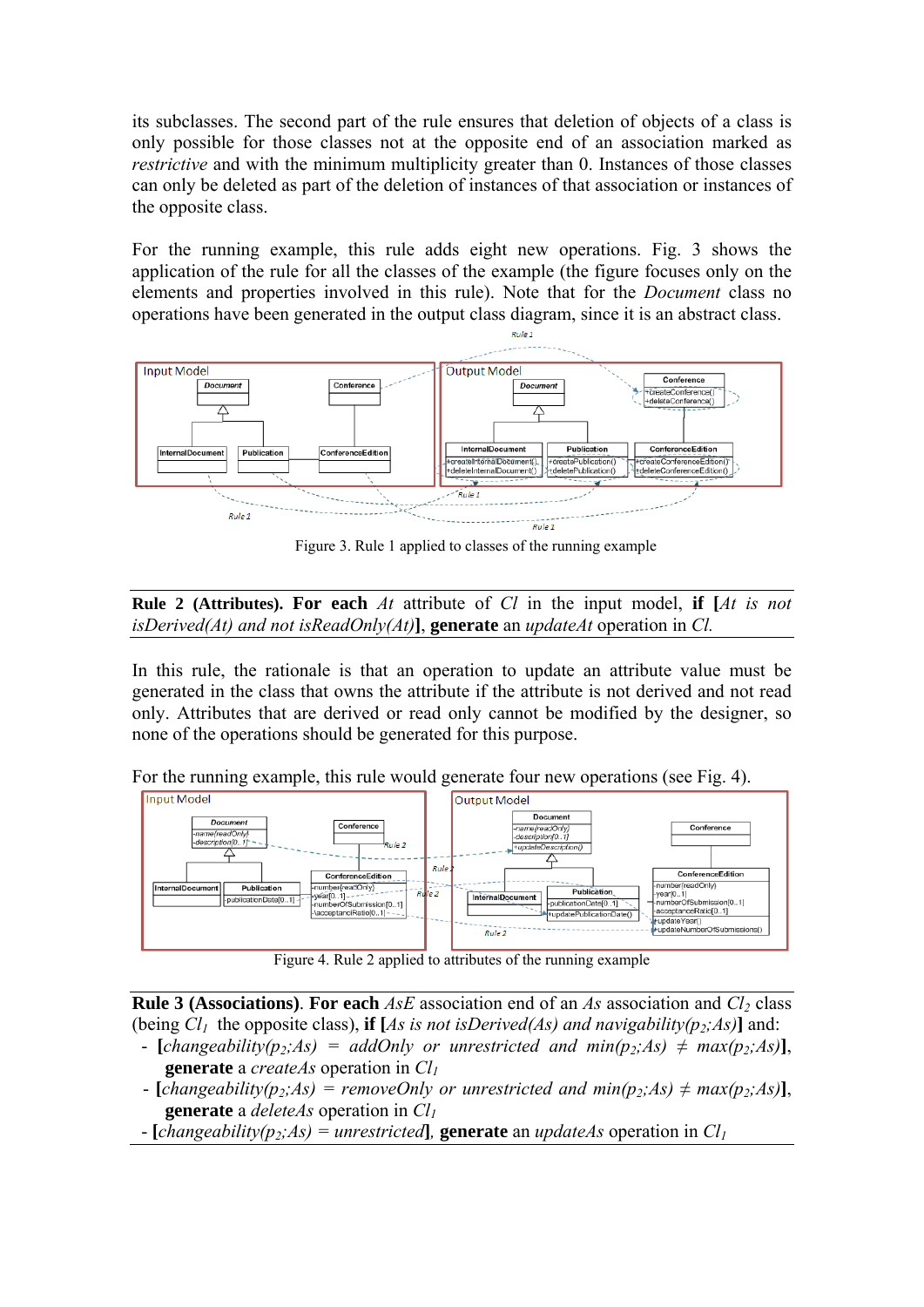The rationale of the rule is that when an association is not derived and a class that participates in the association can navigate to the class at the opposite end (navigability is *true* at the opposite end) operations to create, delete and update links are generated in that class depending on the values of the *changeability* and *multiplicity* properties at the opposite end. Specifically, if *changeability* of an association end is *unrestricted* then objects of the class at the opposite end may update their links, so the operation to update the links must be generated. Moreover, an object may add new links if its *changeability* is *addOnly* or *unrestricted* and the *maximum* and the *minimum* multiplicity is not the same. In this case, the operation to create the links must be generated. In the same way, an object may remove its links if its *changeability* is *removeOnly* or *unrestricted* and the *maximum* and the *minimum* multiplicity is not the same. The operation to delete the links must be generated.

For the running example, this rule would generate five new operations (see Fig. 5).



Figure 5. Rule 3 applied to associations of the running example

Note that the *createPublishes* operation is replicated in two classes (*Publication* and *ConferenceEdition* classes) due to the navigability and changeability values of the *Publishes* association. This allows creating an instance of the association from both classes.

**Rule 4 (Generalizations). For each**  $g = Gen(Cl_p; Cl_{s1}, ..., Cl_{sn})$  generalization set, **generate** an *updateCl<sub>si</sub>Cl<sub>si</sub>* operation in all *Cl<sub>si</sub>* subclasses (i,j=1,..,n, i≠j). Additionally, **if** [*g* is not isCovering(*g*) or not isDisjoint(*g*)], **generate** a *specializeCl<sub>p</sub>Cl<sub>si</sub>* operation in  $Cl_p$  ( $\forall$  i=1,...,n) and **generate** a *generalizeCl<sub>si</sub>Cl<sub>p</sub>* operation in all *Cl<sub>si</sub>* subclasses ( $\forall$ i=1,..,n).

The rationale of this rule is that, for generalization sets, operations for moving instances from each subclass of the generalization set to the rest of the subclasses must be always generated. The second part of the rule states that operations for specializing and generalizing instances must be only generated for generalization sets that are not covering or not disjoint. A generalization set that is covering and disjoint does not require operations for specializing or generalizing instances.

For the example, this rule would generate two new operations (see Fig. 6). Note that only update operations have been generated since the generalization set of the example is covering and disjoint.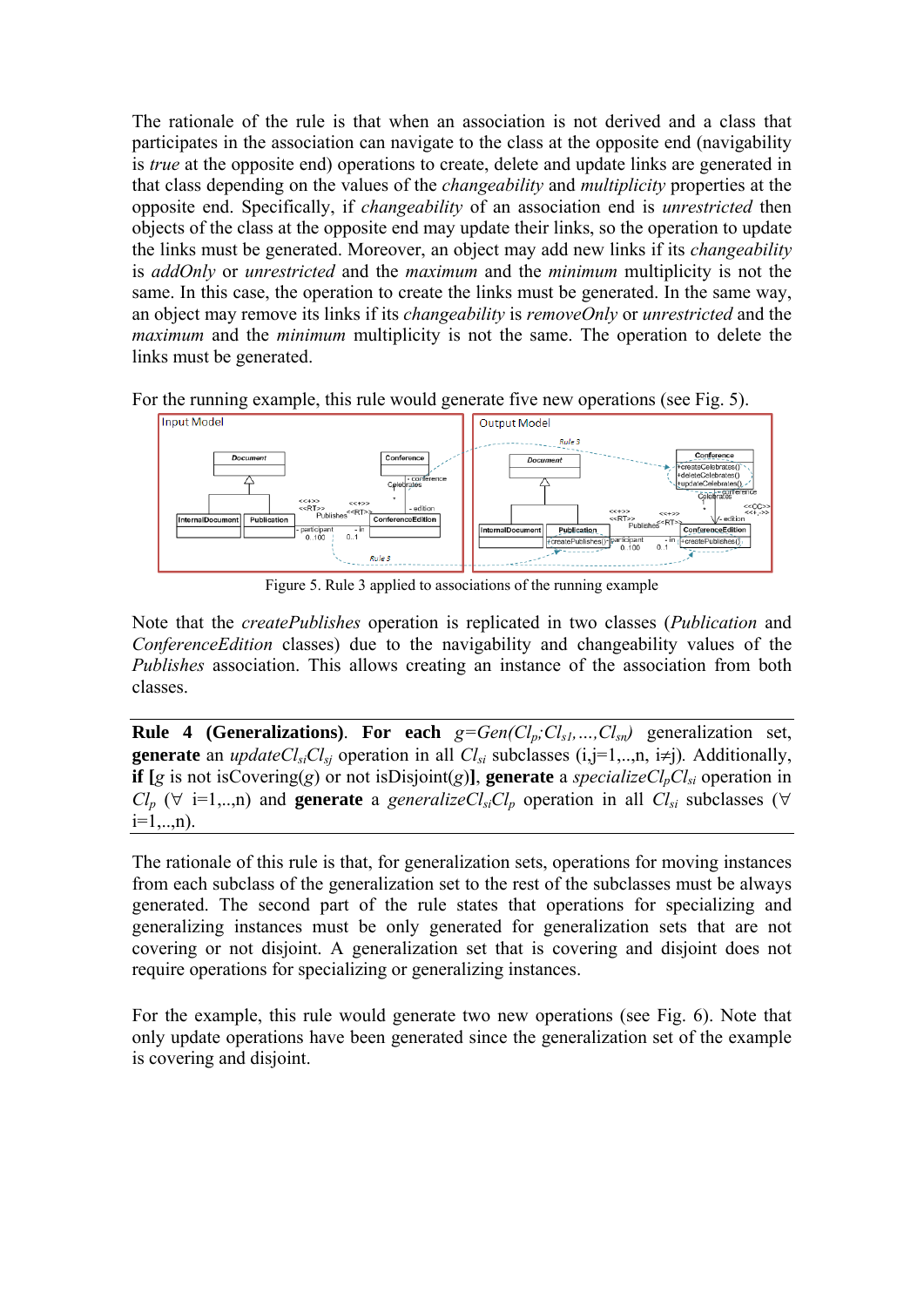

Figure 6. Rule 4 applied to the generalization set of the running example

### **4.2. Specifying Operation Bodies**

Next step consists in generating the imperative specification body for each operation identified in the previous step. Initially, the body of those operations just contains the single basic action that implements the semantics of the operation (see Table 1).

| <b>Operation</b>                                          | Action            |
|-----------------------------------------------------------|-------------------|
| createCl at Cl                                            | iCl               |
| <i>deleteCl</i> at <i>Cl</i>                              | dCl               |
| <i>updateAt</i> at Cl                                     | uAt               |
| <i>createAs</i> at $Cl1$ and $Cl2$                        | iAs               |
| (where $Cll$ and $Cl2$ are the participant classes in As) |                   |
| <i>deleteAs</i> at $Cl1$ and $Cl2$                        | dAs               |
| (where $Cll$ and $Cl2$ are the participant classes in As) |                   |
| <i>updateAs</i> at $Cl1$ and $Cl2$                        | uAs               |
| (where $Cll$ and $Cl2$ are the participant classes in As) |                   |
| specialize $Cl_pCl_{si}$ at $Cl_p$                        | $sCl_pCl_{si}$    |
| (where $Gen(Cl_nCl_s, , Cl_{sn})$                         |                   |
| generalize $Cl_{si}Cl_{p}$ at $Cl_{si}$                   | $gCl_{si}Cl_p$    |
| (where $Gen(Cl_p(Cl_{s1},,Cl_{sn})$                       |                   |
| <i>update</i> $Cl_{si}Cl_{si}$ at $Cl_{si}$               | $uCl_{si}Cl_{si}$ |
| (where $Gen(Clp,Clsl,,Clsn)$                              |                   |

Table 1. Actions Types contained in Operations

However, in general, this is not enough to guarantee that the operation execution will respect the integrity constraints defined in the model. Many operations will need to add new functionality to guarantee that the constraints that may be affected by the operations are not violated during its execution. This added functionality is needed to satisfy possible dependencies between the actions in the operation since some actions may require the presence of other actions in the same operation in order to be able to leave the system in a consistent state. For instance, consider the *createConference* operation (which contains the *iConference* basic action according to Table 1) of the Conference class (shown in Fig. 3). The creation of a conference requires the specification of a value for the *name* attribute since it cannot be null (*isNotNull(name) = false* according to Figure 2). To avoid the violation of the *isNotNull* property the *uName* action should also be included within the *createConference* operation.

In some other cases, this new functionality will come in the form of preconditions for the operation that prevent the execution of the operation on those states in which the changes performed by the operation would leave the system in an inconsistent state. For instance, consider the *deleteConferenceEdition* operation (which contains the *dConferenceEdition* basic action according to Table 1) of the ConferenceEdition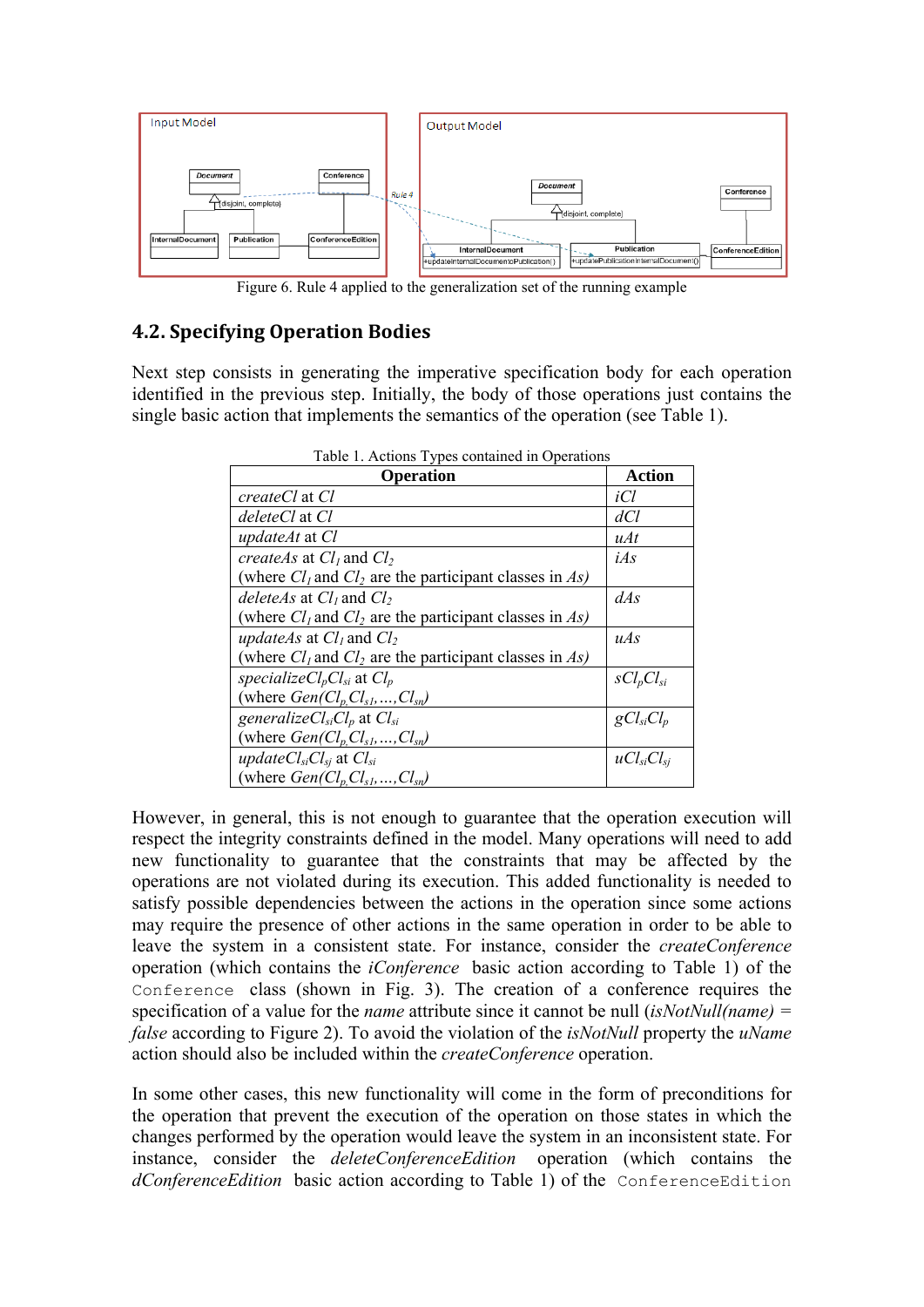class (shown in Fig. 3). The deletion of a conference edition when it has a publication associated to it may not be performed since the *delete propagation* value of the role *participant* is *restrictive*. To prevent this deletion a precondition to guarantee that the conference edition has not publications is required.

The specification of the operation effect (i.e. the operation body) for an operation *op* initialized with a basic action *ac* follows these steps:

- 1. Adding to *op* the  $ac_1$ ... $ac_n$  actions or/and  $pr_1$ ..., $pr_n$  preconditions that are necessary to guarantee that the structural properties (or constraints) that may affected by the action *ac* are not violated during its execution (see Section 4.2.1).
- 2. Applying recursively step 1 to the new actions  $(ac_1 \text{ and } ac_2, ac_3,...)$  added to *op* until no more actions or preconditions are required. This is necessary in order to satisfy the dependencies of the new actions  $(ac_1 \text{ and } ac_2, ac_3,...)$  within the operation. When an action *aci* in *op* has as required action an action *acj* that is already part of *op*, the required action is considered to be satisfied and *acj* is not added to *op* again. In some uncommon scenarios this recursive process to generate the operation effect may not terminate. Our method identifies these scenarios and requires the designer to take part in the process to avoid an infinite loop.

During the previous steps, the following considerations apply:

- When *ac* requires an  $iCl_{c2}$  or  $dCl_{c1}$  action, being  $Cl_{c1}$  and  $Cl_{c2}$  subclasses of the same generalization, and *op* already includes the  $uCl_{c1}Cl_{c2}$  action, the required maintenance action is also considered to be satisfied (since  $uCl_{c1}Cl_{c2}$  performs the changes of the  $iCl_{c2}$  action and the  $dCl_{c1}$  action). The same reasoning has to be applied to the *uAs* action regarding the required action of an *iAs* or *dAs* action.
- When *ac* requires an *iCl<sub>1</sub>* action, and *op* already includes a  $sCl<sub>p</sub>Cl<sub>1</sub>$  action, the required maintenance action is also considered to be satisfied (since the specialization of an object implies that a new object of a class is created). The same reasoning has to be applied to the  $gCl<sub>1</sub>Cl<sub>p</sub>$  action regarding the required action of the  $dCl_1$  action.

As it has been said before, since the UML does not provide any specific concrete syntax for defining operation specifications, we have defined our own textual notation based on the typical syntax of other action languages.

### **4.2.1 Determining Required Actions**

This section describes how our method calculates the additional actions and/or preconditions that are necessary to ensure the maintenance of system properties for each action type. That is, given an action  $a$ , the goal is to characterize either the preconditions that must be checked by the operation in which the basic action will be included or the additional actions that must be executed together with *a* to ensure that *a* does not cause to evolve the system to an inconsistent state. Additional actions solve the inconsistencies that the *a* action may cause over the properties defined in the class diagram, whilst preconditions disable the execution of *a* when the inconsistencies that it may cause cannot be solved by other actions without changing the effect of the action *a*.

This process is key to ensure the strong executability of operations (wrt the properties presented in Section 3) containing potentially problematic actions. To determine how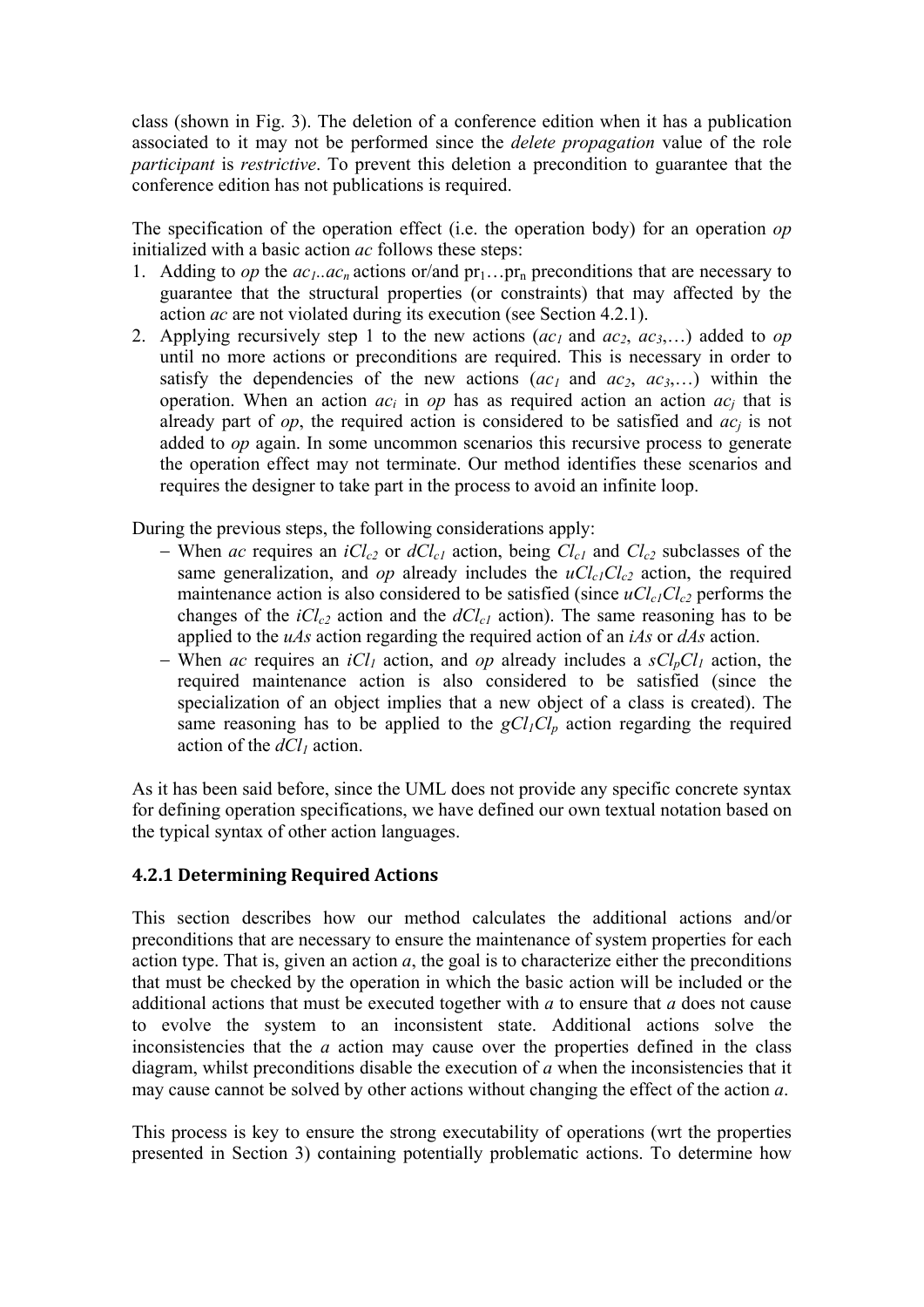our method should compute these additional actions or preconditions, we have carried out two steps:

- 1. *Identify properties to be maintained (Section 4.2.1.1).* The properties of the elements of a class diagram that may be violated when executing a certain action type are determined. For instance, if a class diagram includes a class *Cl* with a not null attribute *at*, the *iCl* action will be identified as a problematic action wrt the *isNotNull* property of *at* since the execution of *iCl* may violate this property (if the new object does not have the *at* attribute initialized).
- 2. *Solve or prevent inconsistencies (Section 4.2.1.2).* For each problematic *<property, action>* pair, the additional action types or preconditions that must be executed together with *action* to avoid violating *property* are determined. For instance, in this step, the *uAt* action will be signaled as a mandatory attachment to *iCl* to avoid violating the *isNotNull* property for *at* caused by the *iCl* action.

### **4.2.1.1 Identifying Properties to be Maintained**

Some of the property values that can be defined during the specification of a class diagram (see Section 3.1) imply a constraint that must be satisfied at run-time (for instance, defining an attribute as not null implies that at run-time that attribute always has to hold a concrete value). For each one of these properties, we determine the action types that may violate them. Operations including actions of that type must be redefined to make sure their execution does not induce a violation of those constraints, as shown in the next subsection.

Let *As* be an association between classes  $Cl<sub>1</sub>$  (playing the role  $p<sub>1</sub>$ ) and  $Cl<sub>2</sub>$  (playing the role  $p_2$ ) and *G* a generalization set *Gen(Cl<sub>p,</sub>Cl<sub>s1</sub>,...,Cl<sub>sn</sub>)*, the list of potentially violating actions for each property are the following:

- $-$  **Minimum Multiplicity** ( $min(p_2; As)$ ). The *dAs, uAs, iCl<sub>1</sub>, sCl<sub>p</sub>Cl<sub>si</sub> and*  $uCl_{si}Cl_{si}$  *actions* (such that  $Cl_{si}=Cl_1$  and  $Cl_{si}\neq Cl_{si}$ ) may violate the constraint associated to the minimum multiplicity property when its value is greater than zero. In addition, all the  $iCl<sub>x</sub>$  actions of any  $Cl<sub>x</sub>$  class that inherits from  $Cl<sub>I</sub>$  may also violate this multiplicity.
- **Maximum Multiplicity** (*max(p2;As)*). The *iAs* and *uAs* actions may violate the constraint defined by this property when the maximum multiplicity is lower than '\*'.
- **Delete Propagation** (*delpropagation*( $p_2$ ; *As*)). The  $dCl_1$ ,  $gCl_{si}Cl_p$  and  $uCl_{si}Cl_{si}$  actions (such that  $Cl_{si}=Cl_1$  and  $Cl_{si}\neq Cl_{si}$ ) may violate the conditions that this property establishes. Besides these actions, all the  $dCl_x$  actions of any  $Cl_x$  class that inherits from  $Cl<sub>1</sub>$  may also violate this condition.
- **Changeability** (*changeability(p2;As)*). The *iAs* and *uAs* actions may violate the constraints stated by *readOnly* or *removeOnly* changeability values, and the *dAs* and *uAs* actions may violate the constraints defined by the *readOnly* and *addOnly* values.
- $\blacksquare$  **isNotNull** (*isNotNull(At)*). The *iCl<sub>1</sub>*, *sCl<sub>p</sub>Cl<sub>si</sub>* and *uCl<sub>sj</sub>Cl<sub>si</sub>* actions (such that *Cl<sub>si</sub>*=*Cl<sub>1</sub>* and  $Cl<sub>si</sub> \neq Cl<sub>si</sub>$ ) may violate the condition that this property defines when its value is *true*. In addition, all the *iCl<sub>x</sub>* actions of any  $Cl_x$  class that inherits from  $Cl_1$  may also violate this condition.
- $\blacksquare$  **isDisjoint** (*isDisjoint(g)*). The *sCl<sub>p</sub>Cl<sub>si</sub>* action (for each subclass *Cl<sub>si</sub>* of *Cl<sub>p</sub>*) may violate the condition that this property defines when its value is *true*.
- $\sim$  **isCovering** (*isCovering(g)*). The *gCl<sub>si</sub>Cl<sub>p</sub>* action (for each subclass *Cl<sub>si</sub>* of *Cl<sub>p</sub>*) may violate the condition that this property defines when its value is *true*.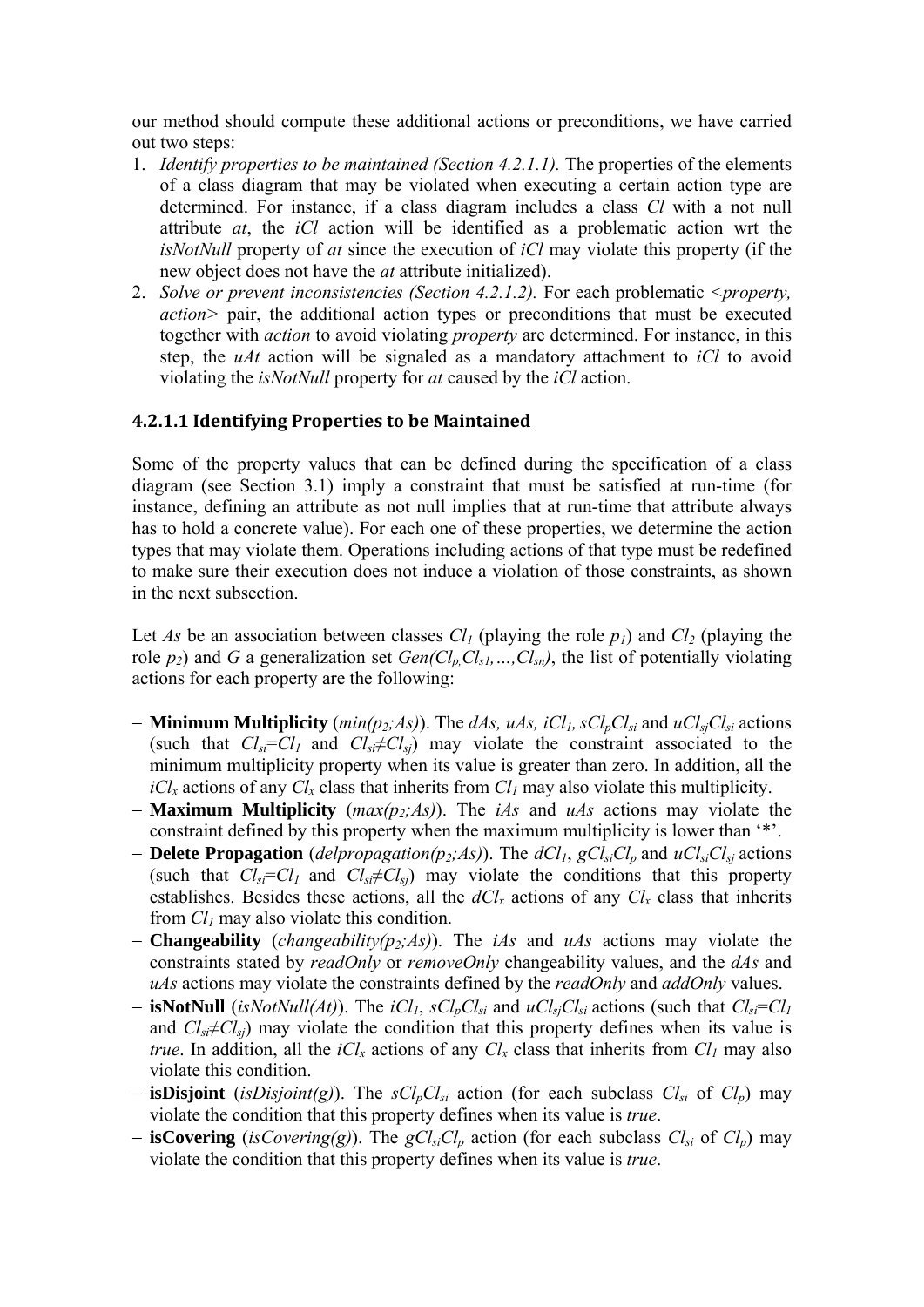#### **4.2.1.2 Avoiding Inconsistencies**

For each property constraint that may be violated by an action type *ac*, we propose either adding an **action type** that compensates the effect of *ac* to ensure the maintenance of the constraints induced by that property or a **precondition** that disables the execution of *ac* when its execution may lead to a violation of the constraint. The latter option is chosen when the former causes collateral effects that prevent maintaining the consistency of the operation while preserving the intention of the main action [11].

We present in the following tables (from Table 2 to Table 9) the maintenance actions for each action type *ac*. Each table describes, for every element of the class diagram (the *Element* column), the conditions that the element has to satisfy (*Condition* column) to be potentially affected by the execution of *ac* and the maintenance action chosen (*Required Action* column) to guarantee the fulfillment of the problematic property of the element (*Property Ensured* column) when *ac* is executed. For instance, the first row in Table 2, describes that for attributes that are not null and not derived, the  $iCl(x)$  action may violate its *not null* property and that to avoid this inconsistency the additional action  $uAt(x, v)$  must be executed after the  $iCl(x)$  one.

More specifically, the *Required Action* column shows either: (1) the additional actions using the notation (*direction*, *action*) where *action* is the name of the action type required, and *direction* indicates whether that action should be executed before  $(\leftarrow)$  or after  $(\rightarrow)$  the action analyzed; or (2) the OCL preconditions (introduced between curly brackets  $({} \{\})$  that must be satisfied by the system state before proceeding with the execution of the action. If several actions of the same type are needed in the first scenario, we indicate the number of times (*number* times) the action is required before the action. In addition, the parameters in the actions show the dependencies between the parameters of the analyzed action type and the parameters of its additional actions or preconditions.

Table 2 shows the maintenance actions for the  $iCl(x)$  basic action. When an object *x* is created in a class *Cl*, its non derived and not null attributes must be initialized after. Moreover, if the class *Cl* or its direct or indirect superclasses have a non derived association with a mandatory participation, several links (as many as the mandatory multiplicity indicates) of the association must be created after to avoid the violation of the minimum multiplicity.

As an example, in the running example, the *iConferenceEdition(x)* action of the *createConferenceEdition* operation (see Fig. 3) requires:

- $\theta$  the *uNumber(x,v)* action to avoid the violation of the *not null* property of the *number* attribute, and
- the *iCelebrates(x,y)* action to avoid the violation of the *minimum multiplicity* property of the *conference* role.

Note that these actions are just the actions required for avoiding the inconsistencies that the *iConferenceEdition* action can cause; the recursive process introduced at the beginning of section 4.2 must be applied to obtain the complete specification body of the *createConferenceEdition* operation. The same consideration has to be taken into account in the remainder operation examples introduced in this subsection.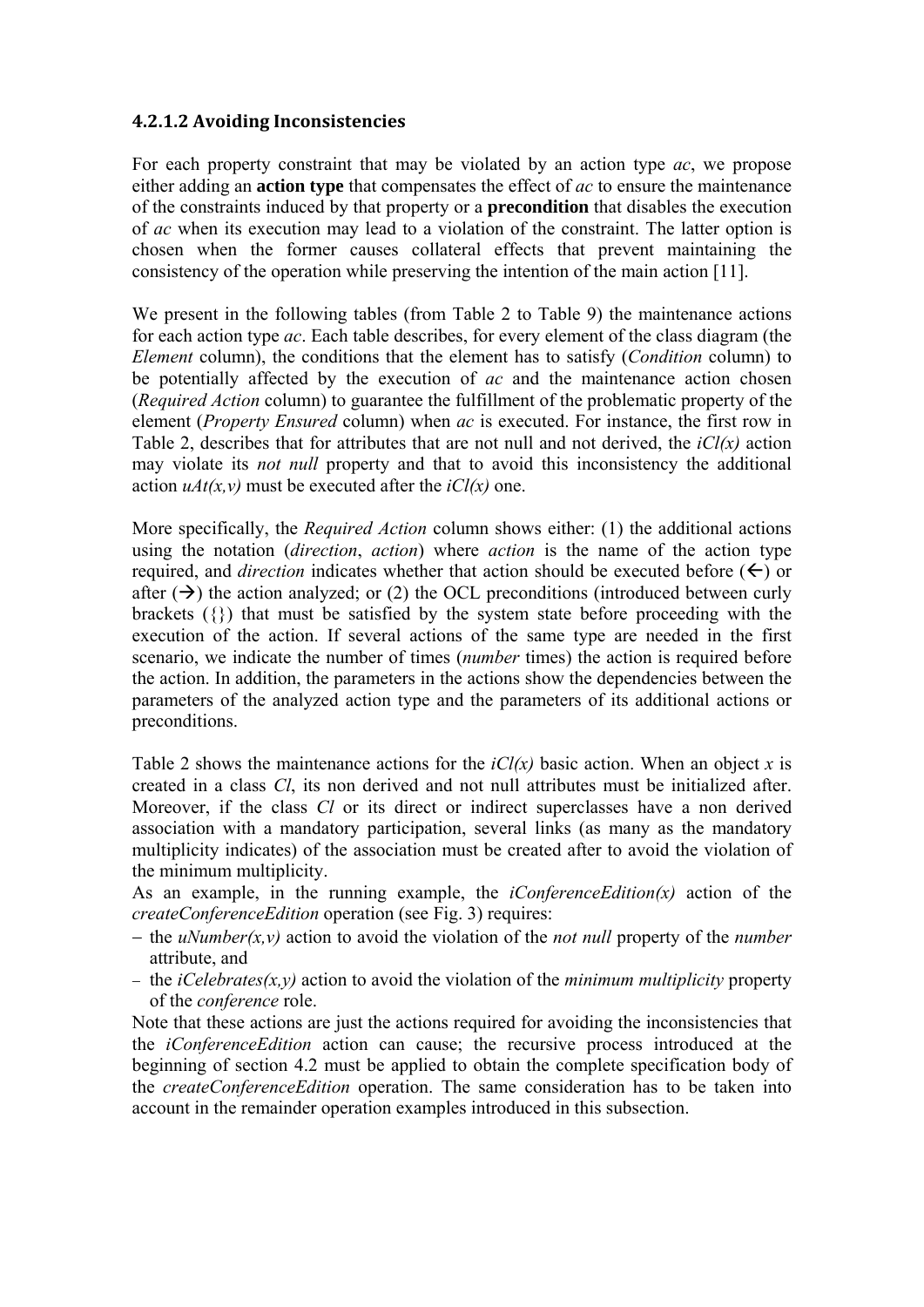Table 2. Required Actions of the *iCl(x)* action type

| Element<br><i>(it has to be read:</i><br>for each)                                                                 | Condition                                          | <b>Required Action</b>                              | <b>Property</b><br><b>Ensured</b>   |
|--------------------------------------------------------------------------------------------------------------------|----------------------------------------------------|-----------------------------------------------------|-------------------------------------|
| $At_k \in \mathcal{C}1$ or<br>$At_k \in cl_n$<br>where $Cl_p$ is a<br>superclass <sup>4</sup> of $Cl$              | $isNotNull(At_k)$ and not<br>$isDerived(At_k)$     | $(\rightarrow, uAt_{k}(x, v))$                      | isNotNull<br>of<br>$At_k$           |
| $As(p_1:Cl_1; p_2:Cl_2)$<br>where $C1 = C1$ , or<br>$C1 = C1_c$ and $C1_c$ is<br>a subclass <sup>5</sup> of $Cl_1$ | $min(p_2, As) > 0$ and not<br><i>isDerived(As)</i> | $min(p_2; As)$ times ( $\rightarrow$ ,<br>iAs(x, y) | Minimum<br>multiplicity of<br>$p_2$ |

Table 3 shows the maintenance actions for the *dCl(x)* basic action. The deletion of an object *x* from the class *Cl* must be forbidden if *Cl* participates in any association where the *delete propagation* property of its opposite end is marked as *restrictive* and the object *x* participates in any link of the association. This situation is avoided by the precondition defined in the first row of Table 3. The deletion of an object *x* from the class *Cl* implies the previous deletion of its links (if the opposite end of the association in which *Cl* participates is marked as *link* or *cascade*) and the deletion of the linked objects (for the *cascade* value).

The *dConferenceEdition(x)* action of the *deleteConferenceEdition* operation (see Fig. 3) requires:

- $-$  a precondition (which checks that *x* does not have any publication associated) to avoid the violation of the *delete propagation* property of the *participant* role, and
- $\theta$  the *dCelebrates(x,y)* action to avoid the violation of the *delete propagation* property of the *conference* role.

| Element<br>(it has to be read:<br>for each )                   | Condition                                 | <b>Required Action</b>                                            | <b>Property</b><br><b>Ensured</b> |
|----------------------------------------------------------------|-------------------------------------------|-------------------------------------------------------------------|-----------------------------------|
| $As(p_1:Cl_1; p_2:Cl_2)$<br>where $Cl = Cl_1$ or               | $delpropaqation(p, iAs) =$<br>restrictive | $\{x, p_{2} \rightarrow isEmpty() \}$ <sup>6</sup>                | Delete<br>Propagation             |
| $C1 = C1_c$ and $C1_c$ is<br>a subclass <sup>5</sup> of $Cl_1$ | $de1$ propagation( $p_2$ ;As) =<br>link   | $(\leftarrow, dAs(x,y))$                                          | of $p_2$                          |
|                                                                | $delpropaqation(p,AB) =$<br>cascade       | $(\leftarrow, dAs(x,y))$<br>$\left(\leftarrow, dCl_{2}(y)\right)$ |                                   |

Table 3. Required Actions of the *dCl(x)* action type

Table 4 shows the maintenance actions for the *iAs (x,y)* basic action. The insertion of a link in the association *As* may require the previous insertion of one or both objects of the link for links that cannot be added after the object creations (due to the *changeability* or to the *multiplicity* of the *As* roles). Moreover, the insertion of a link must be prohibited if it violates the *maximum multiplicity* of one or both ends of the association (avoided by the precondition defined in the second row of the table).

The *iPublishes(x,y)* action of the *createPublishes* operation (see Fig. 5) requires:

1

<sup>4</sup> Superclass may be direct or indirect

<sup>&</sup>lt;sup>5</sup> Subclass may be direct or indirect

<sup>&</sup>lt;sup>6</sup> This precondition is slightly modified when the  $dCl_1(x)$  action is performed together with the  $dAs(x, y)$  and  $dCl_2(y)$ actions (this occurs when the  $delpropagation(p_i, As)$  = cascade). In this case the precondition does not have to take into account the link to be deleted by the *dAs* action (so, the precondition is  $\{y, p_1, p_2\}$ -excludes(y)->isEmpty()}).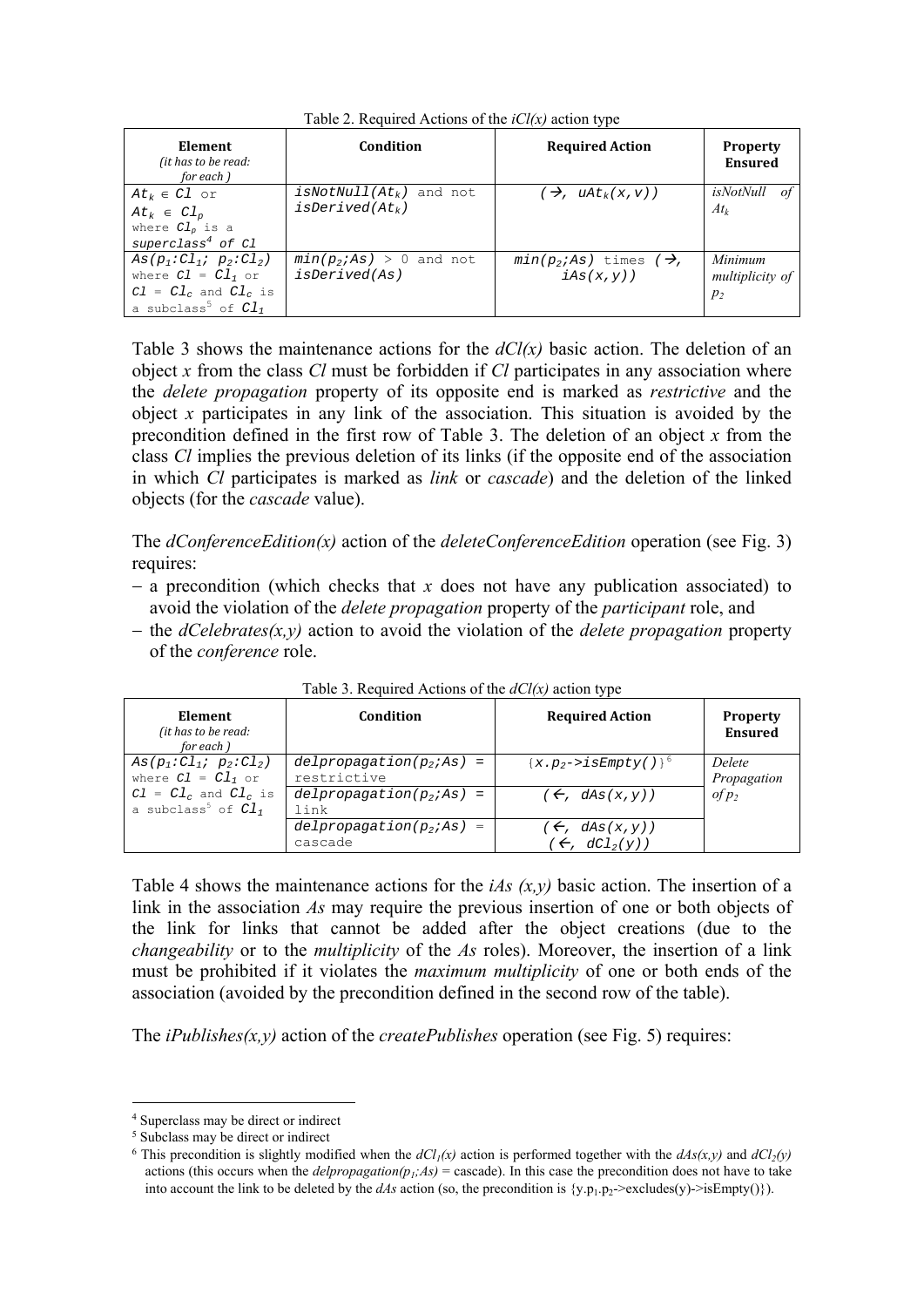$-$  two preconditions (which check that *x* and *y* do not have the maximum number of associated links) to prevent the violation of the *maximum multiplicity* property of the *participant* and *in* roles.

| Element                                    | Condition                        | <b>Required Action</b>               | <b>Property</b><br><b>Ensured</b> |
|--------------------------------------------|----------------------------------|--------------------------------------|-----------------------------------|
| $p_1$ association end                      | $changeability(p_i; As) =$       | $(\leftarrow, ic1_{2}(y))$           | Changeability                     |
|                                            | removeOnly or readOnly           |                                      | $of p_1$                          |
| (the same has to be<br>applied for $p_2$ ) | $changeability(p_i; As) =$       | $\{y, p_{i} \rightarrow size() \leq$ | Maximum                           |
|                                            | (addOnly or                      | $max(p_i; As)$                       | Multiplicity                      |
|                                            | unrestricted) and                |                                      | $of p_1$                          |
|                                            | $max(p_i, As) \neq min(p_i, As)$ |                                      |                                   |
|                                            | and $max(p_1; As) \neq *$        |                                      |                                   |
|                                            | $changeability(p_1; As) =$       | $(\leftarrow, \text{icl}_{2}(y))$    |                                   |
|                                            | (addOnly or                      |                                      |                                   |
|                                            | unrestricted) and                |                                      |                                   |
|                                            | $max(p_i, As) = min(p_i, As)$    |                                      |                                   |

Table 4. Required Actions of the *iAs(x,y)* action type of  $As(p_1;Cl_1; p_2;Cl_2)$  where  $x \in Cl_1$  and  $y \in Cl_2$ 

There exist certain combinations of the property values of association ends that could cause no termination of the process that expands the *iAs* action. This occurs when both association ends have minimum multiplicity values greater than 1 and either they have the same value at minimum and maximum multiplicities (row 3 of Table 4) or the *removeOnly* or *readOnly* values for the changeability property (row 1 of Table 4). In those cases the designer must specify by hand the body of the operation that contains the *iAs* action. Note that these situations are not common in real scenarios and that they can be at least detected by our method to avoid entering into an infinite loop.

Table 5 shows the maintenance actions for the *dAs (x,y)* basic action. The deletion of a link from the association *As* may require the posterior deletion of one or both objects of the link for links that cannot be removed (due to the *changeability* or to the *multiplicity* of the *As* roles). Moreover, the deletion of a link must be prohibited if it violates the *minimum multiplicity* of one or both ends of the association (avoided by the precondition defined in the second row of the table).

The *dCelebrates(x,y)* action of the *deleteCelebrates* operation (see Fig. 5) requires:

 $\theta$  the *dConferenceEdition(y)* action to prevent the violation of the *changeability* property of the *conference* role.

| Element                                    | . J F ÷<br>Condition                                                                                                             | $T_{1}$ $T_{2}$ $T_{3}$ $T_{4}$ $T_{5}$ $T_{6}$ $T_{7}$ $T_{8}$ $T_{9}$ $T_{10}$ $T_{11}$ $T_{12}$ $T_{13}$ $T_{14}$ $T_{15}$ $T_{16}$ $T_{17}$ $T_{18}$ $T_{19}$ $T_{10}$ $T_{11}$ $T_{12}$ $T_{13}$ $T_{14}$ $T_{15}$ $T_{16}$ $T_{17}$ $T_{18}$ $T_{19}$<br><b>Required Action</b> | <b>Property</b><br><b>Ensured</b>   |
|--------------------------------------------|----------------------------------------------------------------------------------------------------------------------------------|---------------------------------------------------------------------------------------------------------------------------------------------------------------------------------------------------------------------------------------------------------------------------------------|-------------------------------------|
| $p_1$ association end                      | changeability( $p_1$ ;As) =<br>addOnly or readOnly                                                                               | $(\rightarrow, dCl_2(y))$                                                                                                                                                                                                                                                             | Changeability<br>$of p_1$           |
| (the same has to be<br>applied for $p_2$ ) | changeability( $p_1$ ;As) =<br>(removeOnly or<br>unrestricted) and<br>$max(p_i; As) \neq min(p_i; As)$<br>and $min(p_1; As) > 0$ | $\{y.p_1 \rightarrow size() >$<br>$min(p_1; As)$                                                                                                                                                                                                                                      | Minimum<br>Multiplicity<br>$of p_1$ |
|                                            | changeability( $p_1$ ;As) =<br>(removeOnly or<br>unrestricted) and<br>$max(p_i; As) = min(p_i; As)$                              | $(\rightarrow, dCl_{2}(y))$                                                                                                                                                                                                                                                           |                                     |

Table 5. Required Actions of the  $dAs(x, y)$  action type of  $As(p_1:Cl_1; p_2:Cl_2)$  where  $x \in Cl_1$  and  $y \in Cl_2$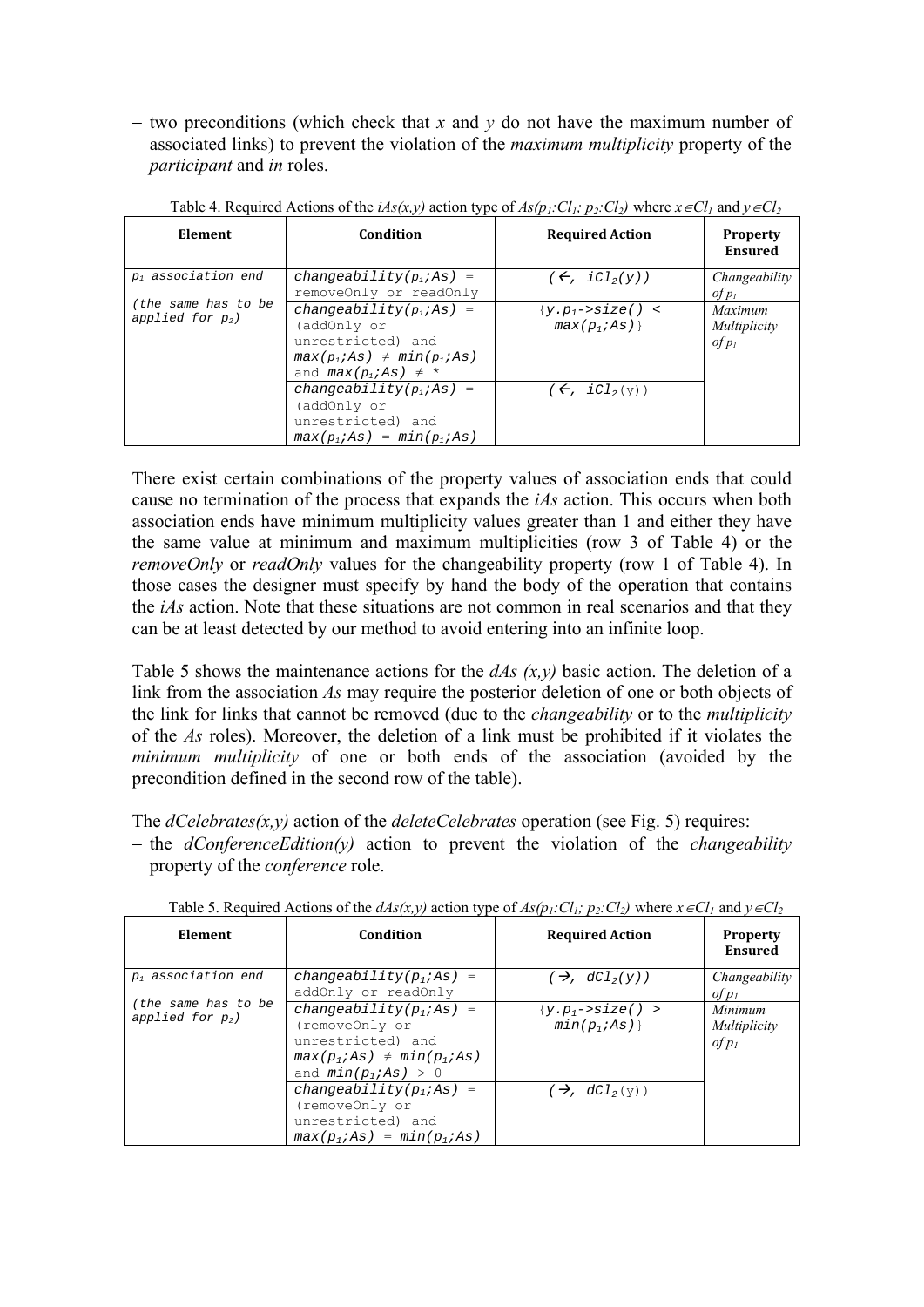Table 6 shows the maintenance actions for the  $uAs (x,y,z)$  basic action. The required actions are calculated from the required actions of the insertion of a link and from the deletion of a link.

The *uCelebrates(x,y,z)* action of the *updateCelebrates* operation (see Fig. 5) requires:

 $-$  the *iConferenceEdition(z)* and the *dConferenceEdition(y)* actions to prevent the violation of the *changeability* and *multiplicity* properties of the *conference* role (*changeability* is *readOnly* and the *maximum* and the *minimum* multiplicity is the same).

|                       | .                                                                                                                  |                                                                              |                                                            |
|-----------------------|--------------------------------------------------------------------------------------------------------------------|------------------------------------------------------------------------------|------------------------------------------------------------|
| Element               | Condition                                                                                                          | <b>Required Action</b>                                                       | <b>Property</b><br><b>Ensured</b>                          |
| $p_1$ association end | changeability( $p_1$ ; As) =<br>readonly or $max(p_i, As)$<br>$= min(p1; As)$<br>$changeability(p_i; As) =$        | $(\rightarrow, dCl_2(y))$<br>$(\leftarrow, icl_2(z))$                        | Changeability<br>of p,<br><b>Maximum</b>                   |
|                       | removeOnly and<br>$max(p_1, As) \neq min(p_1, As)$<br>and $min(p_1, As) > 0$                                       | $(\leftarrow, icl_2(z))$<br>$\{y.p_1 \rightarrow size() >$<br>$min(p_1; As)$ | <i>Multiplicity</i><br>$of p_1$<br>Minimum<br>Multiplicity |
|                       | $changeability(p_1; As) =$<br>removeOnly and<br>$max(p_1, As) \neq min(p_1, As)$<br>and $min(p_1, As) = 0$         | $(\leftarrow, icl_2(z))$                                                     | $of p_1$                                                   |
|                       | changeability( $p_1$ ; As) =<br>addOnly and $max(p_1; As)$<br>$\neq$ min( $p_1$ ; As) and<br>$max(p_1, As) \neq *$ | $(\rightarrow, dCl_2(y))$<br>${z.p_1->size( ) \leq$<br>$max(p_1; As)$        |                                                            |
|                       | changeability( $p_1$ ; As) =<br>addOnly and $max(p_1, AS)$<br>$\neq$ min( $p_i$ ; As) and<br>$max(p_1, As) = *$    | $(\rightarrow, dCl_2(y))$                                                    |                                                            |
|                       | $changeability(p_1; As) =$<br>unrestricted and<br>$max(p_1, As) \neq min(p_1, As)$<br>and $min(p_1, As) > 0$       | $\{y, p_{i} \rightarrow size() \ge$<br>$min(p_1; As)$                        |                                                            |
|                       | $changeability(p_i; As) =$<br>unrestricted and<br>$max(p_1, As) \neq min(p_1, As)$<br>and $max(p_1, As) \neq *$    | $\{z, p, -\infty   z \in (x) \}$<br>$max(p_1; As)$                           |                                                            |

Table 6. Required Actions of the  $uAs(x,y,z)$  action type of  $As(p_1;Cl_1; p_2;Cl_2)$  where  $x \in Cl_1$  and  $y \in Cl_2$ and  $\overline{z} \in Cl_2$ 

Table 7 shows the maintenance actions for the  $\frac{sCl_pCl_s(x)}{x}$  basic action. The specialization of an object *x* of the class  $Cl_p$  to the subclass  $Cl_{si}$  must be prohibited if *x* is an object of other subclass of *Clsj* of a disjoint generalization set. The object specialization requires the posterior initialization of its non derived and not null attributes, the insertion of links for non derived association with a mandatory participation and the specialization of the object to any subclass of *Clsi*, if *Clsi* is the superclass of a covering generalization set.

For the running example, operations including specialization actions have not been generated since the generalization set is disjoint and complete (according to Rule 4).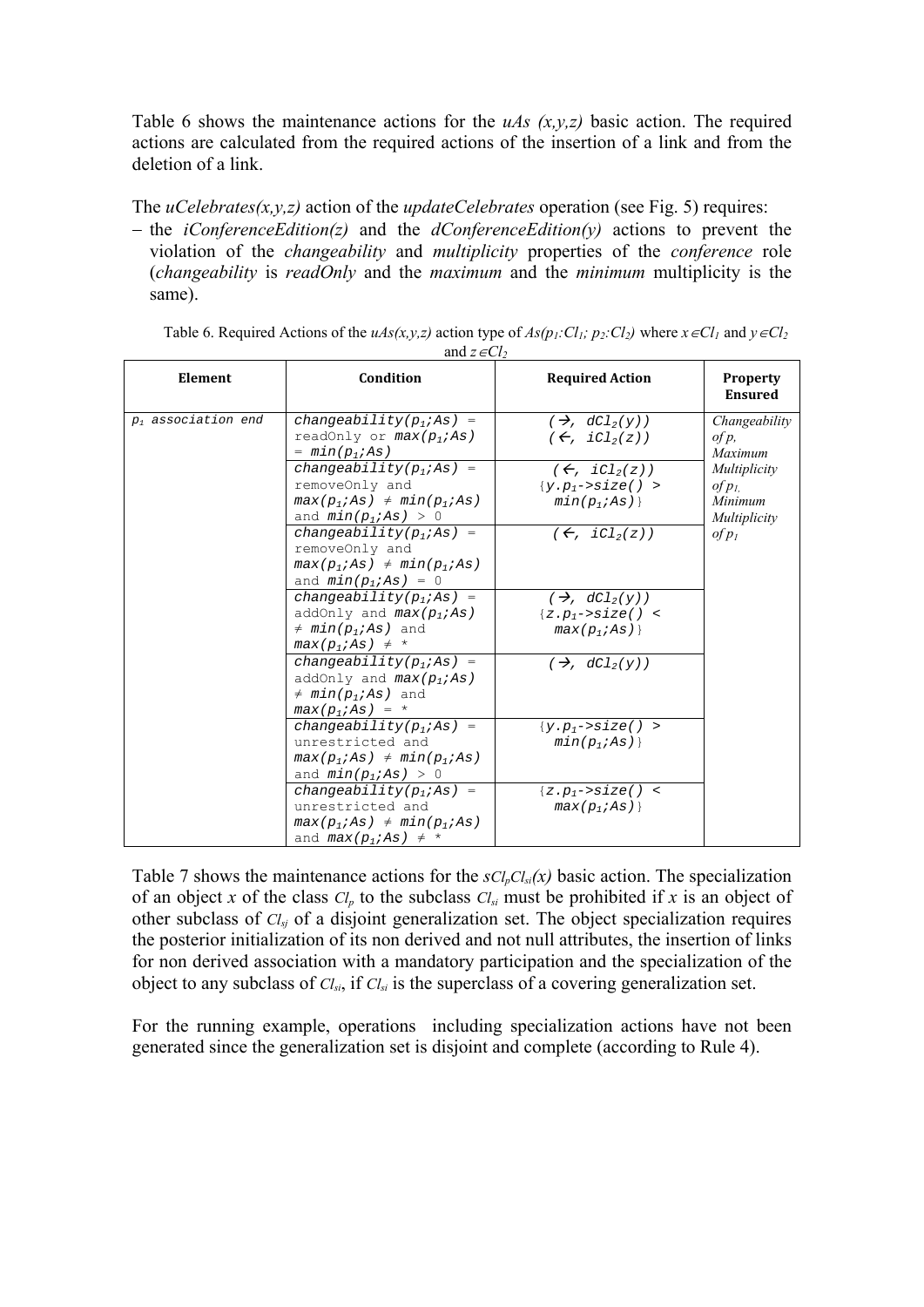|                                                          | $-1$                                               |                                                                              |                                            |
|----------------------------------------------------------|----------------------------------------------------|------------------------------------------------------------------------------|--------------------------------------------|
| Element<br><i>(it has to be read:</i><br>for each)       | Condition                                          |                                                                              | <b>Property</b><br><b>Ensured</b>          |
| $As(p_1:Cl_1; p_2:Cl_2)$<br>where $Cl_{\sigma i} = Cl_i$ | $min(p_2, As) > 0$ and not<br><i>isDerived(As)</i> | $min(p_2; As)$ times ( $\rightarrow$ ,<br>iAs(x,y)                           | Minimum<br><i>multiplicity of</i><br>$p_2$ |
| $At_k \in CL_{si}$<br>where $CI_{si} = CI_1$             | $isNotNull(Atk)$ and not<br>$isDerived(At_k)$      | $(\rightarrow, uAt_{k}(x, v))$                                               | isNotNull of<br>$At_k$                     |
| $q = Gen(Cl_nCl_s, , Cl_{sn})$                           | isDisjoint(q)                                      | {not x.IsTypeOf( $Cl_{si}$ )}<br>$\forall$ j=1n where $Cl_{si} \neq Cl_{si}$ | <i>isDisjoint of g</i>                     |
| $q' = Gen(Cl_{si}Cl_{sil}, \ldots, Cl_{sin})$            | isCovering(q')                                     | $SCl_{si}Cl_{sij}/(x)$<br>for any $i'=1 \ldots n$                            | isCovering of<br>g'                        |

Table 7. Required Actions of the *sCl<sub>p</sub>Cl<sub>p</sub>(x)* action type of *Gen(Cl<sub>p</sub>Cl<sub>n</sub>) Cl<sub>n</sub>*)</sub>

Table 8 shows the maintenance actions for the  $gCl<sub>s</sub>Cl<sub>p</sub>(x)$  basic action. The generalization of an object *x* of the subclass  $Cl<sub>x</sub>$  to the class  $Cl<sub>n</sub>$  must be prohibited if *x* is not an object of other subclass of  $Cl_p$  of a covering generalization set. The object generalization requires the previous deletion of its links (if the opposite end of the association in which *Clsi* participates is marked as *link* or *cascade*) and the deletion of the linked objects (for the *cascade* value).

Again, for the running example, operations that include generalization actions have not been generated since the generalization set is disjoint and complete (according to Rule 4).

| Element<br>(it has to be read:<br>for each)        | Condition                                   | <b>Required Action</b>                                 | <b>Property</b><br><b>Ensured</b> |
|----------------------------------------------------|---------------------------------------------|--------------------------------------------------------|-----------------------------------|
| $As(p_1:Cl_1; p_2:Cl_2)$<br>where $CI_{si} = CI_1$ | $delpropaqation(p_2; As) =$<br>restrictive  | $\{x, p_{2} \rightarrow i \text{ sEmpty}(\ )\}$        | Delete<br>Propagation             |
|                                                    | $de1$ propagation( $p_2$ ; As) =<br>link    | $(\leftarrow, dAs(x,y))$                               | of $p_2$                          |
|                                                    | $de1$ propagation( $p_2$ ; As) =<br>cascade | $(\leftarrow, dAs(x,y))$<br>$(\leftarrow, dCl_{2}(y))$ |                                   |
| $g = Gen(Cl_p(Cl_{s1},,Cl_{sn})$                   | isCovering(q)                               | $\{x.\texttt{ISTypeOf}(\texttt{Cl}_{si})\}$            | isCovering of                     |
|                                                    |                                             | where $CI_{si} \neq CI_{si}$                           |                                   |

Table 8. Required Actions of the  $gCl$  Cl (x) action type of  $GenCl$  Cl<sub>i</sub> $Cl$ <sup>3</sup>

Table 9 shows the maintenance actions for the *u*  $Cl<sub>si</sub>Cl<sub>si</sub>(x,y,z)$  basic action. The required actions are calculated from the required actions of an object specialization and an object generalization.

The *uPublicationInternalDocument(x)* action of the *updatePublicationInternalDocument* operation (see Fig. 6) requires:

 a precondition (which checks that *x* does not have any link to a conference edition) to avoid the violation of the *delete propagation* property of the *in* role.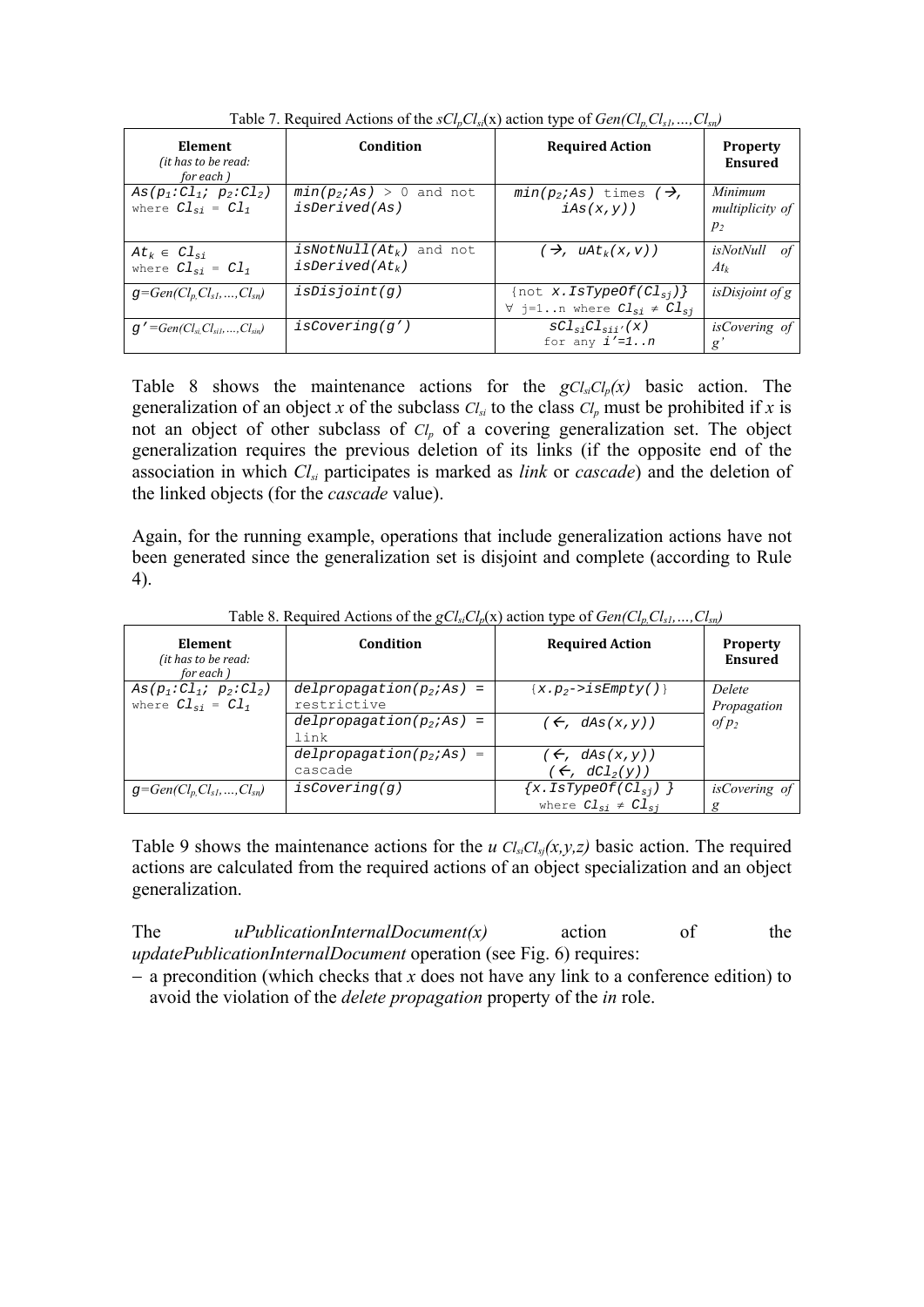|                                                                    |                                                      | $= 2 - 1$                                              |                                      |
|--------------------------------------------------------------------|------------------------------------------------------|--------------------------------------------------------|--------------------------------------|
| Element<br><i>(it has to be read:</i><br>for each)                 | Condition                                            | <b>Required Action</b>                                 | <b>Property</b><br><b>Ensured</b>    |
| $As(p_1:Cl_1; p_2:Cl_2)$<br>where $Cl_{\sigma i} = Cl_i$           | $delpropaqation(p_2; As) =$<br>restrictive           | $\{x.p_2->isEmpty() \}$                                | Delete<br>Propagation                |
|                                                                    | $de1$ propagation( $p_2$ ;As) =<br>link              | $(\leftarrow, dAs(x,y))$                               | of $p_2$                             |
|                                                                    | $delpropaqation(p_2; As) =$<br>cascade               | $(\leftarrow, dAs(x,y))$<br>$(\leftarrow, dCl_{2}(y))$ |                                      |
| $As'(p_1':Cl_1':$<br>$p_2'$ : $Cl_2'$ )<br>where $CI_{si} = CI_1'$ | $min(p_2'; As) > 0$ and not<br><i>isDerived(As')</i> | $min(p_2$ ';As) times ( $\rightarrow$ ,<br>iAs'(x,y)   | Minimum<br>multiplicity of<br>$p_2'$ |
| $At_k \in CI_{si}$                                                 | $isNotNull(At_k)$ and not<br>$isDerived(At_{k})$     | $(\rightarrow, uAt_k(x,y))$                            | isNotNull of<br>$At_k$               |
| $g' = Gen(Cl_{si,}Cl_{sjl}, , Cl_{sjn})$                           | isCovering(q')                                       | $SCl_{si}Cl_{sji'}(x)$<br>for any $j'=1n$              | <i>isCovering of</i><br>g'           |

Table 9. Required Actions of the *uCl<sub>s</sub>Cl<sub>s</sub>* action type of *Gen(Cl<sub>s</sub>Cl<sub>s1</sub>, Cl<sub>sn</sub>)</sub>* 

Note that the table for the *uAt* action is not defined since the execution of this action does not cause the violation of any of the properties considered.

### **4.3. Specifying Operation Signatures**

The last step of our method focuses on the specification of the operation signatures. Obviously, the signature depends on the actions included in the operation body. Each action may require the addition of new parameters in the signature. The basic idea is that every variable that appears as a parameter in the action must also appear as a parameter (of the same type) in the operation so that a designer can provide its value. Four exceptions apply:

- 1. Object variables for the *iCl* action are not parameters of the operation. These new objects are created *during* the operation execution.
- 2. A parameter variable that has already appeared in a previous action does not generate a new operation parameter (i.e., if an operation consists of two events,  $iAs(x_1,x_2)$  and  $iAs(x_1,x_3)$ , only three parameters  $x_1, x_2$  and  $x_3$  are defined).
- 3. We use the implicit parameter *self* as a replacement for one of the parameters whose type is the class to which the operation is attached (i.e., if an operation defined in a class *Cl* has the event  $uAt<sub>i</sub>(x, v)$ , only a parameter for *v* is generated; the implicit *self* parameter is used whenever *x* appears).
- 4. Variables for actions that can be obtained by *self* are not parameters of the operations. For example, variables for *dAs* actions included in a *deleteCl* operation are not parameters of the operation. In those cases, the link/s to be deleted are the ones in which the *self* parameter participates, and thus they can be determined automatically.

## **4.4. Application to the Running Example**

In this subsection we apply our method to the example of Fig. 2. In Fig. 3, 4, 5 and 6 we have already shown the list of operations generated for the example. Now in what follows we introduce the complete specification for each operation. Comments to clarify the maintenance actions required for the operation are added if necessary. We present the operations grouped by the rule that generates them.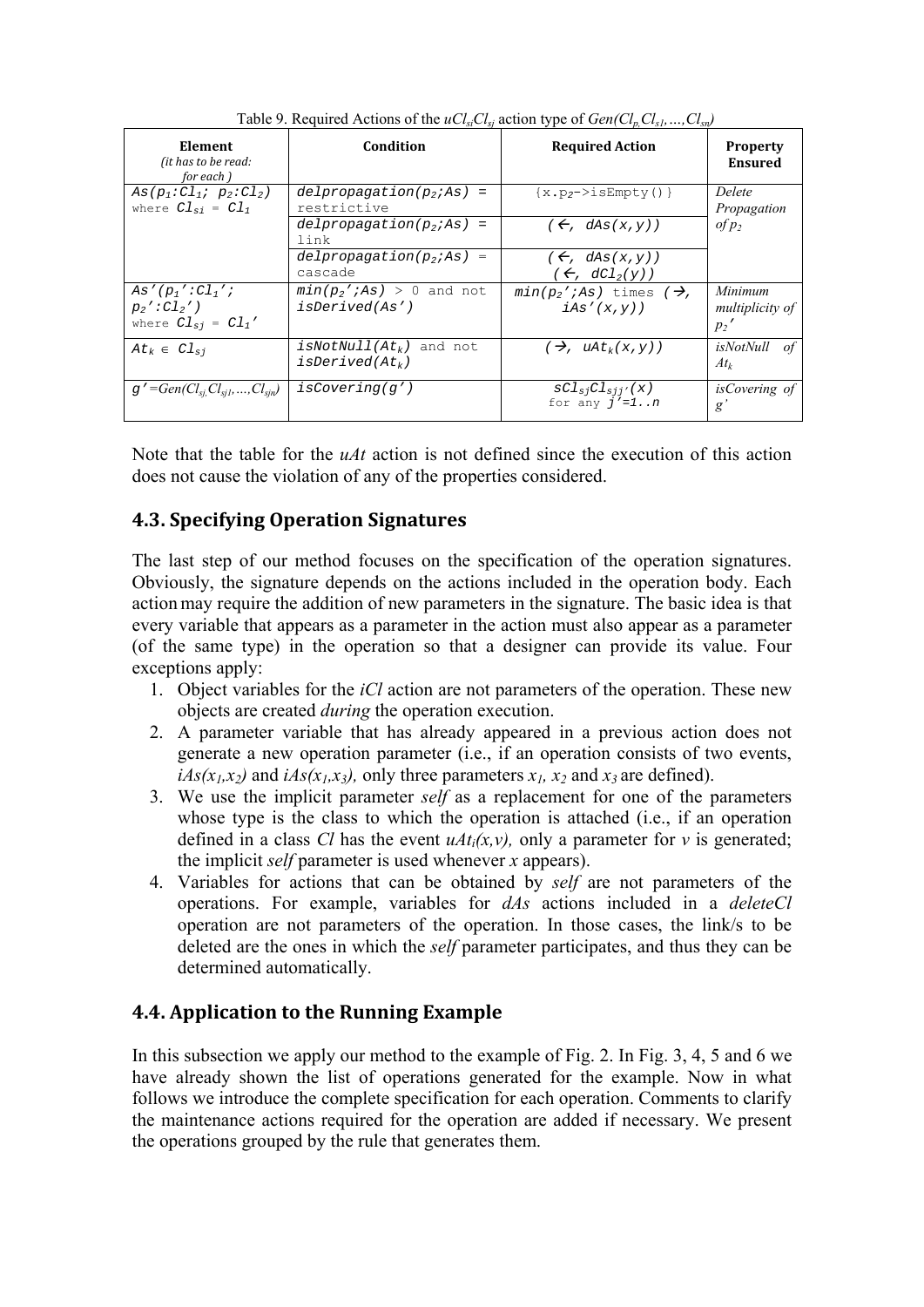#### **Operations generated by the application of Rule 1 (Classes).**

 For the *Publication* class, the operations generated are *createPublication* and *deletePublication*:

```
 Publication::createPublication(vname:String){ 
  iPublication (p); --main action 
  uName(p,vname); --avoiding not null constraint violation}
```
The *createPublication* operation specification includes two basic actions. The first one, *iPublication,* corresponds to the basic action of a creation operation (according to Table 2). The second one, *uName*, is defined to avoid the violation of the *isNotNull* property of the *name* attribute (see row 1 of Table 2). This update action does not require further maintenance actions.

```
 Publication::deletePublication(){ 
  if (self.in->isEmpty()) then 
        dPublication(self); --main action 
  endif; }
```
The *deletePublication* operation specification includes a precondition that prevents the deletion of a publication when it has a conference edition associated to it (see row 1 of Table 3).

 For the *ConferenceEdition* class, the operations generated are *createConferenceEdition* and *deleteConferenceEdition*:

```
 ConferenceEdition::createConferenceEdition(vnumber:String, 
 conf:Conference){ 
  iConferenceEdition (e); --main action 
  uNumber(e,vnumber); --avoiding not null constraint violation
  iCelebrates(e,conf); --due to the min multiplicity }
```
*uNumber* is defined to avoid the violation of the *isNotNull* property of the *number* attribute. *iCelebrates* is added to satisfy the minimum multiplicity value of the *conference* role (see row 2 of Table 2).

```
 ConferenceEdition::deleteConferenceEdition(){ 
   if (self.participant->isEmpty()) then 
         dCelebrates(self,self.conference);--delete propagation 
        dConferenceEdition(self); --main action 
  endif; }
```
The *deleteConferenceEdition* operation specification includes a precondition that prevents the deletion of a conference edition when it has a publication associated to it. *dCelebrates* is included to delete the link between the conference edition to be deleted and its conference (see row 2 of Table 3).

 For the *Conference* class, the operations generated are *createConference* and *deleteConference*: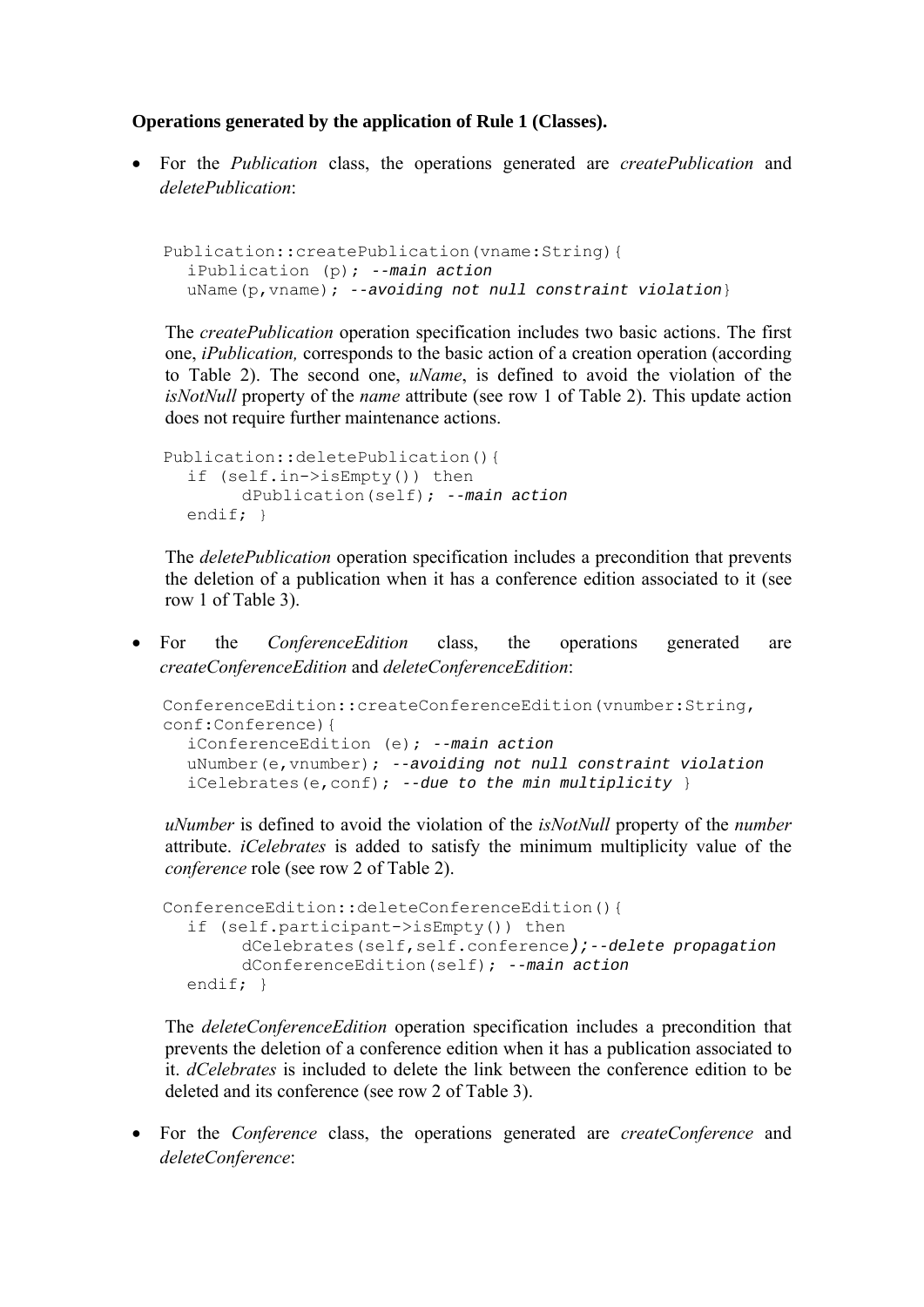```
 Conference::createConference(vname:String){ 
  iConference (c);--main action 
  uName(c,vname);--avoiding not null constraint violation }
```
*uName*, is defined to avoid the violation of the *isNotNull* property of the *name* attribute. This action does not require any other action.

```
 Conference::deleteConference(){ 
  if (self.edition.participant->isEmpty()) then 
        foreach ConferenceEdition e in self.edition do 
              dCelebrates(e, self);--delete propagation cascade 
              dConferenceEdition(e);--delete propagation cascade 
         end for; 
        dConference(self);--main action 
  endif; }
```
The *deleteConference* operation specification includes an iterative statement that deletes all links to conference editions of a conference as well as deletes all the associated conference editions. This is because the delete propagation value of the *edition* role is *cascade* (see row 3 of Table 3). Moreover, the operation includes a precondition that prevents the deletion of conference when it has conference editions associated that in turn have publications associated to them. This is because of the value *restrictive* at the delete propagation of the *participant* role (see row 1 of Table 3). The last action of the operation is the one that is related to the delete operation, *dConference*.

 For the *InternalDocument* class, the operations generated are *createInternalDocument* and *deleteInternalDocument*:

```
 InternalDocument::createInternalDocument(v:String){ 
  iInternalDocument(i);--main action
  uName(i,v);--avoiding not null constraint violation }
```
*uName*, is defined to avoid the violation of the *isNotNull* property of the *name* attribute. This action does not require any other action.

```
 InternalDocument::deleteInternalDocument(){ 
  dInternalDocument(self);--main action }
```
#### **Operations generated by the application of Rule 2 (Attributes).**

```
 ConferenceEdition::updateYear(v:Integer){ 
   uYear(self,v); --main action }
 ConferenceEdition::updateNumberOfSubmissions(v:Integer){ 
   uNumberOfSubmissions(self,v); --main action }
 Publication::updatePublicationDate(v:String){ 
   uPublicationDate(self,v); --main action }
 Document::updateDescription(v:String){ 
   uDescription(self,v); --main action }
```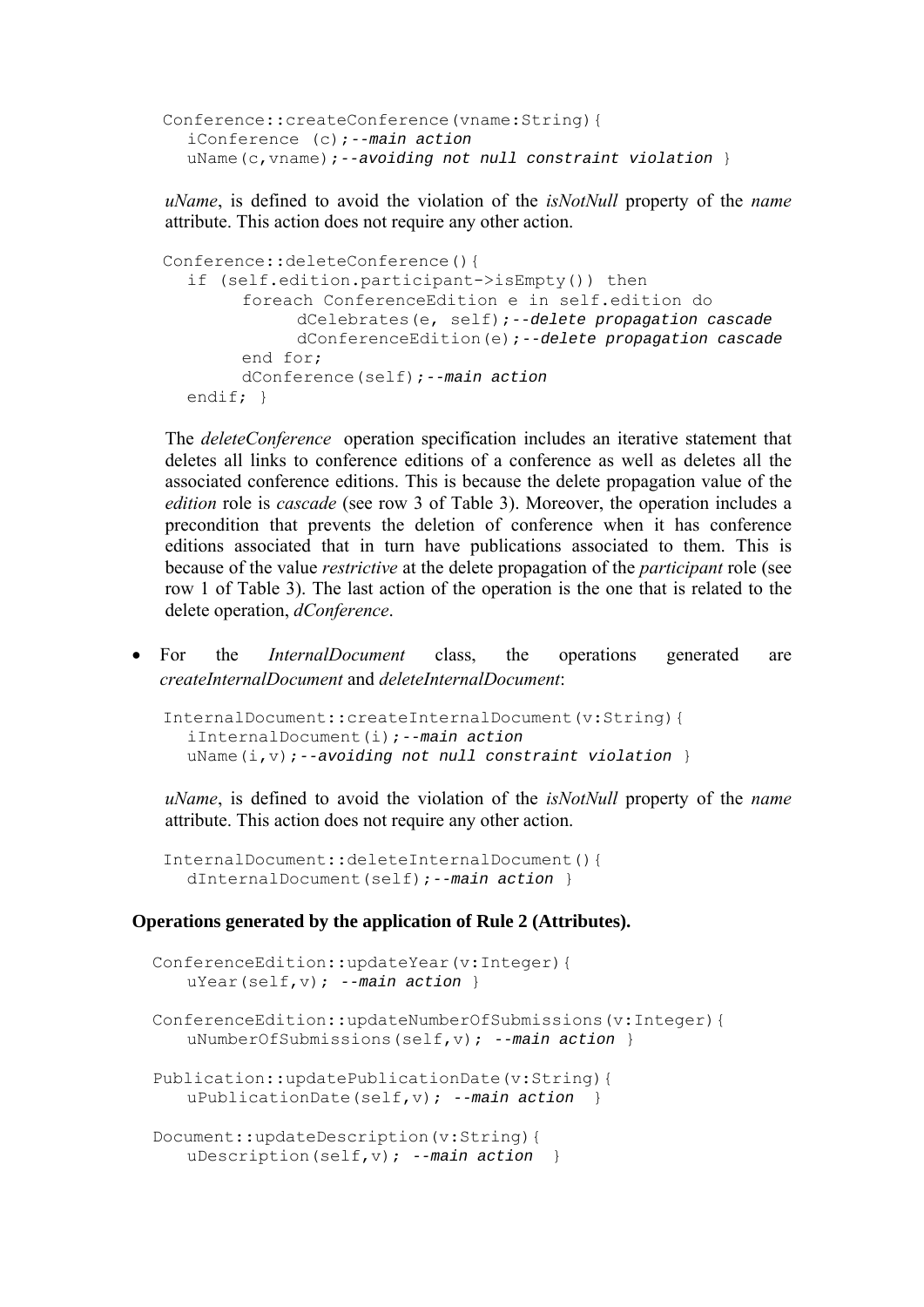#### **Operations generated by the application of Rule 3 (Associations).**

 For the *Publishes* association, the operations generated are a *createPublishes* operation in the *ConferenceEdition* and *Publication* classes:

```
 Publication::createPublishes(edt:ConferenceEdition){ 
  if (edt.participant \langle 100) and (self.in \langle 1) then
                iPublishes(self, edt);--main action 
   endif } 
 ConferenceEdition::createPublishes(pub:Publication){ 
  if (pub.in \langle 1 \rangle and (self.participant \langle 100 \rangle then
                iPublishes(pub, self);--main action 
   endif }
```
The *createPublishes* operation specification includes a precondition that prevents the violation of the maximum multiplicity property of the *participant* and *in* roles (see row 2 of Table 4).

 For the *Celebrates* association, a *createCelebrates* operation, a *deleteCelebrates* operation and an *updateCelebrates* operation are generated in the *Conference* class:

```
 Conference::createCelebrates(vNumber:String){ 
   iConferenceEdition(e);--due to the max multiplicity
  uNumber(e,vNumber);--avoiding not null constraint violation
   iCelebrates(e, self); --main action }
```
The *createCelebrates* operation specification includes the creation of a new conference edition. This is because of the value *readOnly* of the *changeability* property at the *conference* role (see row 3 of Table 4), which means that conference editions cannot add celebrate links throughout their live (so, the creation of a *celebrate* link is just possible together with the creation of a conference edition). The operation also includes the *uName* action to avoid the violation of the *isNotNull* property of the *name* attribute.

```
 Conference::deleteCelebrates(edt:ConferenceEdition){ 
   if (edt.participant->isEmpty()) then 
        dCelebrates(edt, self);--main action 
        dConferenceEdition(edt);-- due to readOnly changeability
   endif; }
```
The *deleteCelebrates* operation specification includes the *dConferenceEdition* action to prevent the violation of the *changeability* property at the *conference* role (see row 1 of Table 5). Note that since a *celebrates* link cannot be removed from a conference edition (changeability(*conference, celebrates) = readOnly*), in order to delete a *celebrates* link it is necessary that the *deleteCelebrates* operation also deletes the conference edition involved in that link. In addition, since the *dConferenceEdition* action can violate the *delete propagation* of the *participant* role, a precondition to avoid this violation has been included.

```
Conference::updateCelebrates(edt:ConferenceEdition, 
vnumber:String){
```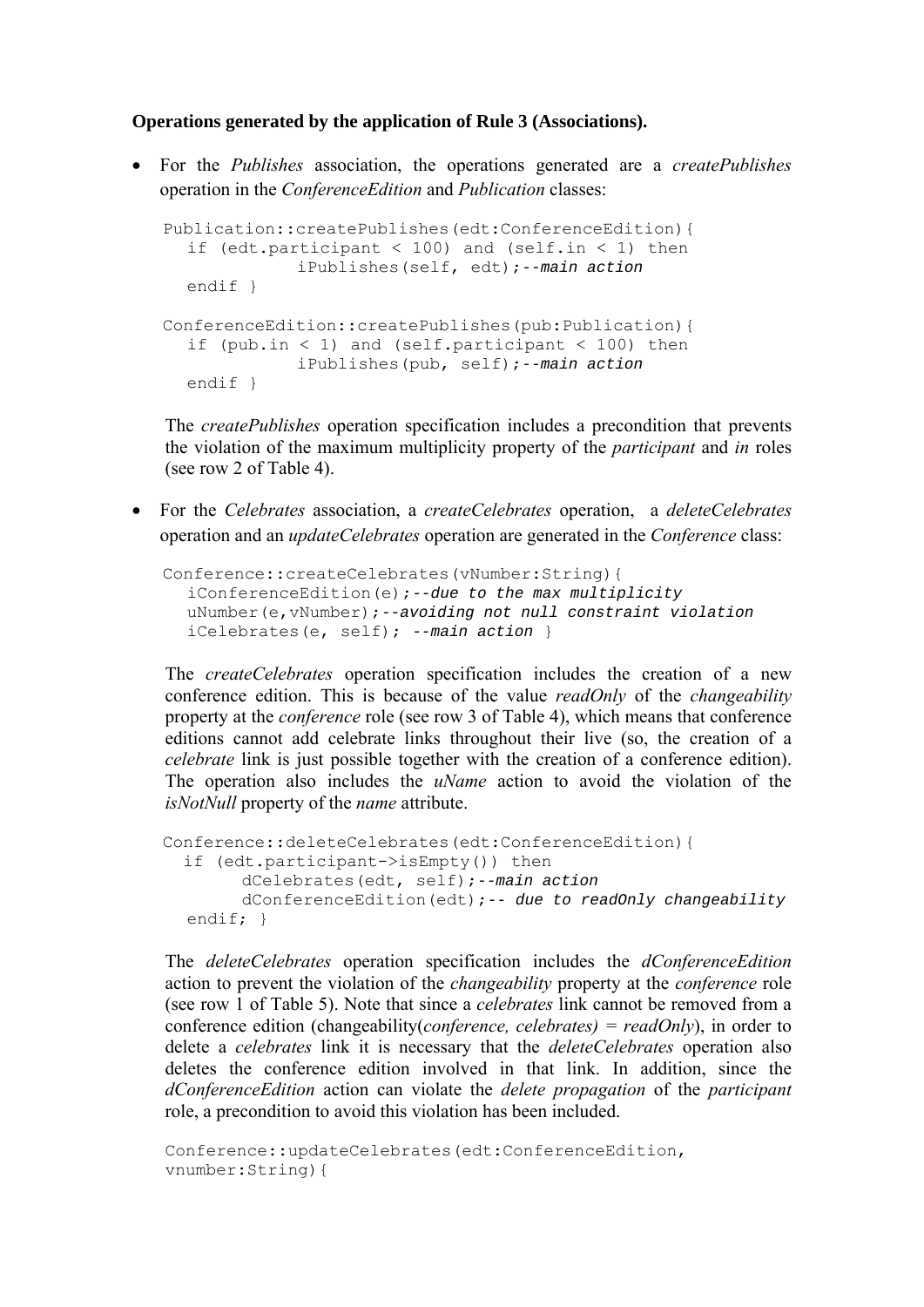```
if (edt.participant->isEmpty()) then 
     iConferenceEdition (e); 
     uNumber(e,vnumber); 
     uCelebrates(self, edt, e); 
      dConferenceEdition(edt); 
endif;
```
}

The *updateCelebrates* operation specification includes the *iConferenceEdition* and the *dConferenceEdition* actions for creating a new conference edition to be linked to the conference and deleting the conference edition edt linked to the conference. This allows preventing the violation of the *changeability* and *multiplicity* properties at the *conference* role (see row 1 of Table 6). The *iConferenceEdition* action requires in turn the *uNumber* action to prevent the violation of the *isNotNull* property of the *number* attribute of the *ConferenceEdition* class. Also, the *dConferenceEdition* action requires a precondition to prevent the deletion of a conference edition when it has a publication associated to it. Note that although the *iConferenceEdition* action requires an *iCelebrates* action and the *dConferenceEdition* action requires a *dCelebrates* action these actions are not included in the *updateCelebrates* operation since these dependencies are satisfied by the *uCelebrates* action.

**Operations generated by the application of Rule 4 (Generalizations).** 

```
 InternalDocument::updateInternalDocumentPublication(){ 
    uInternalDocumentPublication(self); --main action} 
 Publication::updatePublicationInternalDocument(){ 
    if (self.in->isEmpty()) then 
         uPublicationInternalDocument(self);--main action
   endif }
```
The *updatePublicationInternalDocument* operation specification includes a precondition that prevents the modification of the specialization of a publication when it has a conference edition associated to it (see row 1 of Table 9).

## **5. Formalizing the method as a modeltomodel transformation**

Our method has been defined as a M2M endogenous transformation that takes a specific UML class diagram as input and outputs the same class diagram extended with the set of strongly executable operations that suffice to provide a basic behavior for the system under development. The source model (and the target one, since it is an endogenous transformation) is an instance of the UML metamodel possibly annotated with our profile. Note that the target model is still a Platform Independent Model (according to the MDA terminology) since it is completely platform independent. The refinement introduced by the transformation does not add any technology-specific details.

The formalization of the M2M transformation is defined in ATL [9]. ATL is a hybrid model transformation language developed by the ATLANMOD Group [43]. Our set of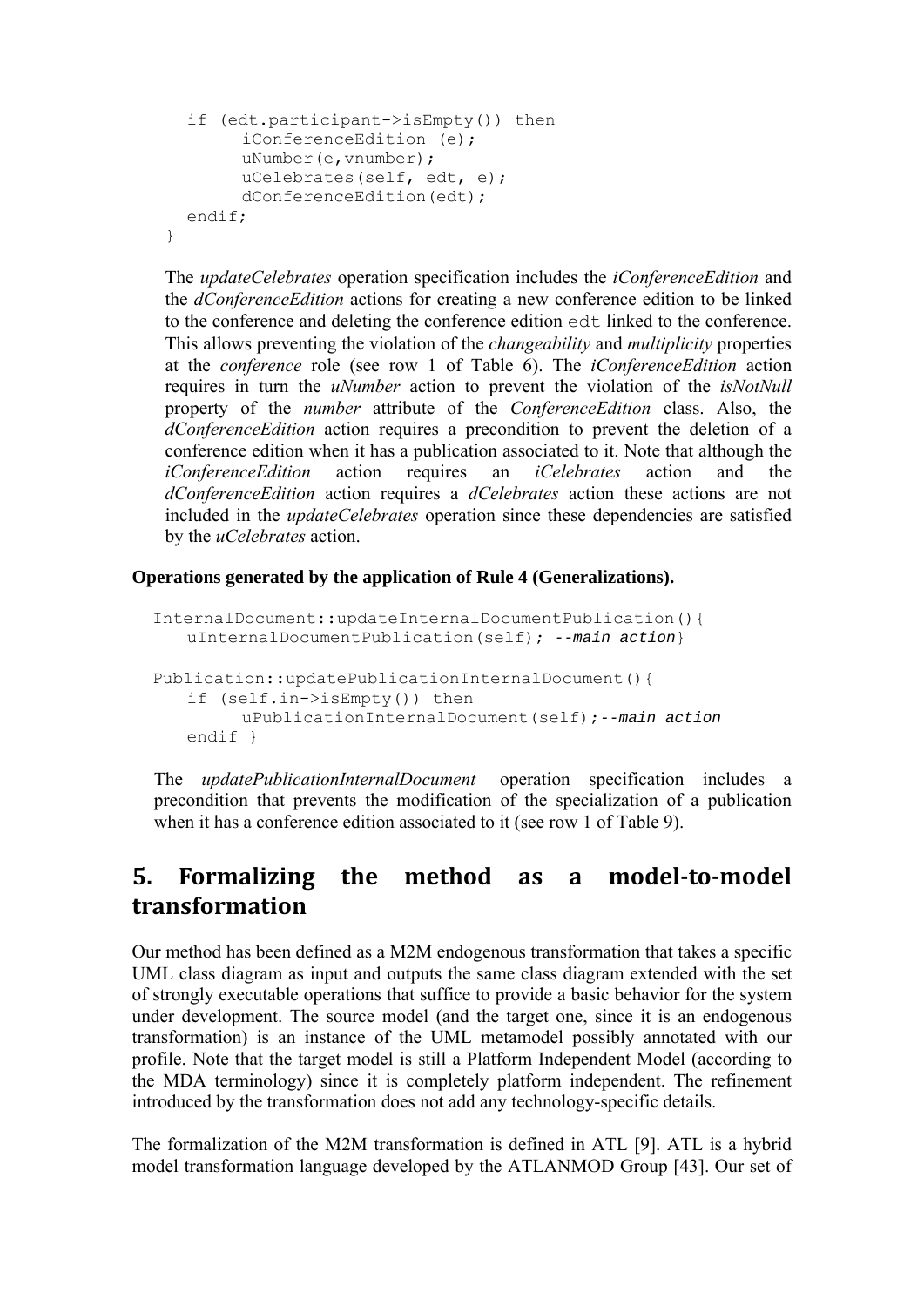ATL transformation rules automatically transform the elements of a source class diagram into elements in the target class diagram according to the steps described in the previous section. ATL provides a compiler and a virtual machine that enables the execution of ATL transformations.

ATL provides the *ATL modules* to implement transformations. An ATL module specifies the rules that define how the elements of the input model are mapped to elements of the output model. A declarative rule in ATL specifies for an input element (defined in the "from" section of the rule) how the output elements should be generated (defined in the "to" section of the rule). Moreover, ATL modules allow metamodel extensions to be specified in order to define computed attributes (*attributes*) or operations (*helpers*).

### **5.1. Structure of the Transformation**

The complete description of the ATL transformation can be found in [44]. In this section we just summarized some of its main elements.

As a first step, we have structured our transformation in an ATL module that defines a new model7. The header of the transformation within the eclipse-based ATL IDE is the following:

```
module GeneratingOperations; 
create output : OUT from input : IN;
```
1

Although input (IN) and output (OUT) metamodels can be seen in the transformation specification, both of them are in fact associated to the same metamodel when the transformation is launched. The metamodel used to express the transformation is the UML metamodel slightly extended to allow the definition of the enriched association properties we have been using throughout the paper.

Then, for each type of element that can be contained in the input model (*Classes*, *Associations*, *Attributes*, *GeneralizationSets*), we define a set of ATL rules to generate the corresponding elements in the output model following the rules introduced in section 4.1.

As an example, we show the ATL rule for generating *creation* and *deletion* operations for classes explained in Section 4.1:

```
rule ClassNotAbstract2ClassCreateOpDeleteOp{ 
from
      c: IN!Class (not c.isAbstract and not c.isDerived and not
      c.is_SuperclassCovering and not c.is_InRestrictiveAs) 
to
       oout : OUT!Class ( 
              name <- c.name, 
              isAbstract <- c.isAbstract, 
              isDerived <- c.isDerived, 
              associationEnd <- c.associationEnd,
```
 $<sup>7</sup>$  This implementation creates a new output model that clones the input model and extends it with the new operations.</sup> Nevertheless, the transformation can also be implemented extending the input model (without creating a new model).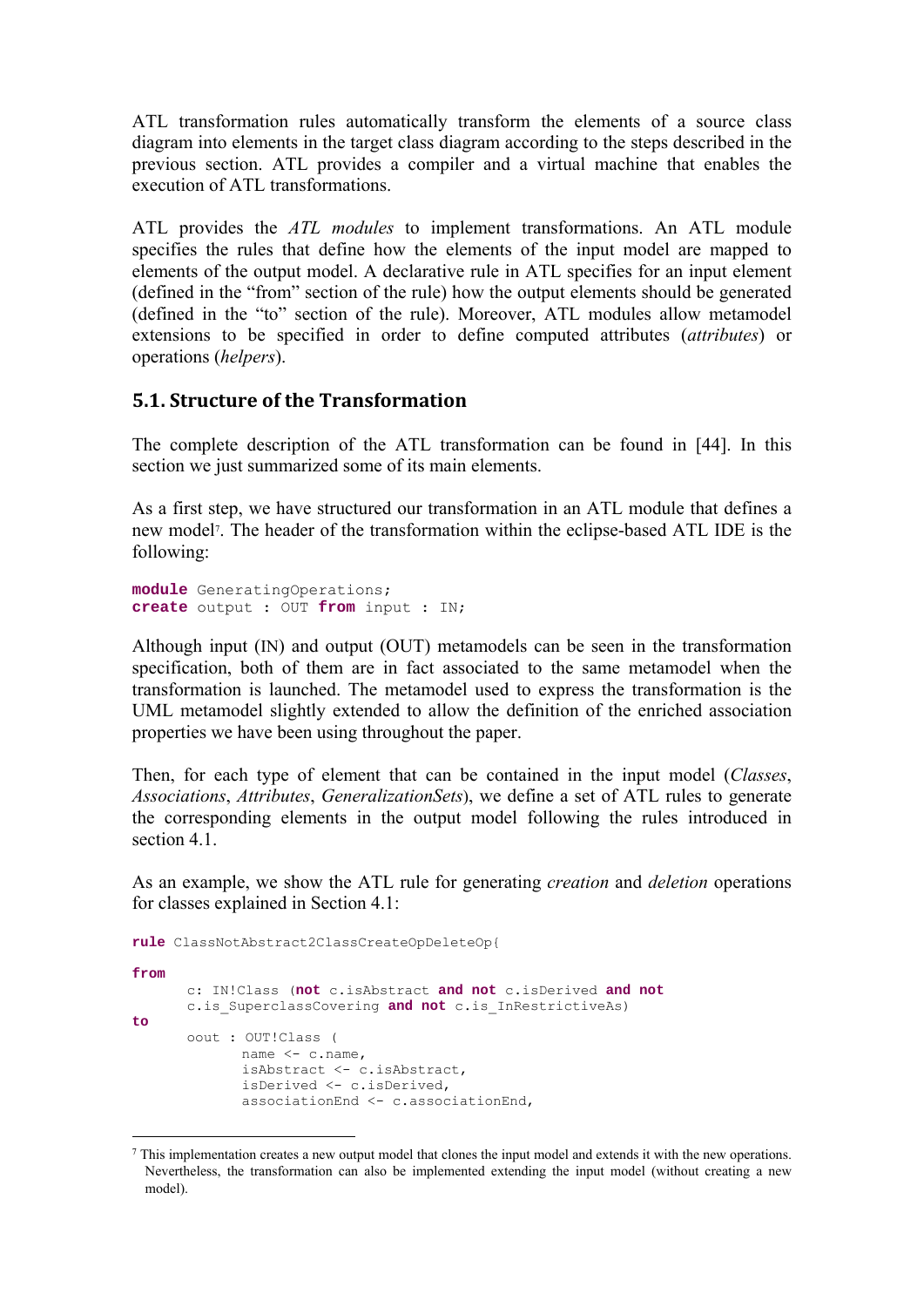```
system <- c.system,
               operation <- Sequence{createOp,deleteOp} 
        ), 
        createOp: OUT!Operation ( 
              name \leftarrow 'create' + c.name,
              body <- c.build CreationBody(thisModule.initialize actionList),
              parameter <- 
              c.build CreationParameters(thisModule.initialize actionList),
              system \overline{C} - c.system
        ), 
        deleteOp: OUT!Operation ( 
              name <- 'delete' + c.name, 
              body <- c.build_DestroyBody(thisModule.initialize_actionList), 
              parameter <-
              c.build_DestroyParameters(thisModule.initialize_actionList), 
              system \overline{C}- c.system
        ) 
}
```
First, the static elements of the source class are cloned in the return class object (since the static aspects are not modified by the transformation). Secondly, create and delete operations are added if necessary (note that the *from* clause in the rule restricts the application of the rule to classes that are not abstract, not superclass of a covering generalization, and not participating in restrictive or mandatory associations, according to Rule 1).

The auxiliary helper operation *build\_CreationBody* is in charge of providing the imperative description of the creation operation's behavior. As an example, we show the implementation of the *build\_CreationBody* helper:

```
helper context IN!Class def : build_CreationBody(actionList : 
Sequence(String)) : String = 
      let _notNullAttributes: Sequence (IN!Attribute) = self.attribute-> 
             select(a | a.isNotNull) ->union(self.get InheritedAtNotNull)
      in
       self.text_iCl +
       if _notNullAttributes->flatten()->isEmpty() then
             if self.get MandatoryClasses(actionList->append(self.text iCl))->
             notEmpty() then
                     self.get MandatoryClasses(actionList->
                    append(self.text_iCl))->
                    collect(y|y.build CreationLinkBody(actionList->
                    append(self.text\overline{i}Cl)))->sum()
              else
 ' '
              endif
       else
               notNullAttributes->flatten()->collect(a| a.text uAt)->sum() +
             \overline{\bf if} self.get MandatoryClasses(actionList->append(self.text_iCl))->
             notEmpty() then
                    self.get MandatoryClasses(actionList->
                    append(self.text iCl))->
                    collect(y|y.build CreationLinkBody(actionList-)append(self.text_iCl)))->sum() 
              else
the state of the state of the state of the state of
              endif
       endif;
```
Note how depending on the properties of the class and the associations, the body will include more or less required actions for the creation operation.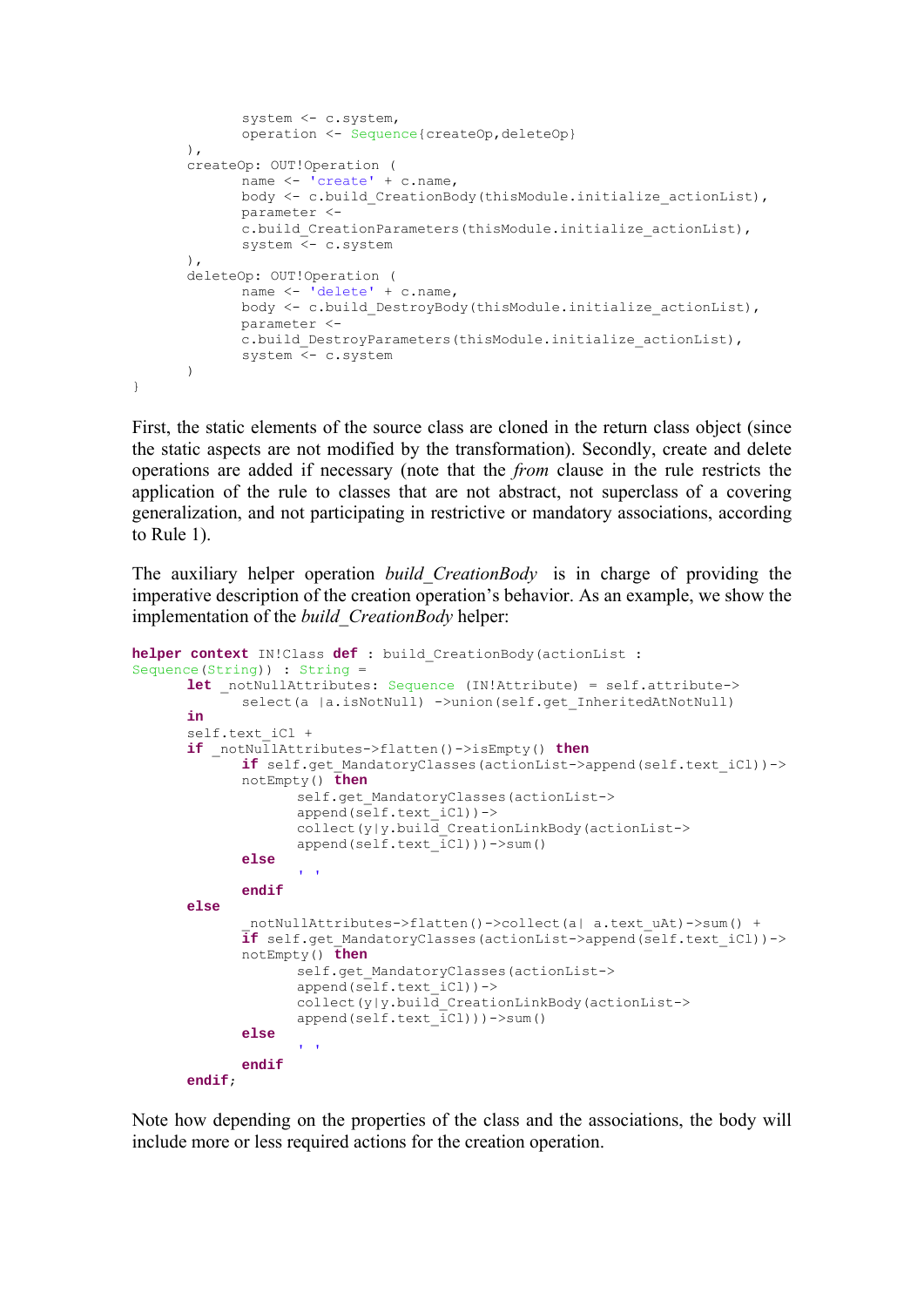More specifically, the helper builds a string that contains the textual behavior specification of the creation operation. This string is created by concatenating:

- $(1)$  the textual specification of the main action of the operation  $(iCl<sub>1</sub>)$ .
- (2) the textual specification of the actions in charge of fulfilling the not null property of the attributes of the class (*uAt()*).
- (3) the textual specification of the actions in charge of fulfilling the mandatory participation of the class in associa*tions (iAs()).* This specification is obtained using the *build\_CreationLinkBody* helper.

Similar rules and helpers have been defined for generating the remainder of the operations of the class diagram of the output model [44].

### **5.2 Transformation Validation**

We have validated the transformation by checking that it behaves as intended, which is a common kind of validation [45]. One way to do so is to apply the transformation to a set of model examples and to check the transformation does what it was intended to do (i.e. to compare the expected results with the generated ones).

Following this approach, we have validated our transformation by means of testing its behavior using as input several case studies used in the Software Engineering course of the School of Applied Computer Science of the Universidad Politécnica de Valencia. The description of the case studies can be found in [44]. The results returned by the transformation have been compared with the expected ones defined by ourselves according to the method developed in [46].

### **5.3 Tool Implementation**

The previous transformation has been implemented as an Eclipse plug-in within the open-source modeling framework *MOSKitt*. The *MOSKitt* project with the transformation can be downloaded from [44].

As an example, Fig. 7 and 8 show the execution of the implemented transformation over our running example. As shown in Fig. 7 the output model contains the same static elements as the input model but adds 19 new operations (the generated operations are those indicated in Fig. 3, 4, 5 and 6). The transformation has also generated a string for each operation that contains the description of its behavior in the property *body*. Fig. 8 shows the value of the *body* and *parameter* property for the *creation* operation of the *ConferenceEdition* class. The body of the operation is generated by means of the helper *build\_CreationBody* shown in section 5.1.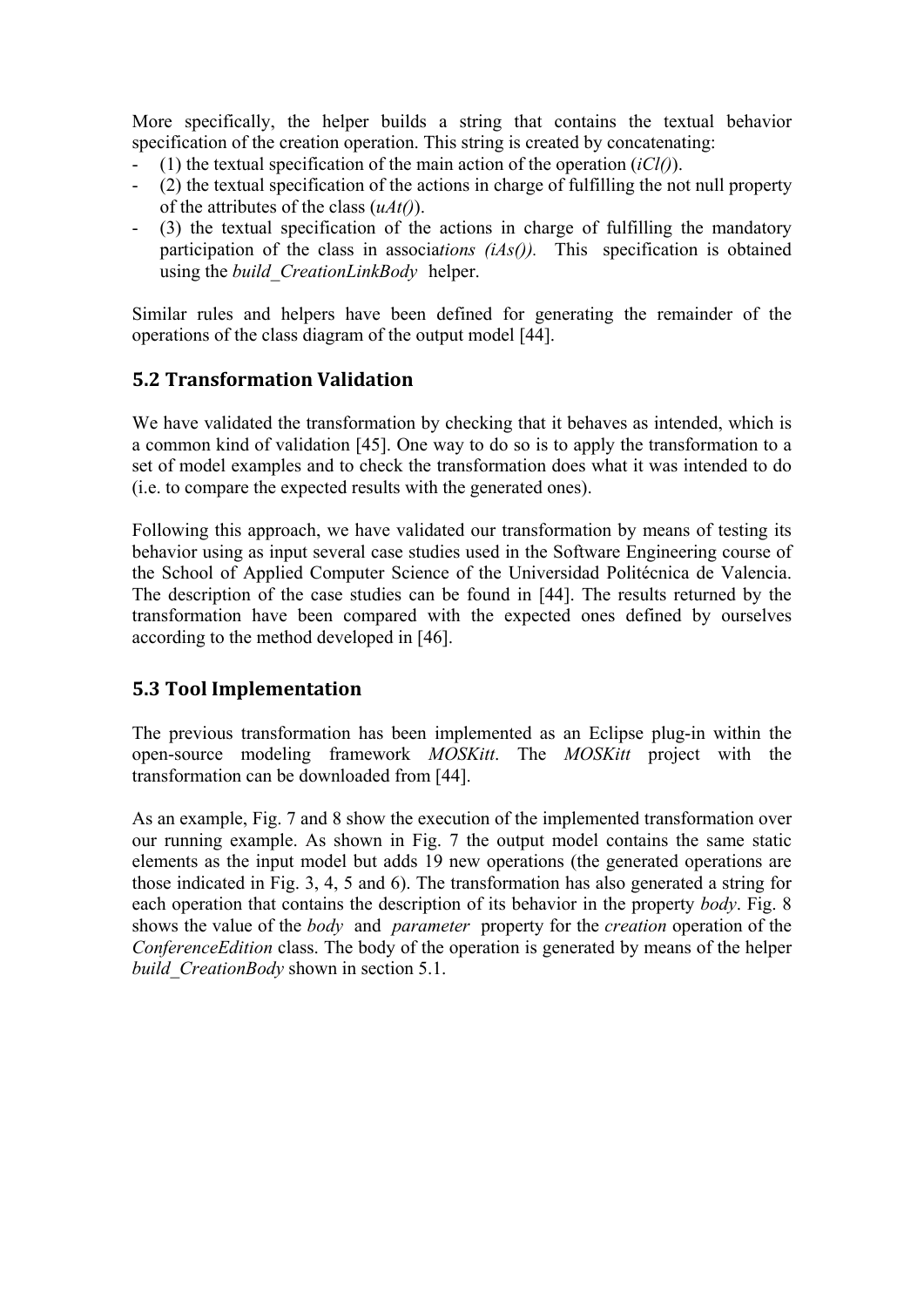| MOSKitt - SystemOperationGen/models/testmodels/ConferenceSystem.xmi - MOSKitt-SDK                                                                                                                                                                                                                                                                                                                                                                                                                                                                                                                                                                                                                            | - 10 X                                                                                                                                                                                                                                                                                                                                                                                                                                                                                                                                                                                                                                                                                                                                                                                                                                                                                                                                                                                                                                                                                                                                                                                                                                                                                            |
|--------------------------------------------------------------------------------------------------------------------------------------------------------------------------------------------------------------------------------------------------------------------------------------------------------------------------------------------------------------------------------------------------------------------------------------------------------------------------------------------------------------------------------------------------------------------------------------------------------------------------------------------------------------------------------------------------------------|---------------------------------------------------------------------------------------------------------------------------------------------------------------------------------------------------------------------------------------------------------------------------------------------------------------------------------------------------------------------------------------------------------------------------------------------------------------------------------------------------------------------------------------------------------------------------------------------------------------------------------------------------------------------------------------------------------------------------------------------------------------------------------------------------------------------------------------------------------------------------------------------------------------------------------------------------------------------------------------------------------------------------------------------------------------------------------------------------------------------------------------------------------------------------------------------------------------------------------------------------------------------------------------------------|
| File Edit Refactor Navigate Search Project Run Sample-Reflective-Editor Window Help                                                                                                                                                                                                                                                                                                                                                                                                                                                                                                                                                                                                                          |                                                                                                                                                                                                                                                                                                                                                                                                                                                                                                                                                                                                                                                                                                                                                                                                                                                                                                                                                                                                                                                                                                                                                                                                                                                                                                   |
| $\mathbf{D}^{\bullet} \cdot \mathbb{H} \oplus \{ \mathbf{Q}_{\bullet} \mid \mathcal{A} \mid \mathcal{A} \mid \mathcal{A} \cdot \mathbf{P} \cdot \mathbf{Q} \cdot \mathbf{Q} \cdot \mathbf{P} \}$                                                                                                                                                                                                                                                                                                                                                                                                                                                                                                             |                                                                                                                                                                                                                                                                                                                                                                                                                                                                                                                                                                                                                                                                                                                                                                                                                                                                                                                                                                                                                                                                                                                                                                                                                                                                                                   |
| <b>FFI</b> We openArchitectureWare <b>C</b> ATL <b>EX</b> MOSKitt <b>C</b> Resource                                                                                                                                                                                                                                                                                                                                                                                                                                                                                                                                                                                                                          |                                                                                                                                                                                                                                                                                                                                                                                                                                                                                                                                                                                                                                                                                                                                                                                                                                                                                                                                                                                                                                                                                                                                                                                                                                                                                                   |
| 1111<br>ConferenceSystem.xmi 23                                                                                                                                                                                                                                                                                                                                                                                                                                                                                                                                                                                                                                                                              | $=$ $=$<br>ConferenceSystemExtended.xmi 23                                                                                                                                                                                                                                                                                                                                                                                                                                                                                                                                                                                                                                                                                                                                                                                                                                                                                                                                                                                                                                                                                                                                                                                                                                                        |
| $\varpi$<br>E X platform:/resource/SystemOperationGen/models/testmodels/ConferenceSystem.xmi                                                                                                                                                                                                                                                                                                                                                                                                                                                                                                                                                                                                                 | E X platform:/resource/SystemOperationGen/models/output/ConferenceSystemExtended.xml                                                                                                                                                                                                                                                                                                                                                                                                                                                                                                                                                                                                                                                                                                                                                                                                                                                                                                                                                                                                                                                                                                                                                                                                              |
| <b>N</b><br><b>E- ← System</b><br>ħ<br>← Class Document<br>← Class InternalDocument<br>Class Publication<br>♦ Class ConferenceEdition<br>Class Conference<br>← Attribute description<br>← Attribute publicationDate<br>← Attribute number<br>← Attribute year<br>← Attribute numberOfSubmissions<br>→ Attribute acceptanceRatio<br>← Attribute name<br>← Attribute name<br><b>E</b> + Association Publishes<br>← Association End in<br>← Association End participant<br><b>E</b> + Association Celebrates<br>♦ Association End conference<br>← Association End edition<br>♦ Generalization InternalDocumentDocument<br>← Generalization PublicationDocument<br>♦ Generalization Set SpecializationOfDocument | <b>E</b> ÷ System<br>♦ Class Document<br>Class InternalDocument<br>← Class Publication<br>♦ Class ConferenceEdition<br>Class Conference<br>♦ Attribute description<br>♦ Attribute publicationDate<br>♦ Attribute number<br>♦ Attribute year<br>♦ Attribute numberOfSubmissions<br>→ Attribute acceptanceRatio<br>← Attribute name<br>♦ Attribute name<br><b>E</b> $\rightarrow$ Association Publishes<br><b>E</b> $\rightarrow$ Association Celebrates<br>♦ Operation createInternalDocument<br>← Operation deleteInternalDocument<br>♦ Operation createPublication<br>← Operation deletePublication<br>♦ Operation createConferenceEdition<br>♦ Operation deleteConferenceEdition<br>♦ Operation createConference<br>♦ Operation deleteConference<br>♦ Operation updatedescription<br>← Operation updatepublicationDate<br>♦ Operation updateyear<br>♦ Operation updatenumberOfSubmissions<br>♦ Operation createPublishes<br>♦ Operation createPublishes<br>♦ Operation createCelebrates<br>♦ Operation deleteCelebrates<br>♦ Operation updateCelebrates<br>♦ Operation updateInternalDocumentPublication<br>♦ Operation updatePublicationInternalDocument<br>← Generalization InternalDocumentDocument<br>← Generalization PublicationDocument<br>♦ Generalization Set SpecializationOfDocument |
| $\mathbb{D}^{\diamond}$<br>Selected Object: platform:/resource/SystemOperationGen/models/testmodels/ConferenceSystem.xmi                                                                                                                                                                                                                                                                                                                                                                                                                                                                                                                                                                                     | $B \equiv 2$                                                                                                                                                                                                                                                                                                                                                                                                                                                                                                                                                                                                                                                                                                                                                                                                                                                                                                                                                                                                                                                                                                                                                                                                                                                                                      |

Figure 7. Representation of the Input and Output models of the case study in the model tree editor

|    |                                                                                                                                                                                                                                                                                                                                                     | MOSKitt - SystemOperationGen/models/output/ConferenceSystemExtended.xmi - MOSKitt - [= |
|----|-----------------------------------------------------------------------------------------------------------------------------------------------------------------------------------------------------------------------------------------------------------------------------------------------------------------------------------------------------|----------------------------------------------------------------------------------------|
|    | File Edit Refactor Navigate Search Project Run Window Help                                                                                                                                                                                                                                                                                          |                                                                                        |
|    | $\begin{picture}(130,10) \put(0,0){\line(1,0){10}} \put(15,0){\line(1,0){10}} \put(15,0){\line(1,0){10}} \put(15,0){\line(1,0){10}} \put(15,0){\line(1,0){10}} \put(15,0){\line(1,0){10}} \put(15,0){\line(1,0){10}} \put(15,0){\line(1,0){10}} \put(15,0){\line(1,0){10}} \put(15,0){\line(1,0){10}} \put(15,0){\line(1,0){10}} \put(15,0){\line($ |                                                                                        |
| 酻  | Aw openArchitectureWare C ATL EX MOSKitt & Resource                                                                                                                                                                                                                                                                                                 |                                                                                        |
| 臣  | $\Box$ Properties $\boxtimes$                                                                                                                                                                                                                                                                                                                       | 티 수 國 陽 이 나는<br>占                                                                      |
|    | Property                                                                                                                                                                                                                                                                                                                                            | Value                                                                                  |
| Ą. | Body                                                                                                                                                                                                                                                                                                                                                | ۳<br>$\overline{\equiv}$ iConferenceEdition(x); unumber(x,v); iCelebrates(y,x);        |
| r  | <b>Isfrom</b>                                                                                                                                                                                                                                                                                                                                       | <b>コント</b>                                                                             |
|    | Is In                                                                                                                                                                                                                                                                                                                                               | <b>■ Class ConferenceEdition</b>                                                       |
|    | Name                                                                                                                                                                                                                                                                                                                                                | <b>LE</b> createConferenceEdition                                                      |
|    | Parameter                                                                                                                                                                                                                                                                                                                                           | ■ v: Integer y: Conference                                                             |
|    |                                                                                                                                                                                                                                                                                                                                                     |                                                                                        |
|    | <b>TITL</b>                                                                                                                                                                                                                                                                                                                                         |                                                                                        |
|    | ĦŶ<br>The Name feature of type EString                                                                                                                                                                                                                                                                                                              |                                                                                        |

Figure 8. Description of the body and parameters of the *createConferenceEdition* operation

## **6. Method Evaluation**

We have applied our method to different scenarios in order to evaluate its usefulness in terms of the completeness and quality gain of our automatically generated specification when comparing it with a manual specification and with the results provided by generation code tools for the same class diagram.

The first analysis evaluates the completeness of our method (i.e. the percentage and richness of operations that our method is able to generate in comparison with the ones that: 1 - a designer would manually define and 2 - generated by other code generation tools). A second analysis focuses on the quality improvement that can be expected when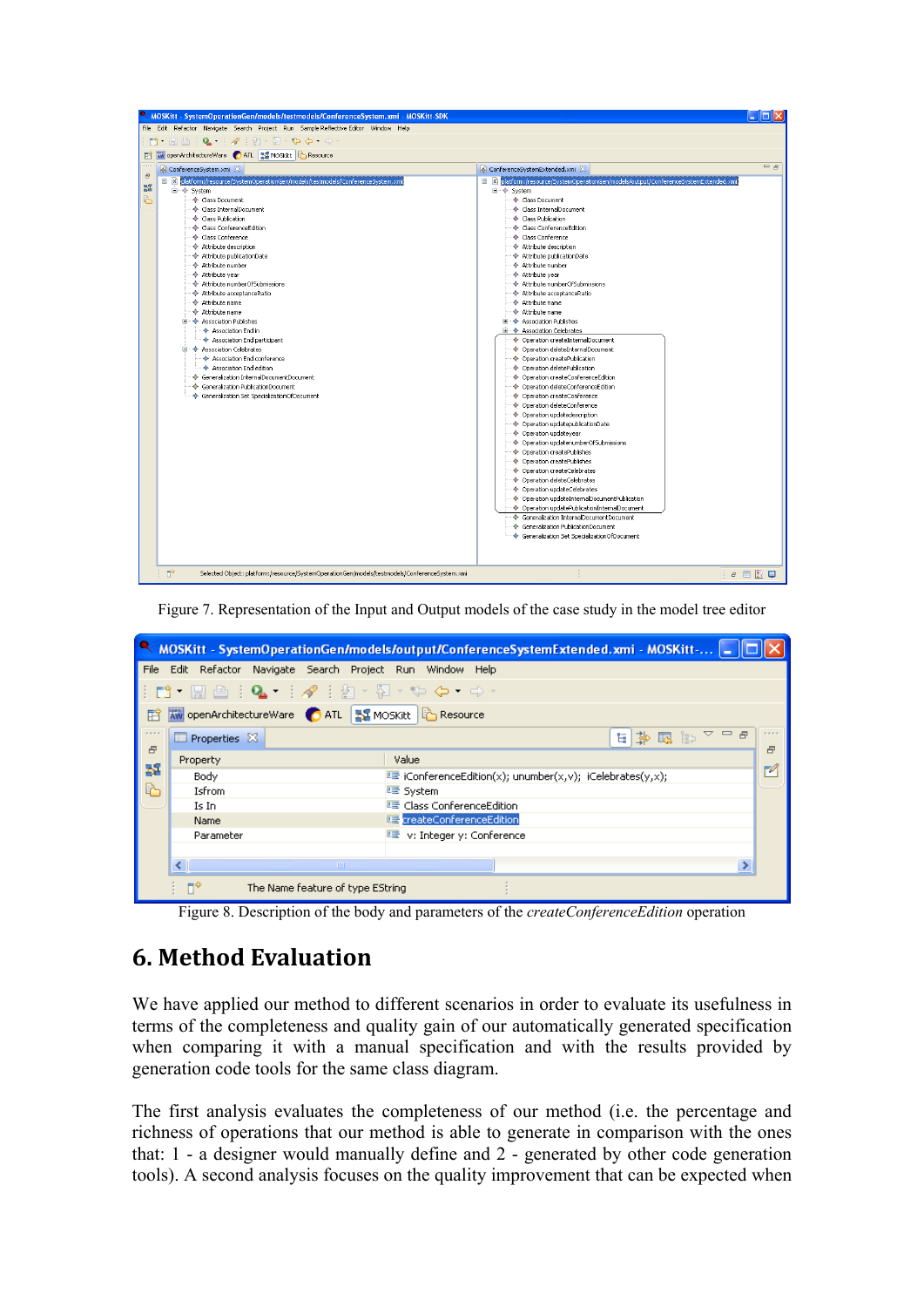using our method by comparing the operations and the constraints detected and handled by each operation when generated by our method with those detected and correctly handled by students when manually implementing the same operations.

As can be seen in the next subsections, results are satisfactory in both situations. Our method suffices to automatically generate a large number of operations in all analyzed situations and is very useful to avoid mistakes during the definition of the operations.

### **6.1. Evaluation of the Method Completeness**

This first analysis consisted in comparing the set of operations originally specified by the designers of a real-life application with the set of operations generated automatically for the same application. This comparison is based on the well-known *osCommerce*[47] online shop e-commerce solution used by more than 200000 online stores.

The main objective of this analysis was to evaluate the percentage of operations that are completely covered by our method with respect to the total number operations designed during the original system specification. In the comparison, we also include the results obtained when using two alternative popular MDD tools, IBM Rational Architect [26] and Poseidon [22], featuring behavioral generation capabilities as well.

The *osCommerce* is an e-commerce solution available as free software under the GNU General Public License. The *osCommerce* project was started in March 2000 in Germany and since then, it has become the base of thousands of online stores around the world. For comparison purposes, we have analyzed a fragment of the class diagram of *osCommerce* [44] consisting of 12 classes, 7 associations, 1 generalization set and 43 attributes. For this class diagram, our method has generated 89 operations (see [44]). This accounts for a 85% of the total number of operations originally specified by the designers of the system. From these 85%, in a 84% the specification generated by our method is completely equivalent to the one in the original system. For the other 1% we get a partial definition (the original condition included some degree of additional business logic that could not be automatically derived from the class diagram information). Clearly, this shows that with our method designers could have avoided the generation of most of the system operations resulting in a significant productivity improvement during the development.

In comparison, results obtained when using IBM Rational Architect and Poseidon tools are much worse. These tools generate only *getter* and *setter* methods for each attribute and association end of the UML class diagram (Java, C#, C++, and other programming languages can be chosen to implement these methods). In the case of IBM Rational Architect, the *setter* methods just set new values (objects) to the attributes (association ends) without checking any possible constraint violation. In Poseidon tool, *setter* methods only guarantee the uniqueness of the attribute values (association end objects). Comparing these results with the operations generated by our method, we see that our approach generates all those setter operations plus 54 additional modification operations (to create and destroy objects, for instance) and, most importantly, our operations take care of the system integrity by checking or maintaining all constraint violations during the operation execution which is not the case for the IBM Rational Architect or Poseidon tools.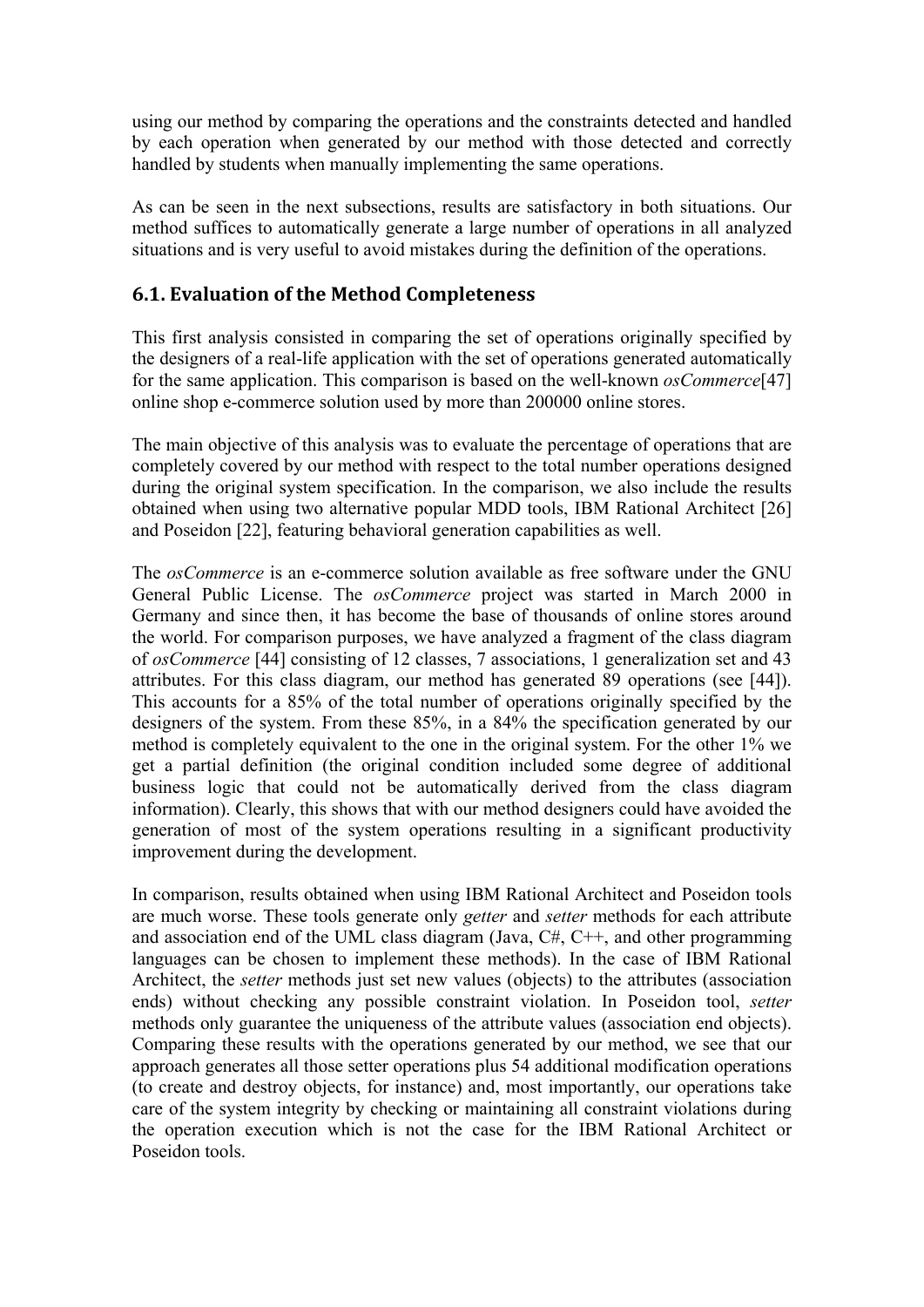We have confirmed these completeness results by repeating the study with two more case studies, *CMA* [48] and *EmpTraining* [44]. In both cases, the results have been similar: a 69% of the operations specified for *EmpTraining* and *CMA* are completely generated by our method and a high percentage of the remaining ones (21% for *EmpTraining* and 31% for *CMA*) are partially generated as well. We refer the reader to [7] for a more detailed description of these experiments.

### **6.2. Evaluating the Quality gain when using our Method**

The second analysis studies several applications developed by undergraduate students during their last year in an Applied Computer Science degree. The applications were developed in the Visual Studio .Net 2005 environment and implemented using the C# language. The input for developing the systems was a set of UML class diagrams describing the systems to be implemented (see [44]).

For each student application, we compare the behavior of the application with the behavior generated by our method to analyze: (1) the percentage of life cycle operations that were missing in the system designed by the student and (2) the percentage of the model property constraints that are not guaranteed to be fulfilled by the student's systems. The goal was to demonstrate that our method can be applied to detect and avoid many of the common errors made during the implementation of system operations when taking only the static part of UML models as a source.

We have analyzed 10 applications for two case studies (CS1 and CS2). These applications have been randomly selected. Each application has been developed in groups composed of one or two students. Fig. 9 and Fig. 10 summarize the results of the evaluation for CS1 and CS2 respectively.



Figure. 10. Results of the analysis for CS2

**Max Plutt** 

**Min Mult** 

isNothull

ispisjoir

 $\overline{2}$ 

 $\mathbf{1}$ 

 $\overline{0}$ 

41%

59%

Generated

No Generated

Satisfied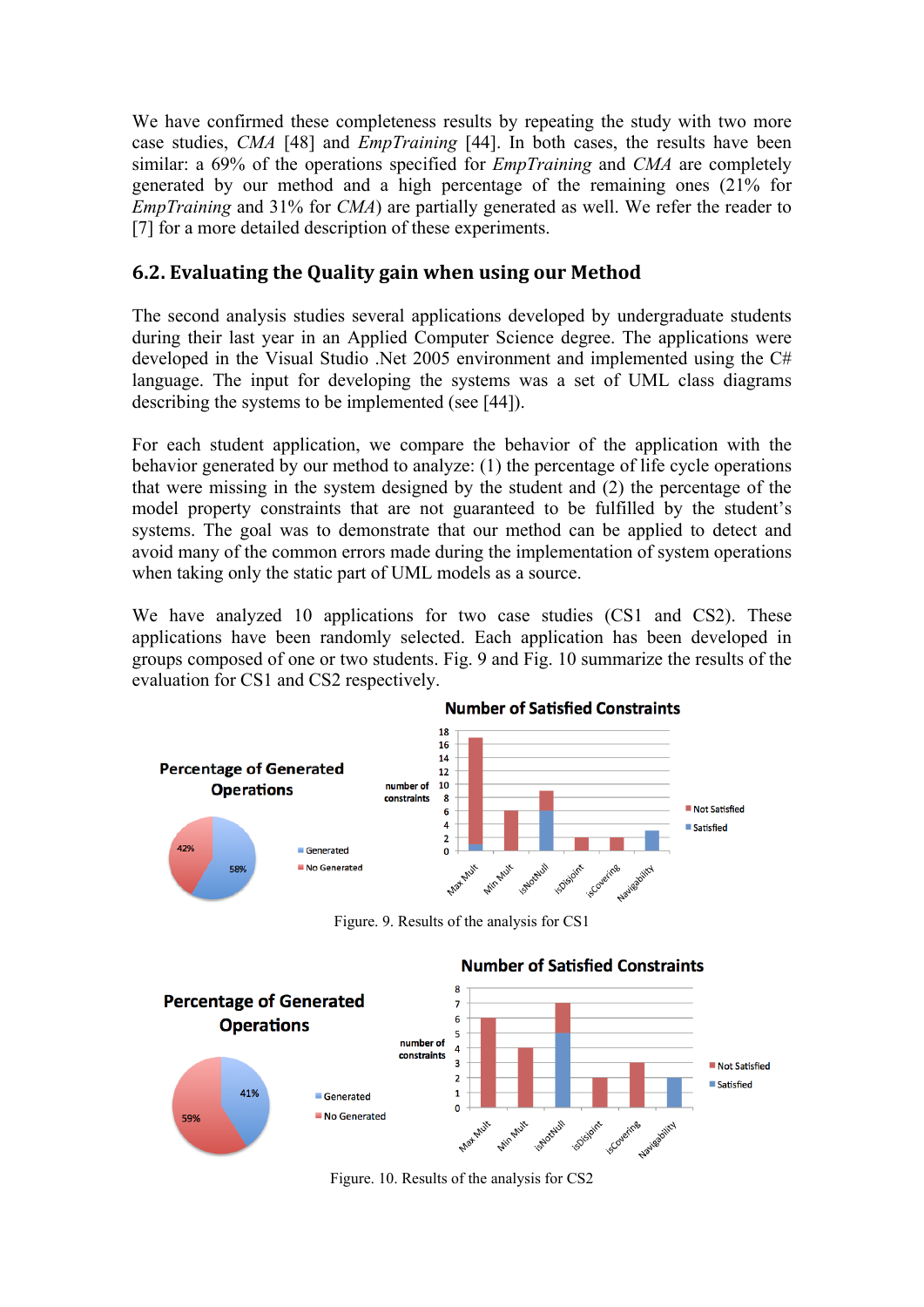The results of the analysis reveal that:

- an important number of operations are missing in the student applications (42%) for CS1 and 59% for CS2 of the necessary operations to perform all typical create/delete/update changes was not implemented), and
- a high number of constraints are neither guaranteed to be fulfilled: for example just one maximum multiplicity constraint is guarantee in CS1, none in CS2 and the only property that is fully guaranteed to be satisfied at both CS1 and CS2 is the navigability property.

Note that the delete propagation and changeability properties are not included in the study (see graphics on the right of Fig. 9 and 10). The former is not included since the class diagrams used by the students were UML class diagrams where delete propagation was not specified. The last property is not included since its value at the class diagrams of the case studies was always *unrestricted* and, therefore, its fulfillment was always guaranteed. Moreover, the study points out several interesting issues. On the one hand, navigability is always guaranteed to be fulfilled (students correctly avoid implementing operations to manage associations in classes with a non-navigable association end). The reason for the high-success, in this particular case, could be that non-navigable ends always appear as part of aggregation associations and this kind of associations got a special emphasis during the course. On the other hand, *maximum* and *minimum multiplicity constraints*, and *isDisjoint* and *isCovering* constraints were almost completely ignored. We believe that this shows that students did a very limited set of tests with the application. Otherwise they should have detected these violations. It is also important to note that no student implemented operations not identified and specified by our method, which implies that for these scenarios our method was complete.

We believe these empirical evaluations clearly show the benefits of our method. If students had been given, instead of a simple static UML diagram, a class diagram extended with our operations they would have produced a software system with a considerable better quality, since this additional information would have help students to significantly reduce the number of errors made during the implementation phase and would have considerably reduced the time spent in doing it. Note that expert programmers would have better performed the application development, i.e. would have specified a higher number of operations and guaranteed a higher number of constraints. Nevertheless, our method does generate valuable operations which are always correct. Thus, the tool is useful for expert programmers, too. For instance, even if maybe they would not have made mistakes when defining the operations we can save them time by generating them automatically

# **7. Related Work**

The (semi)-automatic derivation of system behavior from different aspects of a system has been faced from different perspectives. A summary table at the end highlights the most relevant aspects of this comparison.

In the deductive database field, specifically in approaches that cope with integrity checking or integrity maintenance problems at compile-time, we find approaches aimed at extending transactions/operations with preconditions or additional actions to always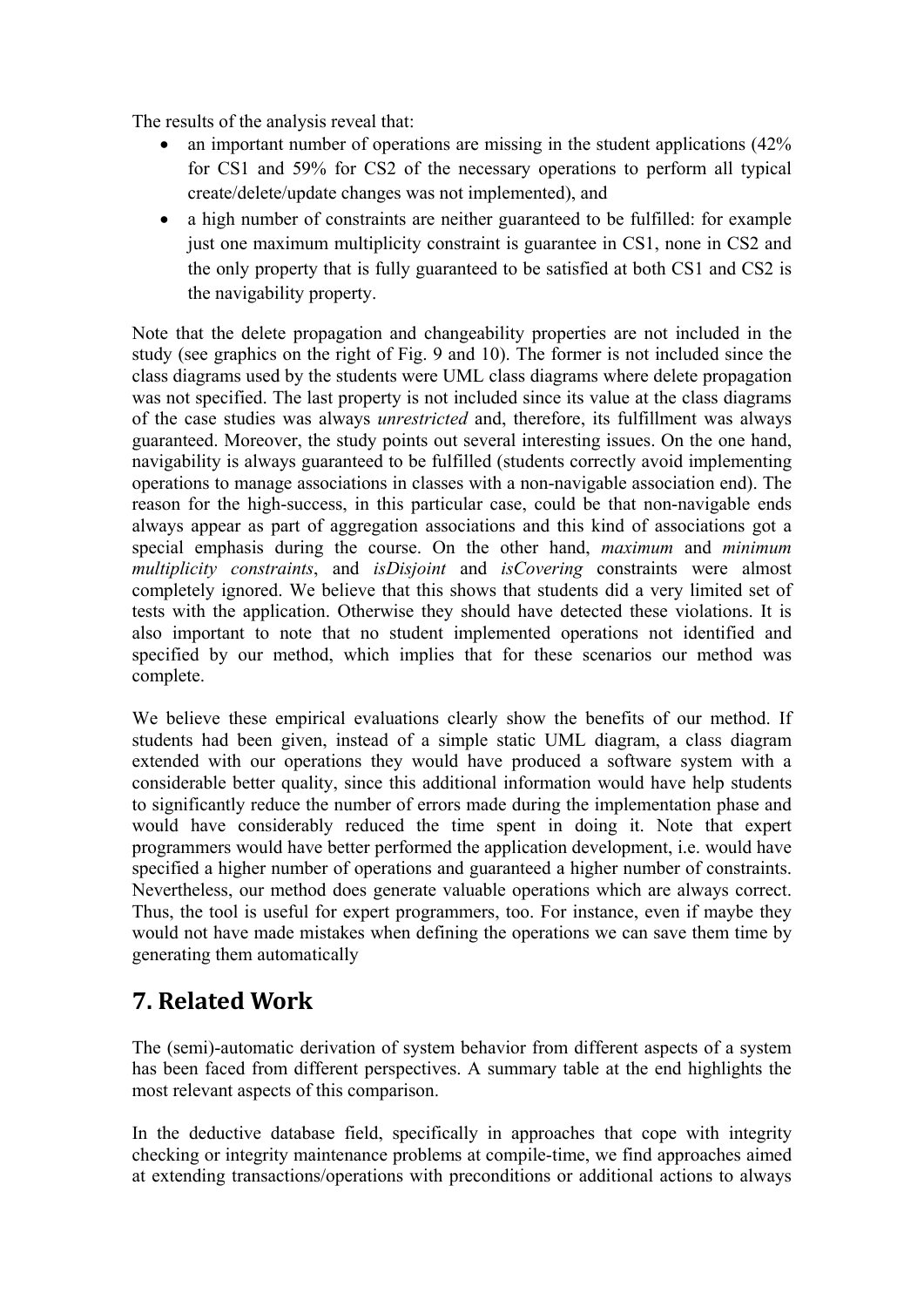ensure their successful execution. Among others, in [11] and [12], the authors adapt the state based approach to formal specifications supporting explicitly the concepts of state and state transition. In those cases, the expressivity of the logical language used for the definition of the structural schema and the operations is poorer than what can be expressed in UML. Concretely, they do not deal with properties related to associations and attributes (as for instance, read only properties of attributes and association navigability). In those works, inconsistent transactions/operations provided by designers are replaced, if possible, by new consistent ones preserving the intended effect of the old ones. Therefore, these approaches require the designer to provide a first version of the operations instead of generating them from scratch and do not enforce the attribute and association properties, as our method does. Moreover, none of the previous approaches has been implemented. In the same field, [13] uses a declarative logic-based approach (implemented in Prolog) to define the structural part of a system and the transactions that can be executed on it. As before, the expressiveness of the structural schema is limited and the generated operations only consist of insert and delete actions (update ones are not supported) that ignore most of the integrity constraints except for minimum multiplicities and derived elements.

In the active database field, several approaches suggest the use of triggers to ensure the consistency enforcement of transactions (on the contrary, our method does not need triggers for guarantying the fulfillment of the properties of the class diagram). Remarkable works in this field are [14] and [15]. In [14], the authors adopt Domain Relational Calculus as the underlying language in the expression of constraints and transaction actions and Relational Algebra for the database definition. The method generates automatically a set of actives rules that may be used to enforce the set of defined constraints. Thus, when a transaction is executed the method determines a partial order on the active rule set to guarantee the termination in a final state such that all violated constraints are corrected. If the partial order cannot be determined then the transaction is aborted. In this approach transactions must be provided by designers and association and attribute properties are not covered except for minimum multiplicities and derivability property. The method proposed in [15] extends the previous one. It uses SQL based syntax to express constraints. This syntax permits to define more powerful constraints as maximum multiplicities. Instead, the method only generates the event and the precondition part of the set of active rules that may be used to enforce the set of defined constraints. The action part of rules (i.e. the actual behavior of the operation) has to be added manually by the designer.

In the conceptual modeling field, some proposed techniques aim to generate operations from structure diagrams but differ from our method in several aspects. The study in [16] partially determines the set of possible basic actions to be applied to a UML class diagram (generalizations and changeability and delete propagation properties are not considered). For these actions, only preconditions (and not additional actions) are generated when they are necessary. In this approach, the modeling language used is the B formal notation [49]. In [17], a set of basic operations (similar to our concept of basic actions) and a set of elementary operations (similar to our concept of operation) composed of basic operations are derived from an EER diagram. The enforcement of these operations is achieved by means of update propagations. These operations are not necessarily executable since cardinality constraints and other explicit constraints are not considered in any case and, thus, preconditions to guarantee these constraints have to be added by hand. The work presented in [18] generates the declarative definition of a set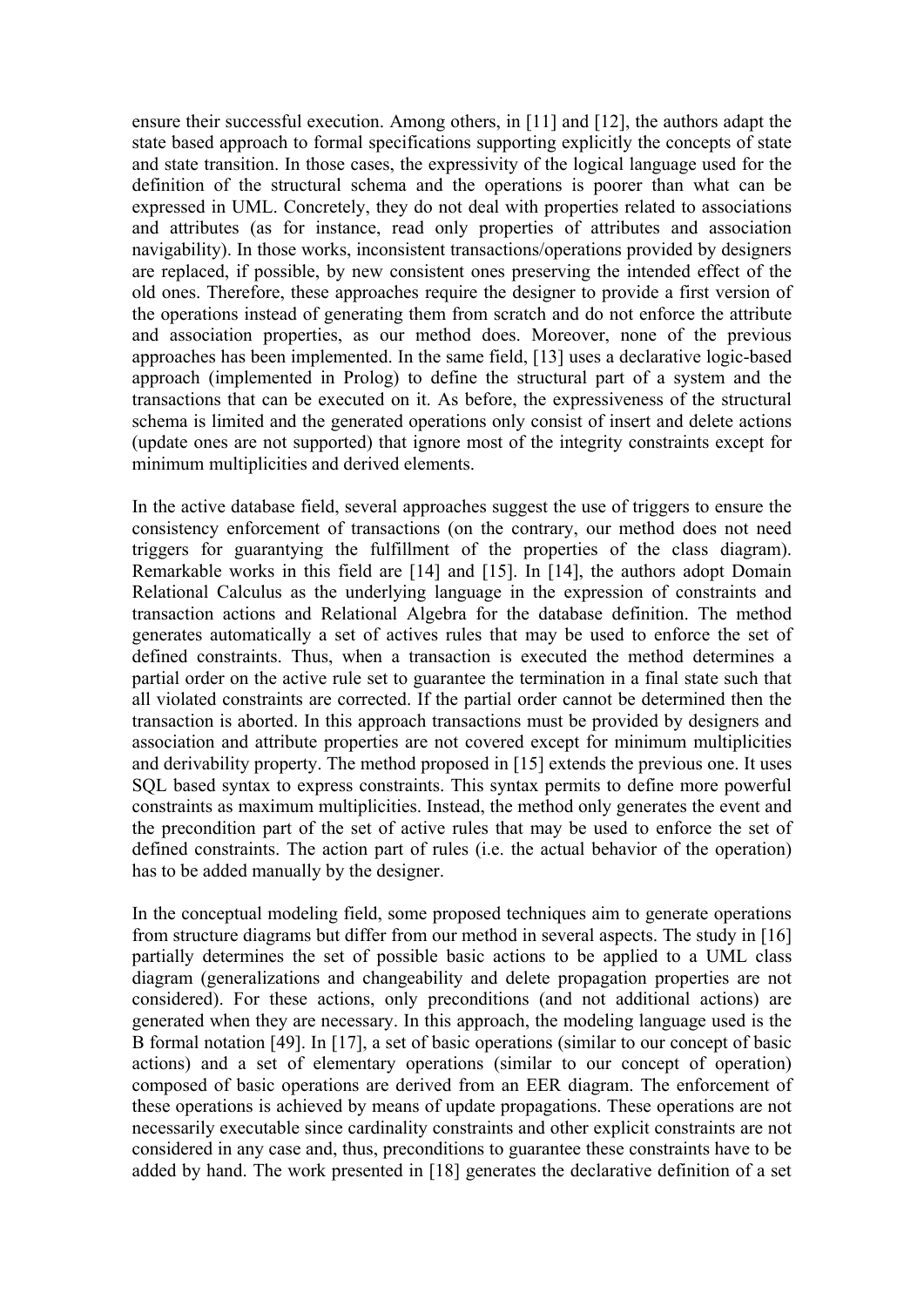of structural events to be applied to a structural model with dynamic features expressed in the ROSES language. Although this approach deals with association properties equivalent to ours, generalizations (with the disjoint and completeness constraints) and navigability are not considered. In [19], an approach to automate the extension of the declarative operation specifications taking into account only association invariants is presented. The authors use the *Booster* notation to define object models and the specifications of the operations. Unlike our proposal, this work just deals with referential integrity, multiplicity and symmetry properties.

Additional approaches, as [20] and [21], extend the operations with a set of preconditions to ensure the executability of the operations. In this case, operations are not generated automatically, as our method does, but the designer is responsible for providing the set of operations. In [20] the preconditions are extracted from the set of constraints defined in the structural model (a subset of the OMT object model with only classes and associations is considered). This approach only works with properties and constraints that may be expressed in Z. Generalizations and changeability and delete propagation properties are not considered. In [21] the preconditions are extracted from a set of predefined constraints. In this work, minimum and maximum multiplicities of associations and disjoint and complete constraints are covered but not the others that our method considers. Alternatively, other approaches try to generate system operations from the information provided in different diagrams, such as the use case diagram. For instance, [50] presents a method for generating system operations from use cases specifications. Nevertheless, this method is not automatic and the specification of each system operation must be provided manually.

A more technological approach related to our work is the one of Akehurst et al. in [51], which provides a set of patterns that allow generating automatically Java code from UML class diagrams. The patterns cover the implementation of UML 2.0 associations generating methods to manage them at run-time. These methods include assertions to check that the constraints specified in the UML 2.0 associations are satisfied, whereas our proposal goes by covering not only associations but the rest of model elements in UML and by adding the possibility of having an integrity maintenance solution that compensates the effect of the method behaviour instead of just checking the system state at the end of the operation. Moreover, this work targets a specific programming language, which hampers its reuse in other technologies. On the contrary, our work generates a UML model that it is still at the PIM level, i.e. completely platform independent. The operations introduced by our method do not add any technologyspecific details.

Finally, we have analyzed most MDD tools (commercial or open source) able to generate methods following a similar philosophy as the one tackled in this paper. Nevertheless, the number and content of operations generated by these tools is lesser than what it is achieved by our method. Tools such as Poseidon [22], Enterprise Architect [23], Fujaba [24], Modelio [25] or IBM Rational Architect [26] provide MDD solutions that allow starting the software development process by specifying a class diagram of the system under construction. Then, they provide model to text transformations that generate code from that diagram including methods for the classes in the specified classes. However, these methods are just "basic" *getter* and *setter* methods for managing attributes and associations (other kinds of methods, e.g. to manage generalizations, are not supported). By "basic" we mean methods that these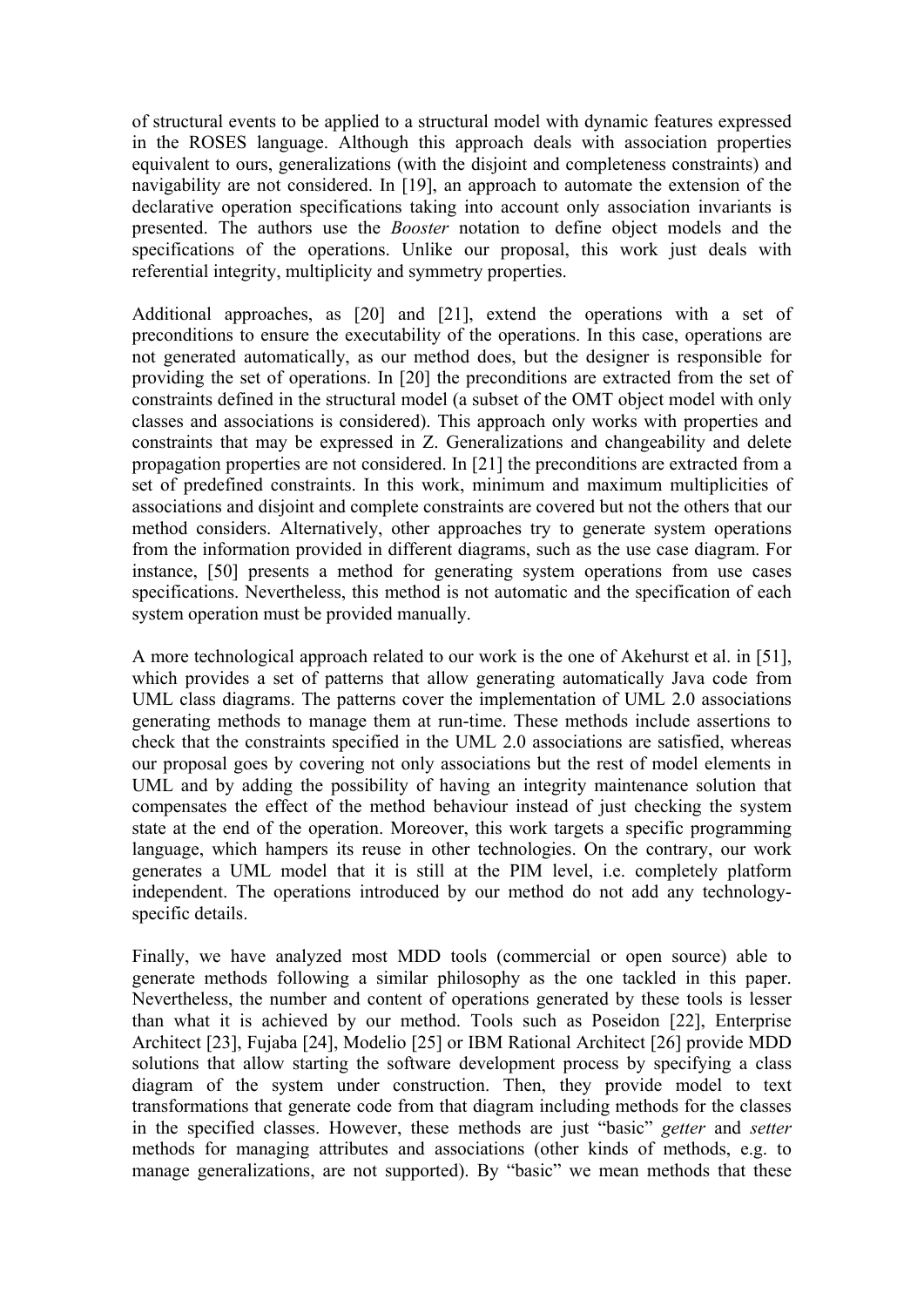methods just include in their body the actions to perform the functionality of the method but do not include the necessary checking conditions or additional functionality to guarantee that the properties and constraints specified in the UML class diagram are satisfied. As a rare exception, Modelio [25] tool provides a library that allows generating code that (only) guarantees that cardinality constraints are satisfied. Therefore, when using these tools, the designers/programmers have to manually make the generated operations executable. We believe these tools could implement the method presented in this paper to improve their generation process. Also, note that current MDD tools target always a specific programming languages and/or technology platforms and thus, their results are hardly reusable for other technologies.

A specially relevant tool is the OO-Method approach [27], an OO MDD method in whose development some of the authors have participated. OO-Method is supported by the ONME commercial tool [52], which generates system operations to manipulate elements specified in a conceptual schema. However, this conceptual schema is defined using a proprietary language and the implementation of the operations only guarantees a subset of the properties/constraints that are handled in this paper. Moreover the definition of the operations is not performed at the conceptual level but using concrete implementation languages to generate code which makes difficult the reusability of their method. We plan to improve OO-Method with the techniques developed in this work.

Table 10 summarizes the most relevant aspects of the methods and tools previously reviewed. For each of them we have identified the inputs of the method (structural part plus input behavior model if the method does not generate the operations from scratch) and its output (what parts of the behavioural aspects are generated and the constraints and properties considered to generate them). We also indicate if there is a tool implementing the theoretical concepts presented in the method.

|                                       | <b>Method Input</b>                              |                                                                           |                                                                | <b>Method Output</b>                                                                                                      | <b>Tool</b><br>available |
|---------------------------------------|--------------------------------------------------|---------------------------------------------------------------------------|----------------------------------------------------------------|---------------------------------------------------------------------------------------------------------------------------|--------------------------|
| <b>Methods</b><br>and<br><b>Tools</b> | <b>Structural part</b><br>(modeling<br>language) | <b>Behavioral part</b><br>(modeling<br>language)                          | <b>Behavioral part</b>                                         | <b>Constraints and Properties</b><br><b>Considered</b>                                                                    |                          |
| [11]                                  | Logical language                                 | User defined basic<br>actions<br>(logical language)                       | Required actions                                               | Uniqueness, inclusion/exclusion,<br>object-generating                                                                     | $\times$                 |
| [12]                                  | Logical language                                 | User defined basic<br>actions<br>(logical language)                       | Required actions                                               | Uniqueness, inclusion/exclusion,<br>object-generating                                                                     | $\times$                 |
| [13]                                  | Logical based<br>language                        | User defined basic<br>actions except for<br>updates<br>(logical language) | Required actions<br>and preconditions                          | Constraints expressed as closed<br>first-order formulas (recursive rules<br>and aggregate functions not<br>covered)       | √                        |
| $[14]$                                | Relational algebra                               | User defined<br>transactions (DB<br>update language)                      | Active rules - event.<br>preconditions and<br>required actions | Constraints expressed as relational<br>calculus formulas (recursive rules<br>and aggregate functions not<br>covered)      | $\sqrt{}$                |
| [15]                                  | Relational algebra                               | User defined<br>transactions (DB<br>update language)                      | Active rules - event<br>and preconditions                      | Constraints expressed in a<br>declarative language similar to SQL<br>(recursive rules and aggregate<br>functions covered) | $\times$                 |
| $[16]$                                | <b>UML</b> without<br>generalizations            |                                                                           | Basic actions and<br>their preconditions                       | Constraints expressed in B language                                                                                       | $\sqrt{}$                |
| $[17]$                                | <b>EER</b>                                       |                                                                           | Basic and<br>elementary<br>operations with<br>required actions | EER constructs (minimum and<br>maximum mult. and some general<br>constraints not covered)                                 | $\times$                 |
| $[18]$                                | ROSES object<br>model                            |                                                                           | Structural events<br>with preconditions                        | Constraints expressed in ROSES<br>clauses (minimum and maximum<br>mult., derivability, common                             | $\times$                 |

|  | Table 10. Comparative table of related work |  |
|--|---------------------------------------------|--|
|--|---------------------------------------------|--|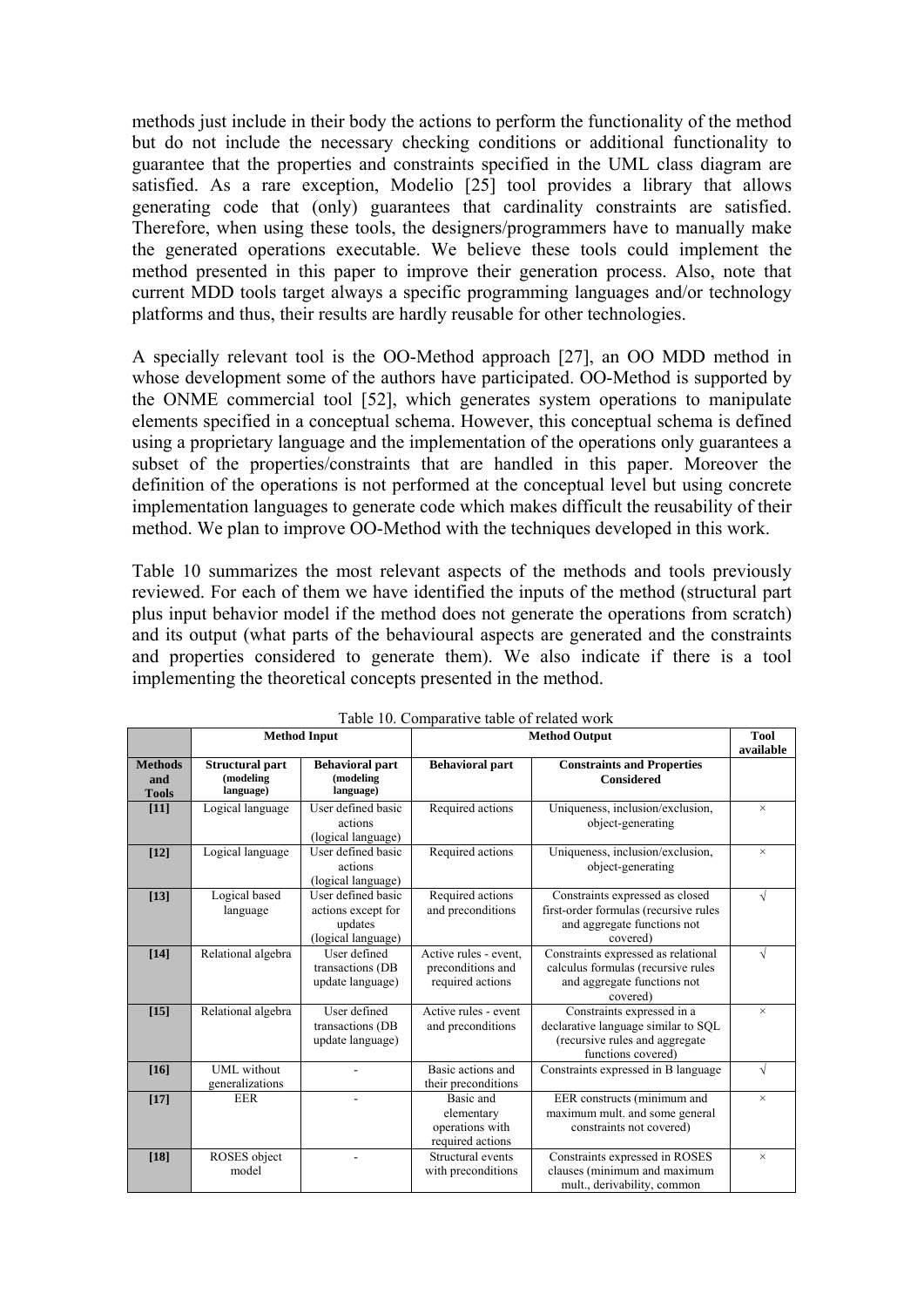|               |                   |                      |                                      | dynamic constraints of objects and                            |           |
|---------------|-------------------|----------------------|--------------------------------------|---------------------------------------------------------------|-----------|
|               |                   |                      |                                      | attributes)                                                   |           |
| $[19]$        | Booster language  |                      | Operations with                      | Graphic constraints (referential,                             | $\times$  |
|               |                   |                      | preconditions and                    | multiplicities (only $0.1,1,*$ ) and                          |           |
|               |                   |                      | postconditions                       | symmetric constraints)                                        |           |
| [20]          | Subset of OMT     | Basic actions (Z     | Basic action                         | Constraints expressed in Z language                           | $\times$  |
|               | (only classes and | language)            | preconditions                        | (disjoint and complete constraints)                           |           |
|               | relations)        |                      |                                      | and changeability and delete                                  |           |
|               |                   |                      |                                      | propagation properties not covered)                           |           |
| $[21]$        | <b>UML</b>        | <b>Basic</b> actions | Basic action                         | Identifier, irreflexive, symmetric,                           | $\times$  |
|               |                   | (OCL)                | preconditions                        | asymmetric, antisymmetric, acyclic,                           |           |
|               |                   |                      |                                      | path inclusion, exclusion and                                 |           |
|               |                   |                      |                                      | equality, value comparison, disjoint                          |           |
|               |                   |                      |                                      | and complete and minimum and                                  |           |
|               |                   |                      |                                      | maximum mult.                                                 |           |
| [50]          | <b>UML</b>        | Use cases            | System operations                    |                                                               | $\times$  |
|               |                   |                      | (their specification                 |                                                               |           |
|               |                   |                      | is not provided)                     |                                                               |           |
| $[22]$        | <b>UML</b>        | ÷,                   | Association end                      | Uniqueness property and                                       | $\sqrt{}$ |
|               |                   |                      | getter/setter                        | association navigability                                      |           |
| $[23]$        | <b>UML</b>        |                      | Association end                      | Association navigability and mult.                            | V         |
|               |                   |                      | getter/setter                        | (but no bounds check)                                         |           |
| $[24]$        | <b>UML</b>        | ٠                    | Association end                      | Association navigability and mult.                            | V         |
|               |                   |                      | getter/setter                        | (but no bounds check)                                         |           |
| $[25]$        | <b>UML</b>        |                      | Association end                      | Association navigability and mult.                            | $\sqrt{}$ |
|               |                   |                      | getter/setter                        |                                                               |           |
| $[26]$        | <b>UML</b>        |                      | Association end                      | Association navigability                                      | $\sqrt{}$ |
|               |                   |                      | getter/setter                        |                                                               |           |
| $[27]$        | Proprietary       |                      | Create/Destroy for                   | Abstract classes, mult., derived                              | V         |
|               | Language          |                      | classes, Create                      | roles and attributes, delete                                  |           |
|               |                   |                      | / Update/ Delete for                 | propagation, changeability and                                |           |
|               |                   |                      | <b>Association Ends</b>              | navigability                                                  |           |
| Our<br>method | Enriched UML      |                      | Basic actions and<br>operations with | ReadOnly, derivabiltiy and<br>isNotNull attribute properties, | V         |
|               |                   |                      | preconditions and                    | abstract class property, minimum                              |           |
|               |                   |                      | required actions                     | and maximum mult., derivability,                              |           |
|               |                   |                      |                                      | navigability, changeability, delete                           |           |
|               |                   |                      |                                      | propagation association end                                   |           |
|               |                   |                      |                                      | properties and disjoint and complete                          |           |
|               |                   |                      |                                      | constraints                                                   |           |
|               |                   |                      |                                      |                                                               |           |

# **8. Conclusions**

In this work we have defined a method (formalized as a M2M transformation using ATL) that generates a set of basic operations for an initial purely static conceptual schema. The operations generated by our method suffice to cover all basic modification operations (insert/update/deletes…) for the system under development. The number and behavior of the operations is deduced from the characteristics of the structural elements (classes, associations and so forth) in the input schema. Our construction process guarantees that no irrelevant operations are defined and that all created operations are strongly executable with respect to the most common structural properties in CSs (as multiplicity property). Our operations can also be used as a foundation to build more complex operations.

Our proposal improves the quality and productivity of the behavior specification task of the software development process by automating most of it and ensuring the absence of errors that could be introduced by designers in a manual specification. Furthermore, our method can also be applied to domain models that are derived from ontologies using the proposal presented in [53], where a framework that integrates UML class-based models and OWL ontologies is introduced. Also our approach can enhance other techniques that aim at automating model transformations. For instance, our method can be used for enhancing the automation of domain modeling in [54].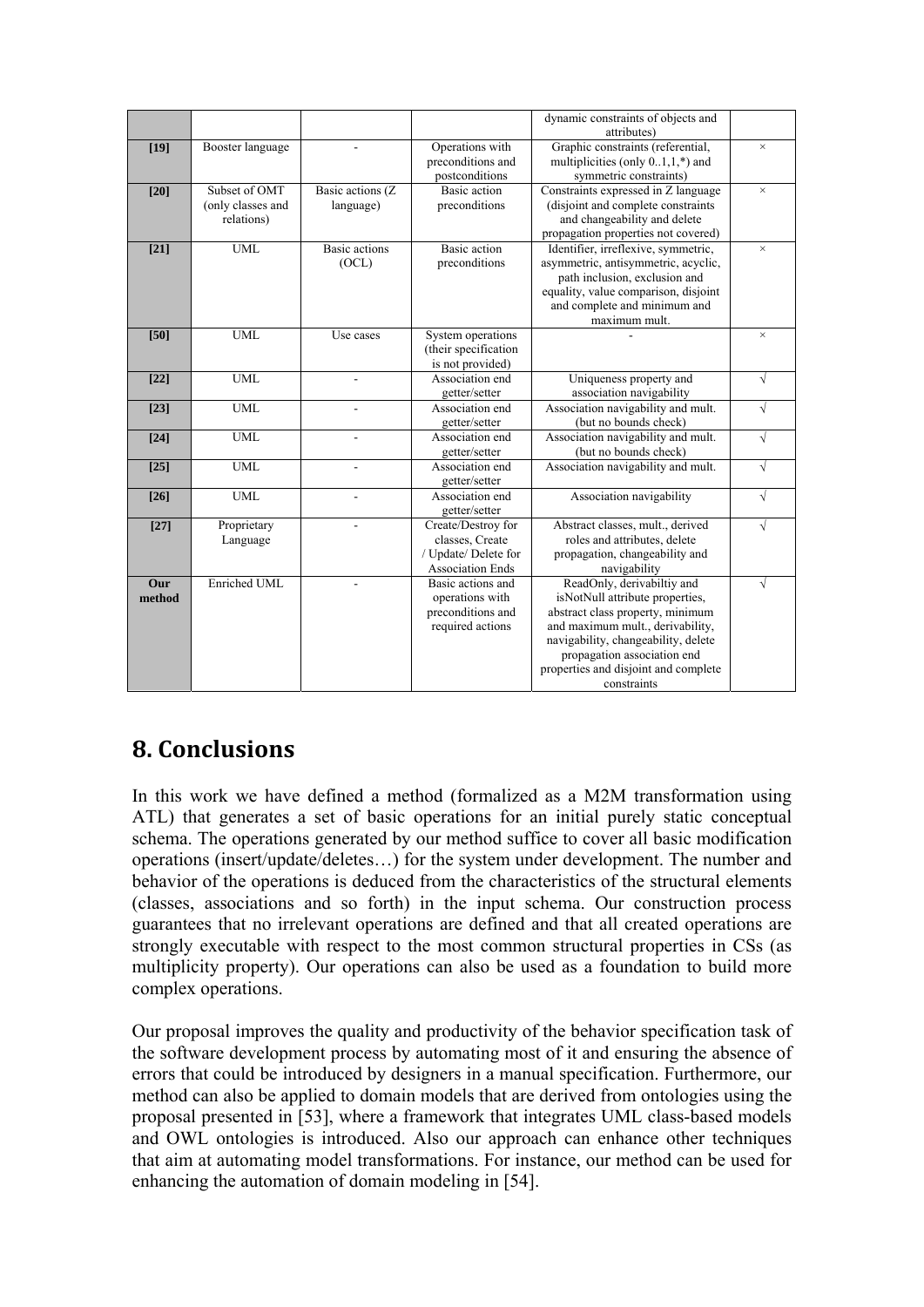With regard to future work, we consider extending our method to deal with additional properties and constraints that are not studied in this work, for example, those regarding association classes. We also plan to study the integration in our generation process of other information sources to provide more richer and complex operations (as the use case diagrams). As an example, we will consider the approach presented in [20] that uses use case diagrams to generate parts of the behavior specification. Additionally, the ideas introduced in this paper could be applied to the verification of existing behavior schemas by means of the analysis of their completeness and executability properties as done in [55] or to detect inconsistencies between elements defined in the conceptual schema. Finally, we would like to improve the maintenance phase of the system development as well by analyzing how to incrementally regenerate the behavior schema after evolutions on the structural schema.

# **Acknowledgments**

The authors want to thank the anonymous referees of this journal for their interesting suggestions. This work has been partly supported by the MICINN under projects TIN2008-00444, Grupo Consolidado and TIN2010-18011, and by the Generalitat Valenciana under the project ORCA PROMETEO/2009/015, and co-financed with European Regional Development Fund.

## **References**

[1] Object Management Group, UML 2.2 Superstructure Specification, OMG Adopted Specification, (2009).

[2] Object Management Group, Object Constraint Language (OCL) 2.0, OMG Adopted Specification (2006).

[3] P. Chen. The Entity-Relationship Model: Toward a Unified View of Data. In: *ACM Transactions on Database Systems 1(1), pp. 9-36*, (1976).

[4] T. Halpin. Information Modeling and Relational Databases. From Conceptual Analysis to Logical Design. *Morgan Kaufmann Publishers,* (2001).

[5] D. Spinellis. UML Everywhere. In: *IEEE Software 27 (5), pp. 90-91,* September (2010).

[6] B. Dobing, and J. Parsons, How UML is Used, In: *Communications of the ACM* 49(5), May (2006).

[7] M. Albert, C. Gómez, J. Cabot, V. Pelechano, Automatic generation of basic behavior schemas from UML class diagrams, In: *Software and Systems Modeling 9(1*), *pp. 47-67*, (2010).

[8] M. Albert, V. Pelechano, J. Fons, M. Ruiz, and O. Pastor, Implementing UML Association, Aggregation and Composition. A Particular Interpretation based on a Multidimensional Framework, In: *Proc. of the Advanced Information Systems Engineering (CAiSE'03),* (2003).

[9] J. Bézivin, F. Jouault, and D. Touzet, An Introduction to the ATLAS Model Management Architecture, *Research Report LINA,* (2005).

[10] MOSKitt, MOdeling Software Kitt, 14 Jan 2011, <www.moskitt.org>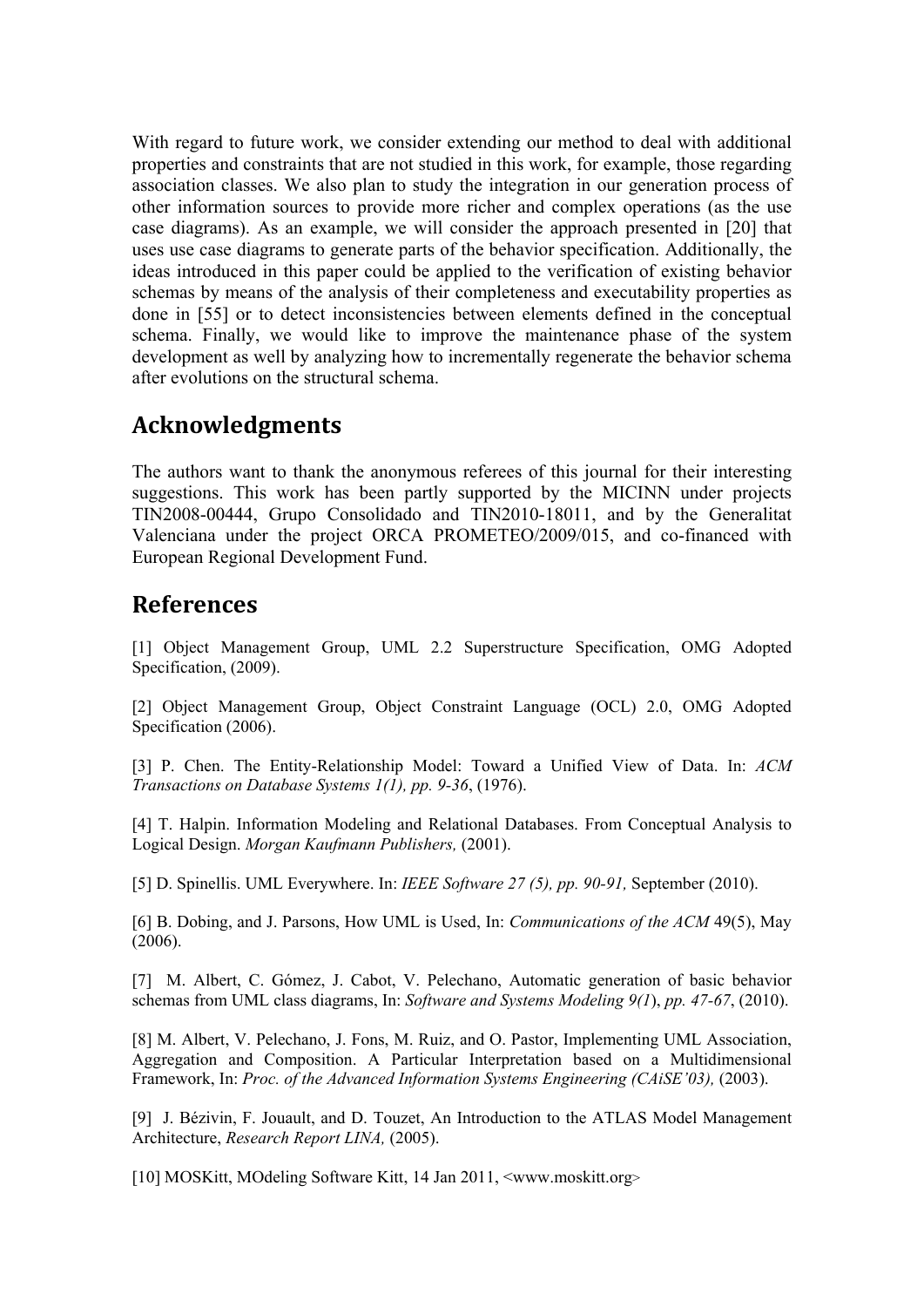[11] K. Schewe, and B. Thalheim, Towards a theory of consistency enforcement, In: *Acta Informatica 36, pp. 97-141*, (1999).

[12]S. Link, Consistency Enforcement in Databases, In: *Semantics in Databases, pp. 201-213,*  (2003).

[13] J. A. Pastor, and A. Olivé, Supporting transaction design in conceptual modelling of information systems, In: *Proc. of Advanced Information Systems Engineering, pp. 40-53*, (1995).

[14] S. Ceri, P. Fraternali, S. Paraboschi, and L. Tanca. Automatic Generation of Production Rules for Integrity Maintenance, In: *ACM Transactions on Database Systems, 19(3), pp. 367- 422,* (1994)

[15] S. Ceri, and J. Widom. Deriving Production Rules for Constraint Maintenance, In: *Proc. VLDB, pp. 566-577*, (1990)

[16] R. Laleau, and F. Polack, Specification of integrity-preserving operations in information systems by using a formal UML-based language, In: *Information and Software Technology 43 pp. 693-704,* (2001).

[17] G. Engels, M. Gogolla, U. Hohenstein, K. Hülsmann, P. LöhrRichter, G. Saake, and H. Ehrich, Conceptual modelling of database applications using an extended ER model, In: *Data Knowledge Engineering 9, pp. 157-204,* (1992).

[18] D. Costal, M. Sancho, A. Olivé, and A. Roselló, The role of structural events in behaviour specification, In: *Proc. of DEXA'97, pp. 673-686,* (1997).

[19] James Welch, David Faitelson, and Jim Davies, Automatic maintenance of association invariants, In: *Software and Systems Modeling 7(3)*, (2008).

[20] Y. Ledru, Idenitfying pre-conditions with the Z/EVES theorem prover, In: *Proc. of the 13th International Conf. on Automated Software Engineering*, IEEE Computer Society Press, 1998.

[21] D. Costal, C. Gómez, A. Queralt, E. Teniente, Drawing Preconditions of Operation Contracts from Conceptual Schemas, In: *Proc. Of the Advanced Information Systems Engineering (CAiSE'08)*, (2008).

[22] Gentleware, Poseidon for UML, 14 Jan 2011, <http://www.gentleware.com/>

[23] Enterprise Architect, Sparx Systems, 14 Jan 2011, < http://www.sparxsystems.com.au/>

[24] Fujaba Tool Suit, Fujaba Project, 14 Jan 2011, <http://www.fujaba.de/>.

[25] Objecteering Software, Modelio, 14 Jan 2011, < http://www.modeliosoft.com/>

[26] IBM Software, Rational, 14 Jan 2011, <http://www-01.ibm.com/software/awdtools/developer/rose/>

[27] O. Pastor, E. Insfrán, V. Pelechano, J. Romero, and J. Merseguer, OO-METHOD: An OO software production environment combining conventional and formal methods, In: *Proc. of the 9th International Edition on Advanced Information Systems Engineering (CAiSE '97), pp. 145- 158*, (1997).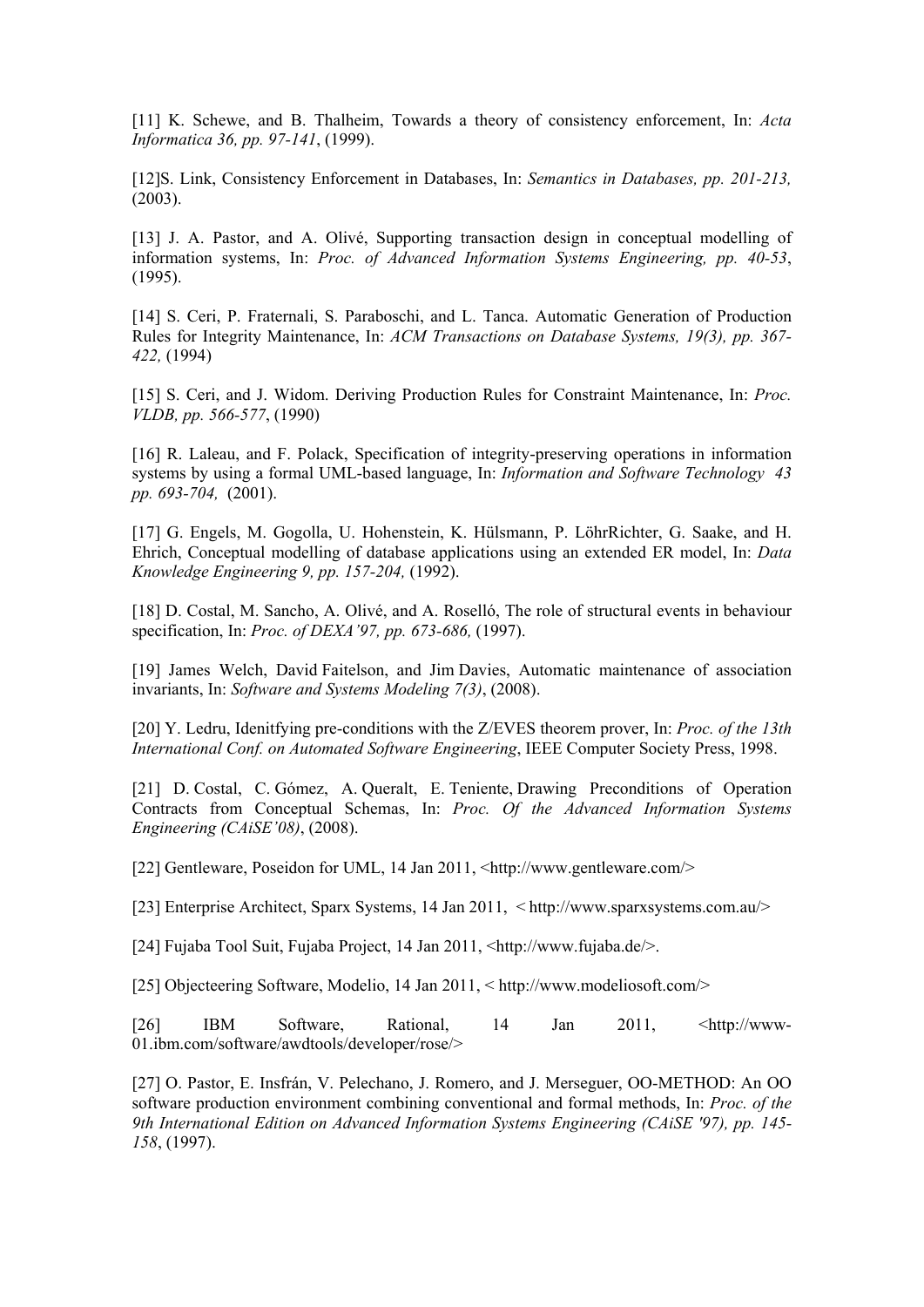[28] J. Cabot, R. Clarisó, and D. Riera, UMLtoCSP: a tool for the formal verification of UML/OCL models using constraint programming, In: *Proc. of 22nd International Conference Automated Software Engineering (ASE'07), (2007).* 

[29] M. Albert, Tratamiento de Asociaciones en Entornos de Producción Automática de Código, *Ph.D Thesis. Departamento de Sistemas Informáticos y Computación. Universidad Politécnica de Valencia.*

[30] A. J. McAllister, and D. Sharpe, An Approach for Decomposing N-Ary Data Relationships, In: *Software: Practice and Experience 28(2), pp. 125-154*, (1998).

[31] J. Rumbaugh, I. Jacobson, and G. Booch, The Unified Modeling Language Reference Manual, (2005).

[32] S. Cook, and J. Daniels, Designing Objects Systems. Object-Oriented Modelling with Syntropy, *Prentice Hall*, (1994).

[33] D.F. D'Souza, and A.C. Wills, Catalysis- Objects, Components and Frameworks with UML, *Addison-Wesley, Reading, MA*, (1998).

[34]D. Firesmith, B. Henderson-Sellers, and I. Graham, The OML Reference Manual, *SIGS Books, NY,* (1997).

[35] F. Civello, Roles for composite objects in object-oriented analysis and design, In: *ACM SIGPLAN Notices 28(10)*, *pp. 376-393*, (1993).

[36] B. Henderson-Sellers, and F. Barbier, What Is This Thing Called Aggregation?, In: *J. Bosch R. Mitchell, A.C. Wills and B. Meyer, editors, Proc. of TOOLS 29*, *pp. 216-230, Los Alamitos, CA, USA,* (1999).

[37] J.J. Odell, Six different kinds of composition, In: *Journal of Object Oriented Programming (JOOP) 5(8)*, *pp. 10-15*, (1994).

[38] A.L. Opdahl, B. Henderson-Sellers, and F. Barbier, Ontological Analysis of Whole-Part Relationships in OO-models, In: *Information and Software Technology, 43 pp. 387-399*, (2001).

[39] M. Saksena, R.B. France, and M.M. Larrondo-Petrie, A Characterization of Aggregation, In: *C. Rollandand and G. Grosz, editors, Proc. of OOIS'98, pp. 11-19.,* (1998).

[40] Y. Wand, V.C. Storey, and R. Weber, An Ontological Analysis of the Relationship Construct in Conceptual Modeling, In: *ACM Transactions on Database Systems 24(4) pp. 494- 528,* (1999).

[41] D. Milicév, On the Semantics of Associations and Association Ends in UML, In: *IEEE Transactions on Software Engineering 33(4),* (2007).

[42] J. Cabot, Incremental Integrity Checking in UML/OCL Conceptual Schemas, *PhD. Dissertation* (2006)*,* < http://jordicabot.com/papers/TesiJCabot.pdf>.

[43] ATLANMOD : Technologies de modélisation pour la production, le fonctionnement et l'évolution du logiciel, 14 Jan 2011, < http://www.inria.fr/recherche/equipes/atlanmod.fr.html >

[44] OO-Method Labs, 14 Jan 2011, < http://www.pros.upv.es/labs/index.php?option=com\_content&view=category&id=21&Itemid=35&layout=default>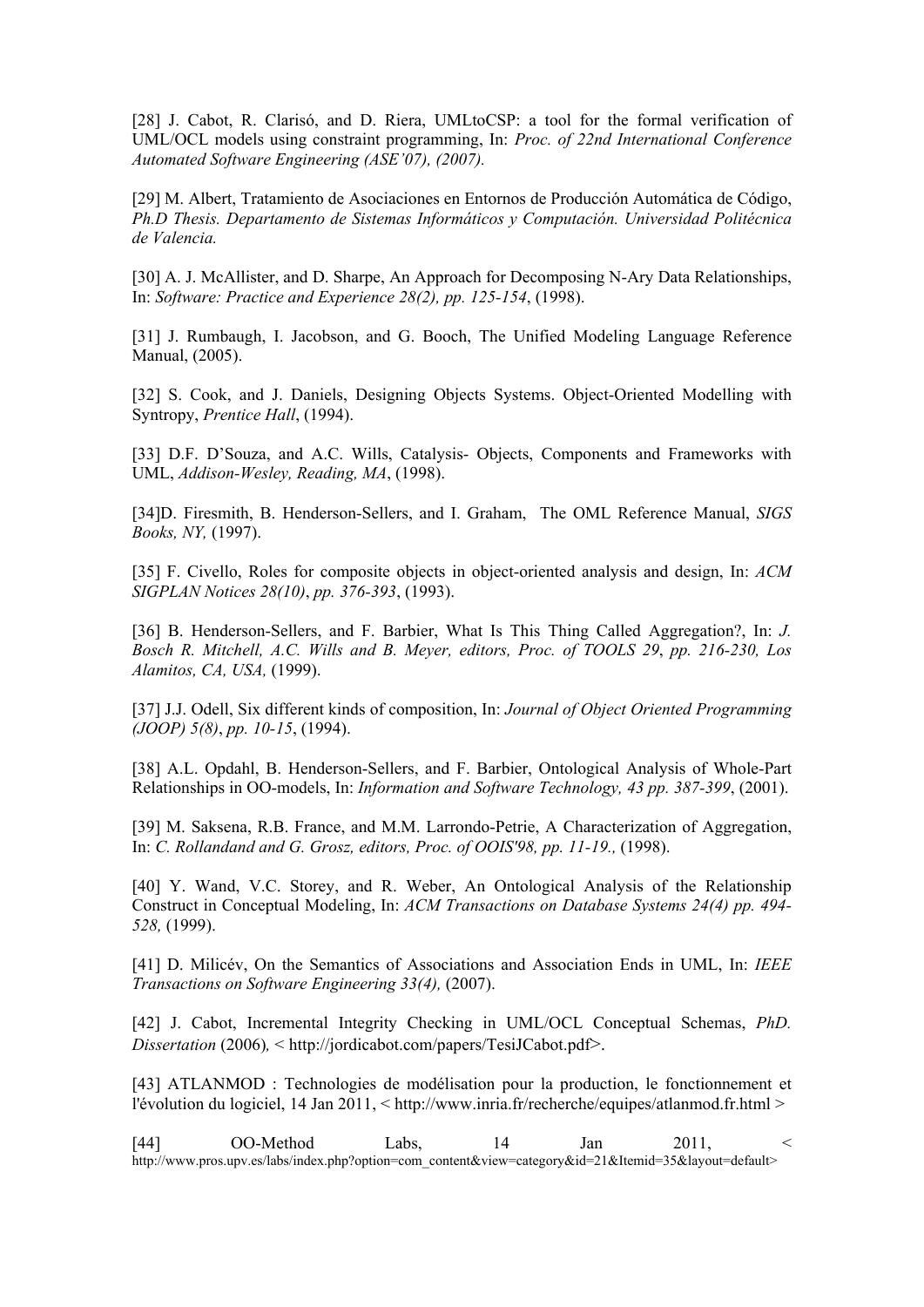[45] B. Hetzel, The complete guide to software testing (2nd ed.), QED Information Sciences, Inc., Wellesley, MA, USA (1988).

[46] P. Giner, and V. Pelechano, Test-driven Development of Model Transformations, In: *Proc. of Model Driven Engineering Languages and Systems (Models'09), pp. 748-752,* (2009)*.* 

[47] A. Tort, OsCommerce conceptual schema, UPC, 2007.

[48] R. Raventós, A conceptual schema for a conference management application, UPC, Technical Report. 05-01-R, 2005.

[49] J. R. Abrial, The B-Book: Assigning Programs to Meanings, *Cambridge University Press,* (1996).

[50] S. Sendall, and A. Strohmeier, From Use Cases to System Operation Specifications, In: *Proc. of «UML» 2000 — the Unified Modeling Language, pp. 1-15,* (2000).

[51] D. Akehurst, G. Howells and K. McDonald-Maier. Implementing associations: UML 2.0 to Java 5, In: *Software and Systems Modeling 6 (1),* (2006).

[52] CARE Technologies, OLIVANOVA Programming Machine (ONME), 14 Jan 2011, <http://www.care-t.com/>

[53] F. S. Parreiras and S. Staab. Using ontologies with UML class-based modeling: The TwoUse approach. In: *Data Knowledge Engineering 69(11), pp. 1194-1207, November* (2010).

[54] I. Reinhartz-Berger. Towards automatization of domain modeling. In: *Data Knowledge Engineering 69(5) pp. 491-515, May* (2010).

[55] E.Planas, J. Cabot, and C.Gómez, Verifying Action Semantics Specifications in UML Behavioral Models, In: *Proc. Of the Advanced Information Systems Engineering (CAiSE'09)*, (2009).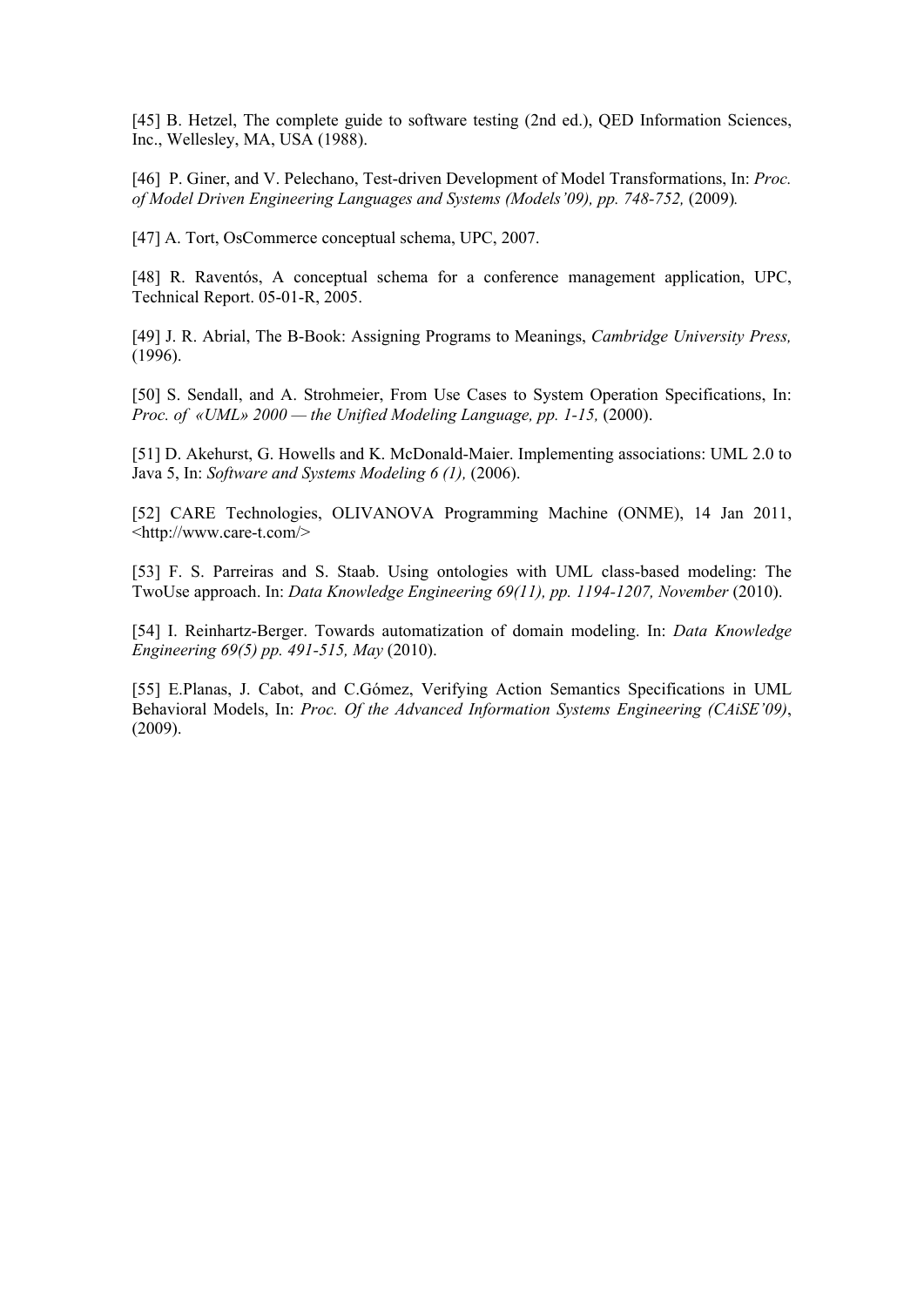Manoli Albert is Assistant Professor in the Department of Information Systems and Computation (DSIC) at the Universidad Politécnica de Valencia (Spain), where she is teaching Software Engineering and Design Patterns. She is a member of the the PROS Research Center at the UPV. She received her Ph.D. degree from the Valencia University of Technology in 2006. Her research interests are Model driven development, Conceptual Modelling, Requirements Engineering, Software Patterns and Ubiquitous and Pervasive systems.



Jordi Cabot received the BSc and PhD degrees in Computer Science from the Technical University of Catalonia. While working toward his PhD, he did a research stay at the Politecnico di Milano. He has held a senior lecturer position at the Open University of Catalonia and a postdoctoral fellow position at the University of Toronto and now he is an associate professor at the École des Mines de Nantes where he leads the AtlanMod INRIA/EMN research team. His research interests include conceptual modeling, model-driven development, formal verification and web engineering. He is a member of the IEEE and the ACM.



Cristina Gómez received her Degree in Informatics Engineering from the Universitat Politècnica de Catalunya in 1993. She later got his PhD degree from the same university in 2003. Currently, she is teaching Software Engineering at the Universitat Politècnica de Catalunya and at the Universitat Oberta de Catalunya. She is a member of the MPI research group at the Universitat Politècnica de Catalunya. Her research interest focuses on conceptual modeling, information systems and object-oriented analysis and design.



Vicente Pelechano is Associate Professor in the Department of Information Systems and Computation (DISC) at the Universidad Politécnica de Valencia, Spain. His research interests are Model Driven Development, Ubicomp and Ambient Intelligence, Web Engineering